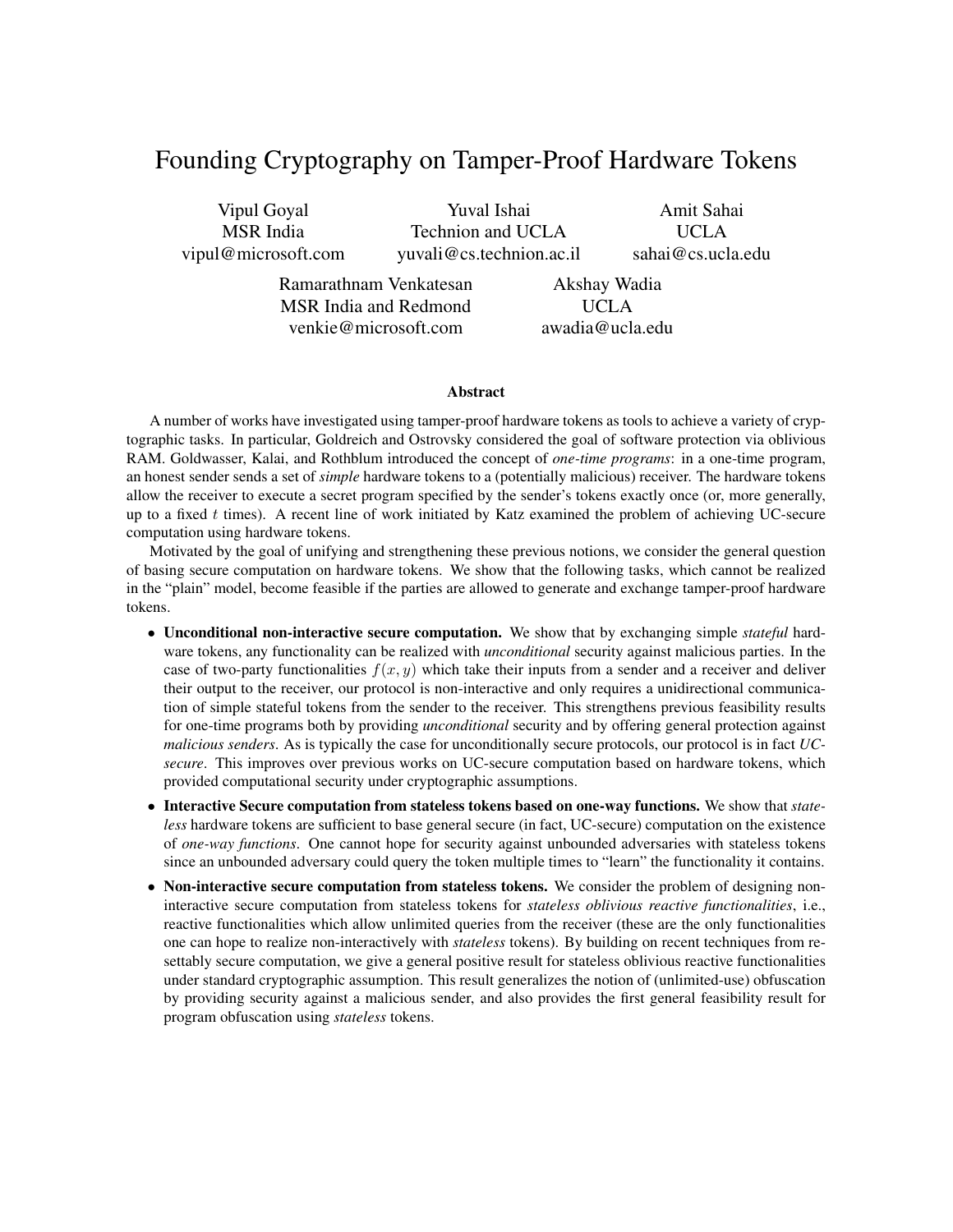# 1 Introduction

A number of works (e.g. [GO96, CP92, Bra93, CP93, ISW03, GLM+04, HMqU05b, MN05, Kat07, CGS08, MS08, DNW08, GKR08]) have investigated using tamper-proof hardware tokens<sup>1</sup> as tools to achieve a variety of cryptographic goals. There has been a surge of research activity on this front of late. In particular, the recent work of Katz [Kat07] examined the problem of achieving UC-secure [Can01a] two party computation using tamper-proof hardware tokens. A number of follow-up papers [CGS08, MS08, DNW08] have further investigated this problem. In another separate (but related) work, Goldwasser et al. [GKR08] introduced the concept of *one-time programs*: in a one-time program, a (semi-honest) sender sends a set of very simple hardware tokens to a (potentially malicious) receiver. The hardware tokens allow the receiver to execute a program specified by the sender's tokens exactly once (or, more generally, up to a fixed t times). This question is related to the more general goal of software protection using hardware tokens, which was first addressed by Goldreich and Ostrovsky [GO96] using the framework of oblivious RAM.

This work is motivated by the observation that several of these previous goals and concepts can be presented in a unified way as instances of one general goal: realizing *secure computation* using tamper-proof hardware tokens. The lines of work mentioned above differ in the types of functionalities being considered (e.g., non-reactive vs. reactive), the type of interaction between the parties (interactive vs. non-interactive protocols), the type of hardware tokens (stateful vs. stateless, simple vs. complex), and the precise security model (standalone vs. UC, semi-honest vs. malicious parties). This unified point of view also gives rise to strictly stronger notions than those previously considered, which in turn give rise to new feasibility questions in this area.

The introduction of tamper-proof hardware tokens to the model of secure computation, as formalized in [Kat07], invalidates many of the fundamental impossibility results in cryptography. Taking a step back to look at this general model from a foundational perspective, we find that a number of natural feasibility questions regarding secure computation with hardware tokens remain open. In this work we address several of these questions, focusing on goals that are impossible to realize in the plain model without tamper-proof hardware tokens:

• Is it possible to achieve unconditional security for secure computation with hardware tokens? We note that this problem is open even for stand-alone security, let alone UC security, and impossible in the plain model [CK91]. While in the semi-honest model this question is easy to settle by relying on unconditional protocols based on oblivious transfer (OT) [Rab81, EGL85, Kil88, IPS08], this question appears to be much more challenging when both parties can be malicious. (See Section 4.1 for relevant discussion.) In the case of *stateless* tokens, which may be much easier to implement, security against unbounded adversaries cannot be generally achieved, since an unbounded adversary can "learn" the entire description of the token. A natural question in this case is whether stateless tokens can be used to realize (UC) secure computation based on the assumption that one-way functions exist.

Previous work on secure two-party computation with hardware tokens [Kat07, CGS08, MS08] relied either on specific number theoretic assumptions (DDH) or the existence of oblivious transfer protocols in the plain model.

A related question is: is it possible to achieve unconditionally secure one-time programs for all polynomialtime computable functions? The previous work of [GKR08] required the existence one-way functions in order to construct one-time programs.

• Is it possible to achieve non-interactive secure two-party computation with hardware tokens? Again, this problem is open even for stand-alone security, and impossible in the plain model. The work of Goldwasser et al. [GKR08] constructs (non-interactive) one-time programs using hardware tokens, however in their model,

<sup>&</sup>lt;sup>1</sup>Informally, a tamper-proof hardware token provides the holder of the token with black-box access to the functionality of the token. We will often omit the words "tamper-proof" when referring to hardware tokens, but all of the hardware tokens referred to in this paper are assumed to be tamper-proof.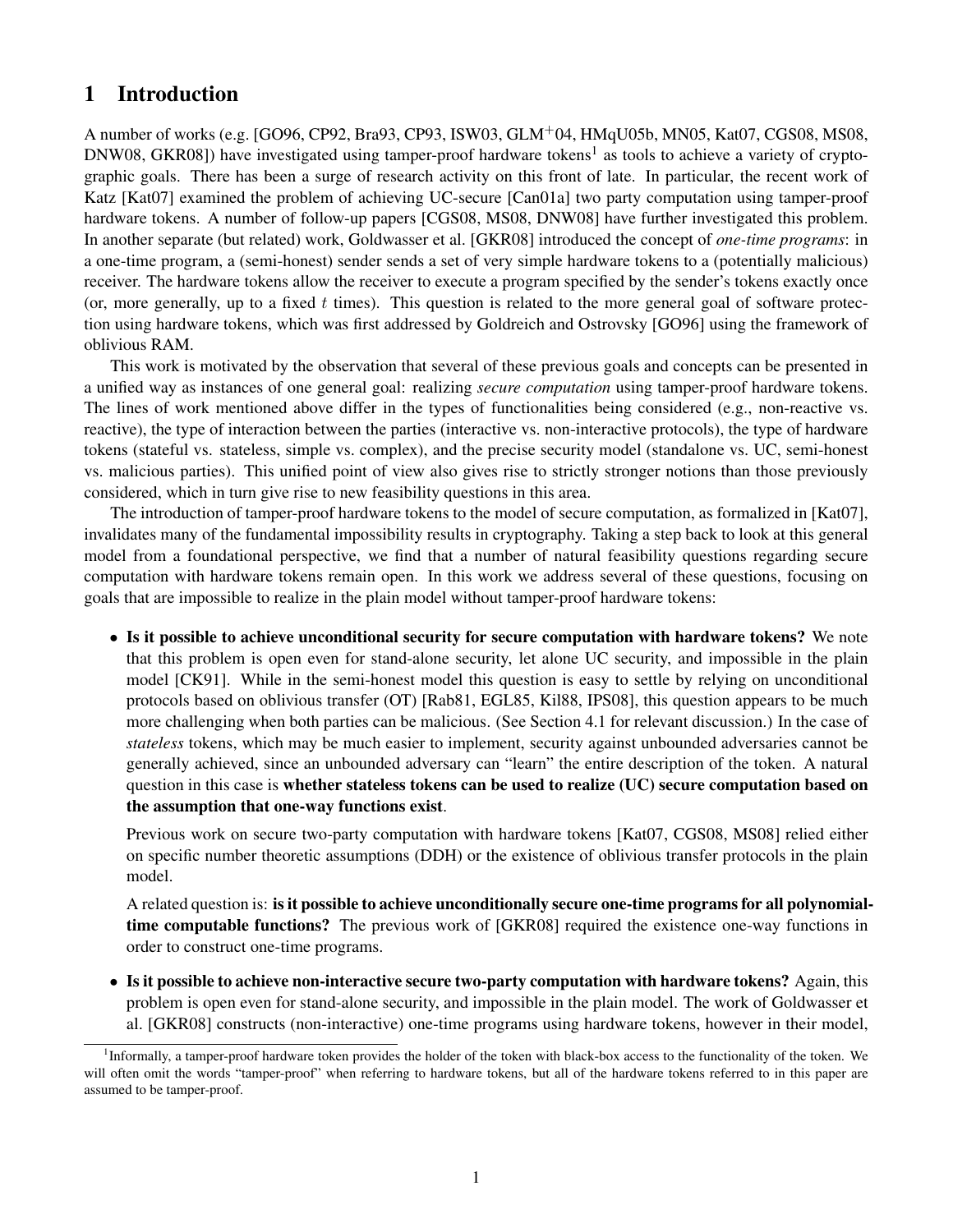the sender is semi-honest<sup>2</sup>. Thus an equivalent question is: **is it possible to achieve one-time programs tolerating a malicious sender?** We note that [GKR08] make partial progress towards this question by constructing one-time zero knowledge proofs, where the prover can be malicious. However, in the setting of hardware tokens, the GMW [GMW87] paradigm of using zero knowledge proofs to compile semi-honest protocols into protocols tolerating malicious behavior does not apply, since one would potentially need to prove statements about hardware tokens (as opposed to ordinary NP statements).

- What are the simplest kinds of tamper-proof hardware tokens needed to achieve UC-secure two-party computation? For example, Goldwasser et al. [GKR08] introduce a very simple kind of tamper-proof hardware token that they call an OTM (one-time memory) token.<sup>3</sup> An OTM token stores two strings  $s_0$  and  $s_1$ , and takes a single bit b as input, then outputs  $s_b$  and stops working (or self-destructs). In other words, an OTM token implements the one-out-of-two string OT functionality. (For this reason, we will call such tokens OT tokens.) An even simpler version of such a token would be one where the strings  $s_0$  and  $s_1$  are replaced with single bits, corresponding to the one-out-of-two bit OT functionality (we would call such a token a bit OT token). Is it possible that we can get UC-secure two-party computation using only bit OT tokens? We note that previous works on UC-secure two-party computation with hardware tokens [Kat07, CGS08, MS08] all make use of more complicated hardware tokens.
- Which notions of software obfuscation be realized using hardware tokens? Again, this problem can be captured in an elegant way within the framework of secure two-party computation, except that here we need to consider *reactive* functionalities which may take a single input from the "sender" and a sequence of (possibly adaptively chosen) inputs from the "receiver". Obfuscation can be viewed as a non-interactive secure realization of such functionalities. While this general goal is in some sense realized by the construction of oblivious RAM [GO96] (which employs stateful tokens), several natural questions remain: Is it possible to achieve obfuscation using only stateless tokens? Is it possible to offer a general protection against **a malicious sender?** To illustrate the motivation for the latter question, consider the goal of obfuscating a poker-playing program. The receiver of the obfuscator program would like to be assured that the sender did not violate the rules of the game (and in particular cannot bias the choice of the cards).

### 1.1 Our Results

We show that the following tasks, which cannot be realized in the "plain" model, become feasible if the parties are allowed to generate and exchange tamper-proof hardware tokens. We stress that in all results below, the code of our hardware tokens is **independent** of all parties' inputs<sup>4</sup>.

• Unconditional non-interactive secure computation. We show that by exchanging *stateful* hardware tokens, any functionality can be realized with *unconditional* security against malicious parties. In the case of twoparty functionalities  $f(x, y)$  which take their inputs from a sender and a receiver and deliver their output to the receiver, our protocol is non-interactive and only requires a unidirectional communication of simple stateful tokens from the sender to the receiver (in case an output has to be given to both parties, adding a reply from the receiver to the sender is sufficient). This strengthens previous feasibility results for one-time programs both by providing *unconditional* security and by offering general protection against *malicious senders* and by using only "bit-OTM" tokens.

 $<sup>2</sup>$ In the model of [GKR08], the sender is allowed to arbitrarily specify the functionality of the one-time program, and the receiver knows</sup> nothing about this functionality except an upper bound on its circuit size. (Thus, the issue of dishonest senders does not arise in their model.) In this work, by a one-time program tolerating a malicious sender, we mean that the receiver knows some partial specification of the functionality of the one-time program – modeled in the usual paradigm of secure computation.

<sup>3</sup>Goldwasser et al. [GKR08] additionally show that their constructions using OTM tokens are *leakage resilient* in a very strong sense; a feature our constructions using such tokens inherit as well.

<sup>4</sup>Thus, the tokens could theoretically be "mass-produced" before being used in any particular protocol with any particular inputs.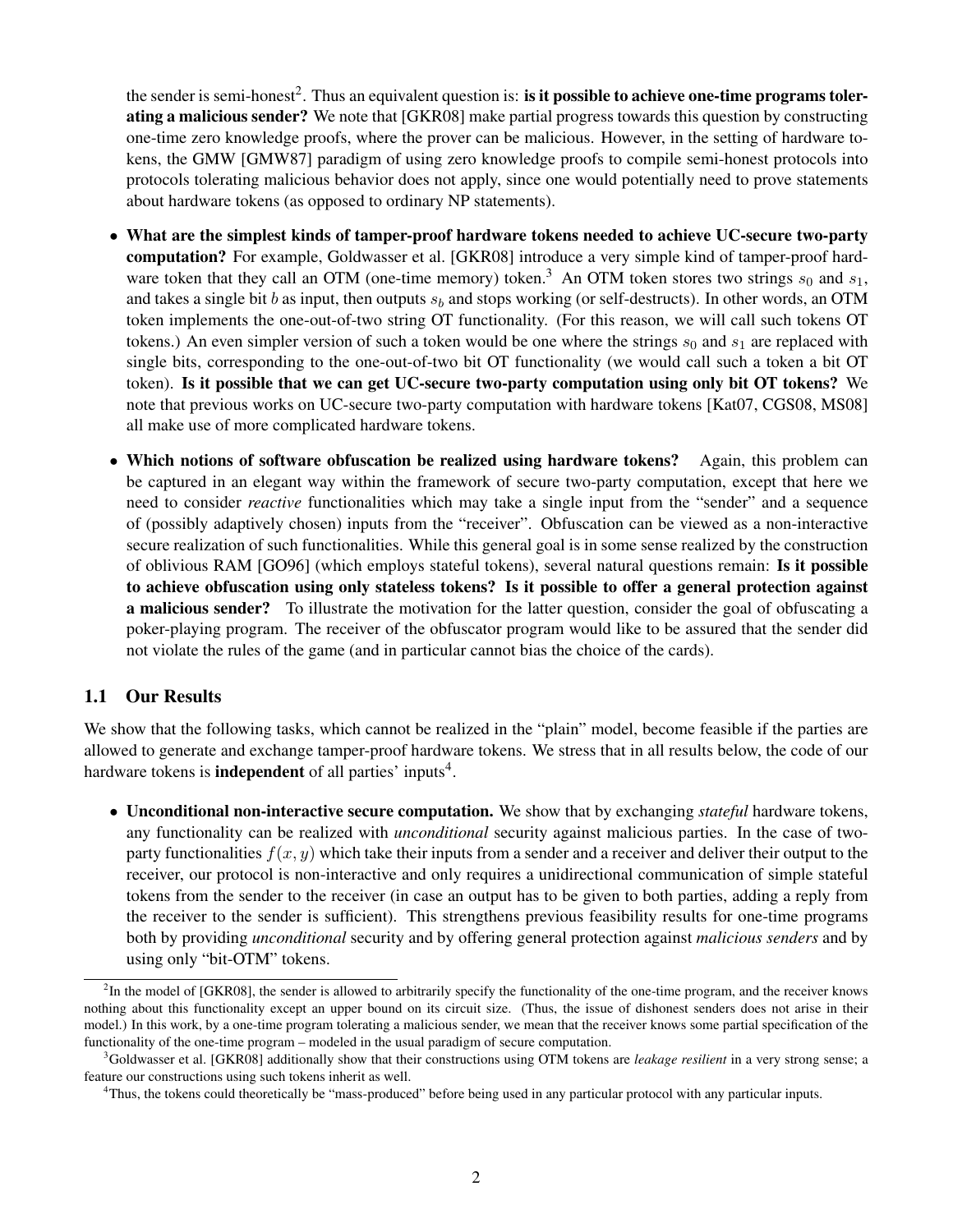As is typically the case for unconditionally secure protocols, our protocol is in fact *UC-secure*. This improves over previous works on UC-secure computation based on hardware tokens, which provided computational security under cryptographic assumptions.

See Sections 4.1 and 4.2 for details of this result and a high level overview of techniques.

- Interactive secure computation from stateless tokens based on one-way functions. We show that *stateless* hardware tokens are sufficient to base general secure (in fact, UC-secure) computation on the existence of *one-way functions*. One cannot hope for security against unbounded adversaries with stateless tokens since an unbounded adversary could query the token multiple times to "learn" the functionality it contains. See Section 5 for details.
- Non-interactive secure computation from stateless tokens. We consider the problem of designing noninteractive secure computation from stateless tokens for *stateless oblivious reactive functionalities*, i.e., reactive functionalities which allow unlimited queries from the receiver (these are the only functionalities one can hope to realize non-interactively with *stateless* tokens). By building on recent techniques from resettably secure computation [GS09], we give a general positive result for stateless oblivious reactive functionalities under standard cryptographic assumption. We are not able to optimize the cryptographic assumptions because of inherent usage of non-black-box simulation and connections to other such problems. This result generalizes the notion of (unlimited-use) obfuscation by providing security against a malicious sender, and also provides the first general feasibility result for program obfuscation using *stateless* tokens. As a side result, we also propose constructions of non-interactive secure computation for general reactive functionalities with *stateful* tokens. See Section 6 for details.

We stress that in contrast to some previous results along this line (most notably, [GO96, GKR08]), our focus is almost entirely on *feasibility* questions, while only briefly discussing more refined efficiency considerations. However, in most cases our stronger feasibility results can be realized while also meeting the main efficiency goals pursued in previous works. We leave a more detailed discussion of efficiency issues to the final version of this paper.

The first two results above are obtained by utilizing previous works [Kil88, IPS08] showing how to achieve secure computation based on OT, and thus a main ingredient in our constructions is showing how to securely implement OT using hardware tokens<sup>5</sup>. Note that in the case of non-interactive secure computation, additional tools are needed since the protocols of [Kil88, IPS08] are (necessarily) interactive.

Related Work. The use of tamper-proof hardware tokens for cryptographic purposes was first explored by Goldreich and Ostrovsky [GO96] in the context of software protection (one-time programs [GKR08] is a relaxation of this goal, generally called program obfuscation  $[BGI^+01]$ , and by Chaum, Pederson, Brands, and Cramer  $[CP92]$ , Bra93, CP93] in the context of e-cash. Ishai, Sahai, and Wagner [ISW03] and Ishai, Sahai, Prabhakaran and Wagner [IPSW06] consider the question of how to construct tamper-proof hardware tokens when the hardware itself does not guarantee complete protection against tampering. Gennaro, Lysyanskaya, Malkin, Micali, and Rabin [GLM+04] consider a similar question, when the underlying hardware guarantees that part of the hardware is tamper-proof but readable, while the other part of the hardware is unreadable but susceptible to tampering. Moran and Naor [MN05] considered a relaxation of tamper-proof hardware called "tamper-evident seals", and given number of constructions of graphic tasks based on this relaxed notion. Hofheinz, Muller-Quade, and Unruh [HMQU05a] consider a model ¨ similar to [Kat07] in the context of UC-secure protocols where tamper-proof hardware tokens (signature cards) are issued by a trusted central authority. The model that we primarily build on here is due to Katz [Kat07], where users can create and exchange tamper-proof hardware tokens, in the context of implementing UC-secure protocols. [Kat07] shows how to implement UC-secure two-party computation using stateful tokens, under the DDH assumption. Chandran, Goyal, Sahai [CGS08] implement UC-secure two-party computation using stateless tokens,

 ${}^{5}$ Note that for out first two results, the fact that we rely on OT immediately gives us the feature that the code of our hardware tokens can be made independent of all parties' inputs. This is simply because OT with random sender strings is (non-interactively) equivalent to OT with chosen sender strings [BG89].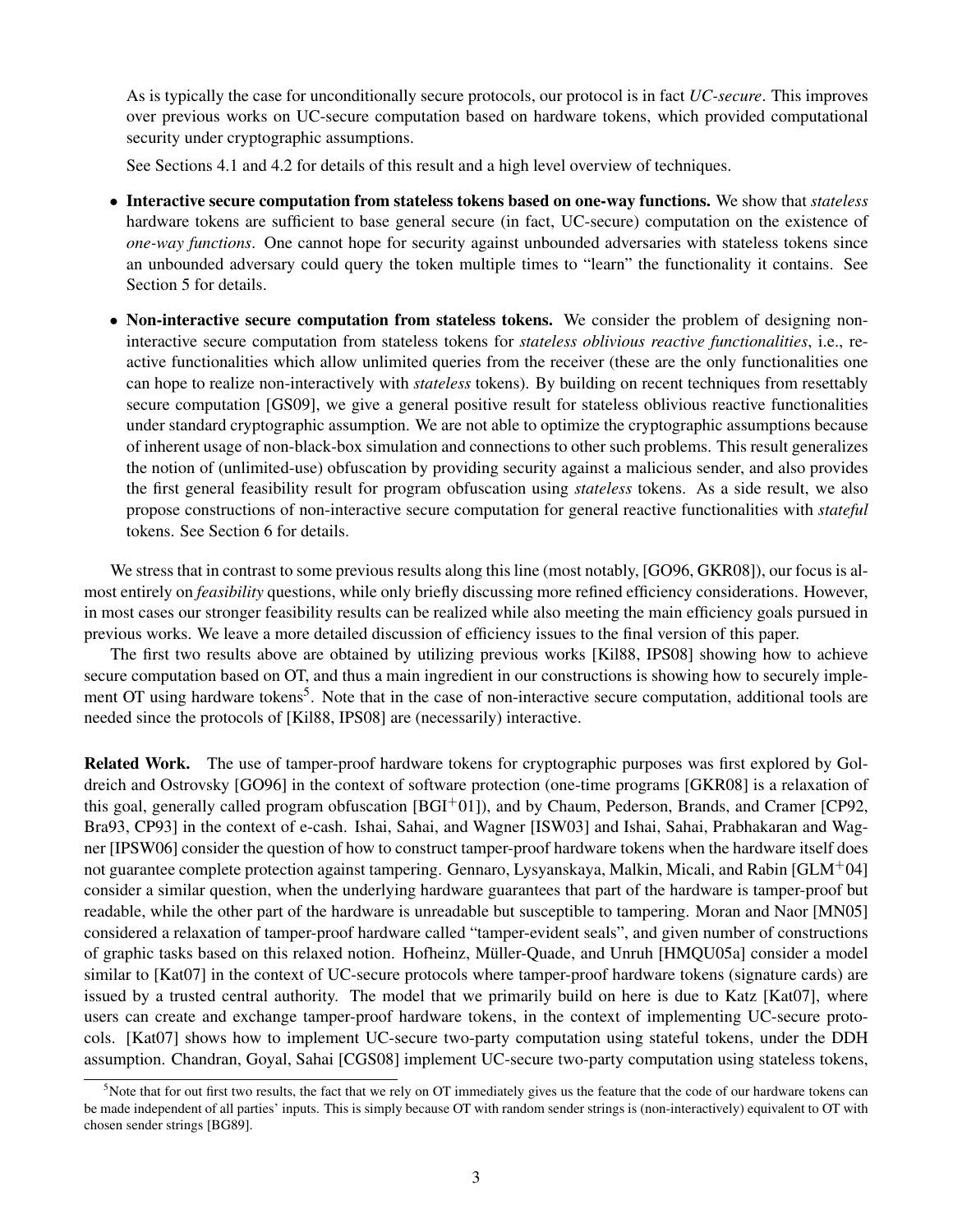under the assumption that oblivious transfer protocols exist in the plain model. Aside from just considering stateless tokens, [CGS08] also introduce a variant of the model of [Kat07] that allows for the adversary to pass along tokens, and in general allows the adversary not to know the code of the tokens he produces. We do not consider this model here. Moran and Segev [MS08] also implement UC-secure two-party computation under the same assumption as [CGS08], but using stateful tokens, and only requiring tokens to be passed in one direction. Damgård, Nielsen, and Wichs [DNW08] show how to relax the "isolation" requirement of tamper-proof hardware tokens, and consider a model in which tokens can communicate a fixed number of bits back to its creator. Hazay and Lindell [HL08] propose construction of truly efficient protocols for various problems of interest using trusted smartcards. Goldwasser, Kalai, and Rothblum [GKR08] introduced the notion of one-time programs, and showed how to achieve it under the assumption that one-way functions exist, as we have already discussed. They also construct one-time zero-knowledge proofs under the same assumption. Their results focus mainly on achieving efficiency in terms of the number of tokens needed, and a non-adaptive use of the tokens by the receiver. Finally in a seemingly unrelated work, motivated by quantum physics, Buhrman et al. [BCU+] consider the application of *non-local boxes* to cryptography. Using non-local boxes, Buhrman et al. show an unconditional construction for secure two-party computation in the interactive setting. A non-local box implements a *trusted* functionality taking input and giving output to both the parties (as opposed to OTM tokens which could be prepared maliciously). However, we observe that the key problem faced by Buhrman et al. is similar to a problem we face as well: delayed invocation of the non-local box by a malicious party. Indeed, we can give a simple protocol (omitted here) that shows how to (interactively) build a trusted non-local-box using OTM tokens, giving an alternative to our "warm-up" construction (see Section 4.1) of unconditional secure computation from hardware tokens. However, this alternative construction does not seem useful as a building block to our first main result: *non-interactive* unconditional secure computation.

## 2 Preliminaries

In this section we briefly discuss some of the underlying definitions and concepts, and fix notation.

**Definition 1.** *(Computational Indistinguishability) Two distribution ensembles*  $X := \{X_n\}_{n\in\mathbb{N}}$  *and*  $Y := \{Y_n\}_{n\in\mathbb{N}}$ *are computationally indistinguishable* (written as  $X \sim Y$ ) if for every probabilistic polynomial-time algorithm D, *every positive polynomial*  $p(\cdot)$ *, and all sufficiently large n's*,

$$
|\Pr[D(X_n, 1^n) = 1] - \Pr[D(Y_n, 1^n) = 1]| \leq \frac{1}{p(n)}.
$$

The *statistical difference* between two distribution ensembles  $X := \{X_n\}_{n\in\mathbb{N}}$  and  $Y := \{Y_n\}_{n\in\mathbb{N}}$  is defined by

$$
\Delta(n) = \frac{1}{2} \sum_{\alpha} | \Pr \left[ \left. X_n = \alpha \right] - \Pr \left[ \left. Y_n = \alpha \right] \right| \right].
$$

Ensembles X and Y are *statistically close* if the their statistical difference is negligible in n. Now we define the next-message function of an interactive TM P:

Definition 2. *(Next Message Function) Let* P *be an interactive TM. The next message function for round* i *of* P *is* the function  $P_i^{x,r}$  $\hat{m}_i^{x,r}$  (), which on input  $(m_1, \ldots, m_i, s_{i-1})$ , outputs  $(\hat{m}_i, s_i)$ , where  $\hat{m}_i$  is the message output by P on *input* x *and random input* r*, after receiving* m1, . . . , m<sup>i</sup> *in previous rounds, and* si−<sup>1</sup> *and* s<sup>i</sup> *contain auxiliary state information for rounds*  $i - 1$  *and*  $i$  *respectively.* 

Commitments. We will use the two-round statistically binding commitment scheme com ([Nao91]). To recall, to commit to bit  $b$ , the first message in Naor's scheme is a random string  $r$  from receiver to sender. Then the sender responds with either  $G(s)$  or  $G(s) \oplus r$  depending of whether  $b = 0$  or  $b = 1$ , where  $G(\cdot)$  is a pseudo-random generator, and s is a randomly chosen seed. To decomit, the sender sends  $(b, s)$  to the receiver. We observe that Naor's scheme has the property that the same  $r$  can be used for committing to (polynomially) many bits. Thus, once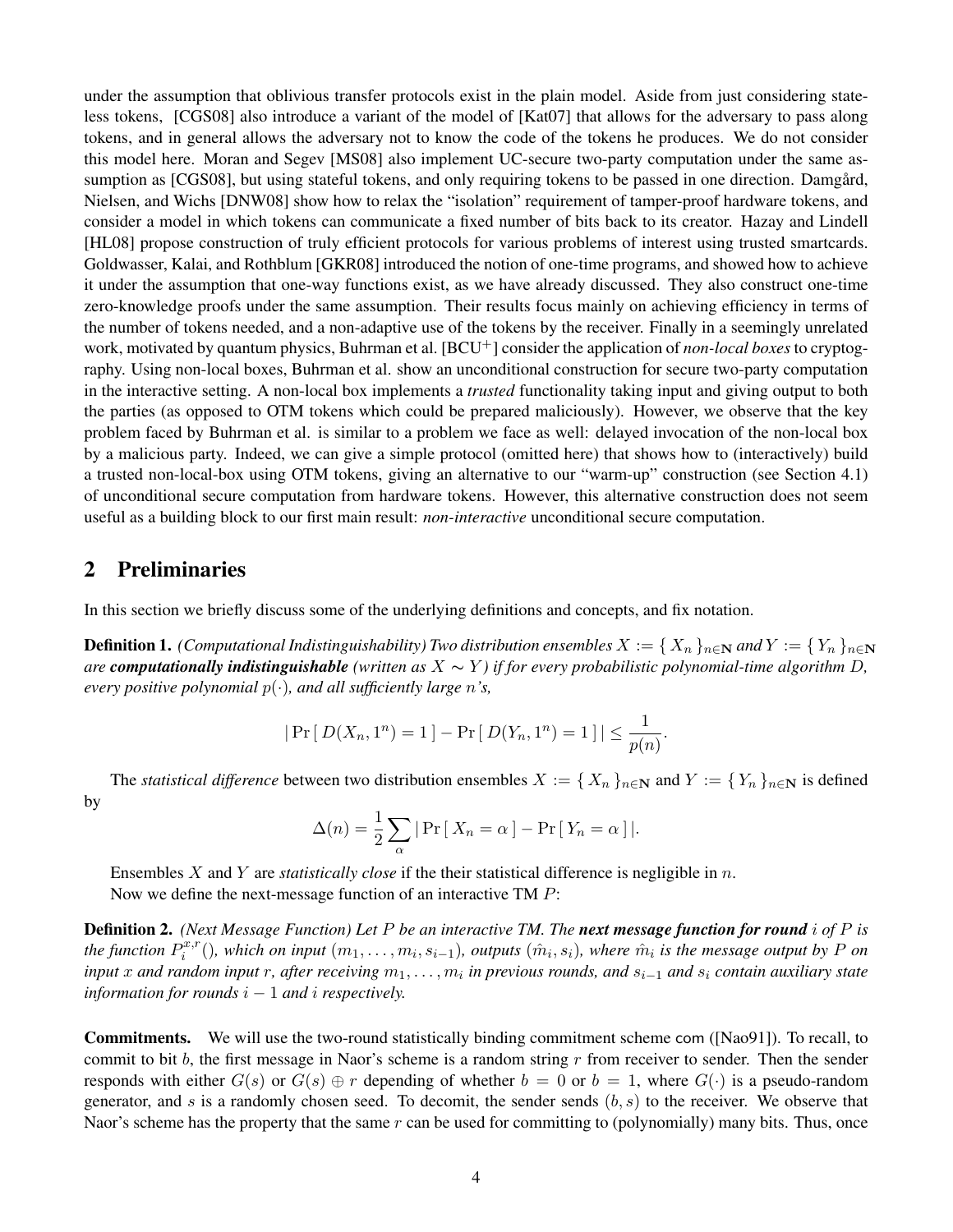the receiver's string has been initially exchanged, we essentially have a non-interactive commitment function. For receiver's message r, denote sender's response by  $com_r(b)$ , where b is the bit being committed. Abusing terminology, we will call com<sub>r</sub>(b) the commitment to bit b. When the randomness used in the first message is clear from the context, we will drop the subscript r, and will denote the committed string by  $com(b)$ . The opening of a commitment  $\alpha$  is denoted by open( $\alpha$ ) and consists of the committed bit b and seed s (the randomness r is implicit).

**Unconditional One-Time MAC.** By  $(MAC, VF)$ , we will denote an unconditional one-time message authentication scheme, where  $MAC_k(m)$  represents tagging message m with key k, and  $VF_k(m, \sigma)$  denotes the verification algorithm, which returns 1 if  $\sigma$  is the correct tag of m under key k. An example of such a MAC is as follows: the key k is a pair of  $\kappa$  length strings  $(a, b)$  (where  $\kappa$  is the security parameter). The tag of message m with key  $k = (a, b)$ is  $a \cdot m + b$ , where all operations are in  $GF(2<sup>\kappa</sup>)$ .

### 2.1 The Model

We use the UC-framework of Canetti [Can01b] to capture the general notion of secure computation of (possibly reactive) functionalities. Our main focus is on the two-party case. We will usually refer to one party as a "sender" and to another as a "receiver". A *non-reactive* functionality may receive an input from each party and deliver output to each party (or only to the receiver). A *reactive* functionality may have several rounds of inputs and outputs, possibly maintaining state information between rounds. We begin by defining protocol syntax, and then informally review the UC-framework. For more details, see [Can01b].

Protocol syntax. Following [GMR89] and [Gol01], a protocol is represented as a system of probabilistic interactive Turing machines (ITMs), where each ITM represents the program to be run within a different party. Specifically, the input and output tapes model inputs and outputs that are received from and given to other programs running on the same machine, and the communication tapes model messages sent to and received from the network. Adversarial entities are also modeled as ITMs.

The construction of a protocol in the UC-framework proceeds as follows: first, an *ideal functionality* is defined, which is a "trusted party" that is guaranteed to accurately capture the desired functionality. Then, the process of executing a protocol in the presence of an adversary and in a given computational environment is formalized. This is called the *real-life* model. Finally, an *ideal process* is considered, where the parties only interact with the ideal functionality, and not amongst themselves. Informally, a protocol realizes an ideal functionality if running of the protocol amounts to "emulating" the ideal process for that functionality.

Let  $\Pi = (P_1, P_2)$  be a protocol, and F be the ideal-functionality. We describe the ideal and real world executions.

The real-life model. The real-life model consists of the two parties  $P_1$  and  $P_2$ , the environment  $Z$ , and the adversary A. Adversary A can communicate with environment  $\mathcal Z$  and can corrupt any party. When A corrupts party  $P_i$ , it learns  $P_i$ 's entire internal state, and takes complete control of  $P_i$ 's input/output behaviour. The environment  $Z$  sets the parties' initial inputs. Let  $REAL_{\Pi,A,\mathcal{Z}}$  be the distribution ensemble that describes the environment's output when protocol  $\Pi$  is run with adversary  $\mathcal{A}$ .

**The ideal process.** The ideal process consists of two "dummy parties"  $\hat{P}_1$  and  $\hat{P}_2$ , the ideal functionality  $\mathcal{F}$ , the environment  $Z$ , and the ideal world adversary  $S$ , called the simulator. In the ideal world, the uncorrupted dummy parties obtain their inputs from environment  $Z$  and simply hand them over to  $\mathcal F$ . As in the real world, adversary  $S$ can corrupt any party. Once it corrupts party  $\hat{P}_i$ , it learns  $\hat{P}_i$ 's input, and takes complete control of its input/output behaviour. Let IDEAL $_{S,Z}^{\mathcal{F}}$  be the distribution ensemble that describes the environment's output in the ideal process.

**Definition 3.** *(Realizing an Ideal Functionality) Let*  $n \in \mathbb{N}$ . Let F be an ideal functionality, and  $\Pi$  be a protocol. *We say* Π *realizes* F *if for any real-world adversary* A*, there exists an ideal process adversary* S *such that for every*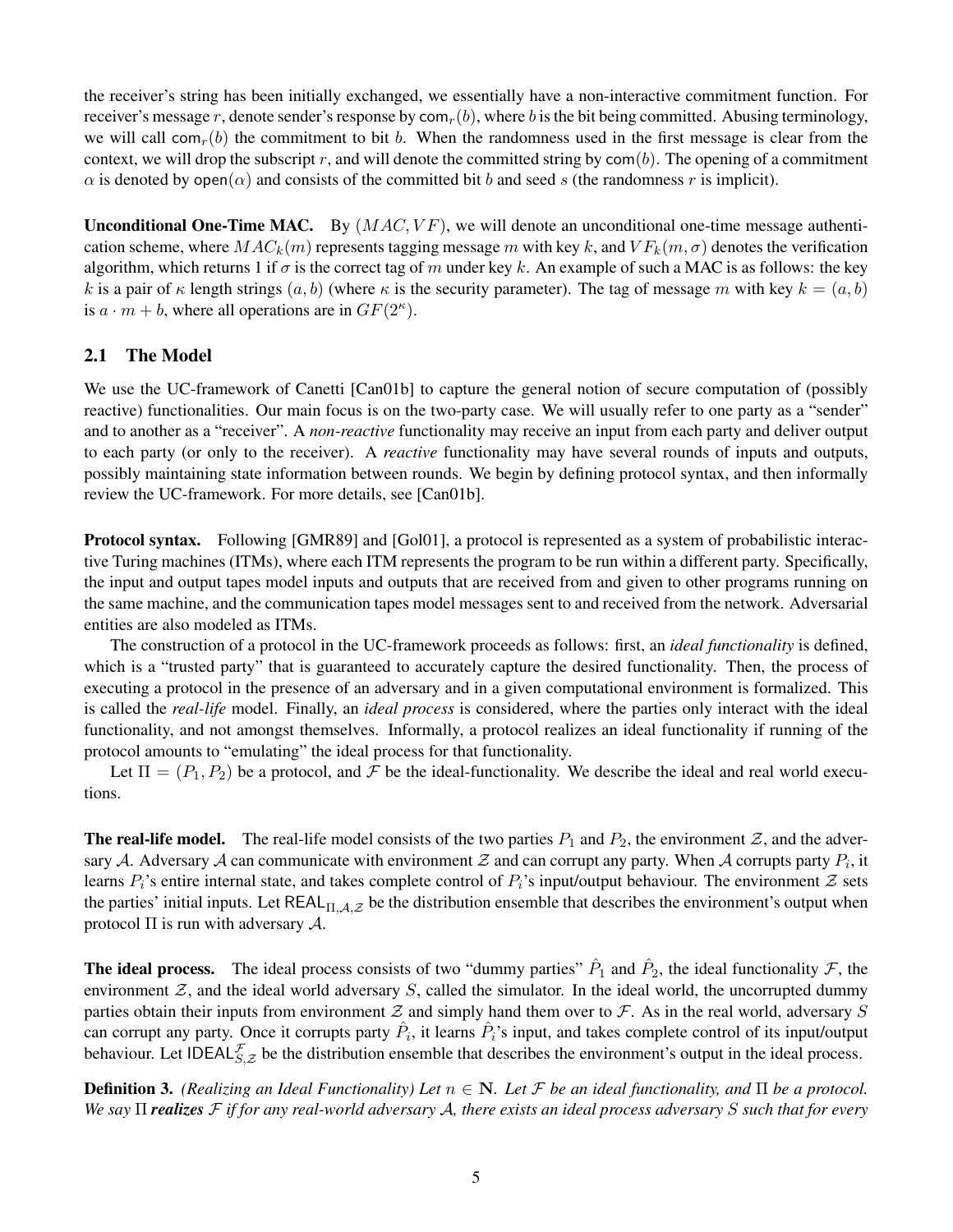*environment* Z*,*

$$
\mathsf{IDEAL}_{S,Z}^{\mathcal{F}} \sim \mathsf{REAL}_{\Pi,\mathcal{A},Z}.
$$

## 3 Modeling Tamper-Proof Hardware

Our model for tamper-proof hardware is similar to that of Katz ([Kat07]). However, as we consider both stateful and stateless tokens, we define different ideal functionalities for the two. Here, we formally define the ideal functionalities  $\mathcal{F}^{single}_{wrap}$ , for single use stateful tokens, and  $\mathcal{F}^{stateless}_{wrap}$  for stateless tokens.

The functionality  $\mathcal{F}^{single}_{wrap}$  is used to model hardware tokens that can be executed only once. Thus, the only state these tokens keep is a flag which indicates whether the token has been run or not. To model this behaviour,  $\mathcal{F}^{single}_{wrap}$ deletes the token from its memory after it has been run once. The formal description of  $\mathcal{F}^{single}_{wrap}$  is presented in Figure 1.

# Functionality  $\mathcal{F}_{wrap}^{single}$

 $\mathcal{F}^{single}_{wrap}$  is parameterized by a polynomial  $p(\cdot)$  and an implicit security parameter  $\kappa$ .

**Create** Upon receiving (create, sid,  $P_i$ ,  $P_j$ , mid, M) from  $P_i$ , where M is a Turing machine and mid is machine id, do:

1. Send (create, sid,  $P_i$ ,  $P_j$ , mid) to  $P_j$ .

2. Store  $(P_i, P_j, \text{mid}, M)$ .

**Execute** Upon receiving (run, sid,  $P_i$ , mid, msg) from  $P_j$ , find the unique stored tuple  $(P_i, P_j, \text{mid}, M)$  (if no such tuple exists, do nothing). Choose random  $r \leftarrow \{0, 1\}^{p(k)}$ . Run  $M(msg; r)$  for at most  $p(k)$  steps, and let out be the response (out  $=\perp$  if M does not halt in  $p(k)$ ) steps). Send (sid,  $P_i$ , mid, out) to  $P_j$ , and delete  $(P_i, P_j, \text{mid}, M)$ .

#### Figure 1: Ideal functionality for single-use stateful tokens

Next, we define the functionality  $\mathcal{F}^{stateless}_{wrap}$  that models stateless tokens. The idea of  $\mathcal{F}^{stateless}_{wrap}$ , described in Figure 2, is to model the following real-world functionality: party  $P_i$  sends a stateless token M to party  $P_j$ . Since the token is stateless,  $P_j$  can run M multiple times on inputs of its choice. Thus,  $\mathcal{F}^{stateless}_{wrap}$  saves the description of the Turing machines it gets from a party in create messages, and lets the other party run them multiple times. Each machine is uniquely identified by a machine identifier mid.

One can also consider a variant of  $\mathcal{F}^{stateless}_{wrap}$  which allows a malicious sender to generate *stateful* tokens. Our protocols which use stateless tokens are secure in this more adversarial setting as well. (This is automatically the case in all protocols for which an honest receiver makes only a single use of each token.)

We are interested in non-interactive protocols in which the communication involves a single batch of tokens sent from a "sender" to a "receiver". (One could also allow the sender to send a message to a receiver; however, from a feasibility point of view this could also be done in the simpler model in which only tokens are sent.)

**Definition 4.** *(Non-Interactive Protocols in the Tamper-Proof Hardware Model) A two-party protocol*  $\Pi = (P_1, P_2)$ is **non-interactive** if the only messages sent by  $P_1$  are **create** messages to  $\mathcal{F}^{single}_{wrap}$  (or  $\mathcal{F}^{stateless}_{wrap}$ ) and the only messages sent by  $P_2$  are **run** messages to  $\mathcal{F}_{wrap}^{single}$  (or  $\mathcal{F}_{wrap}^{stateless}$  ).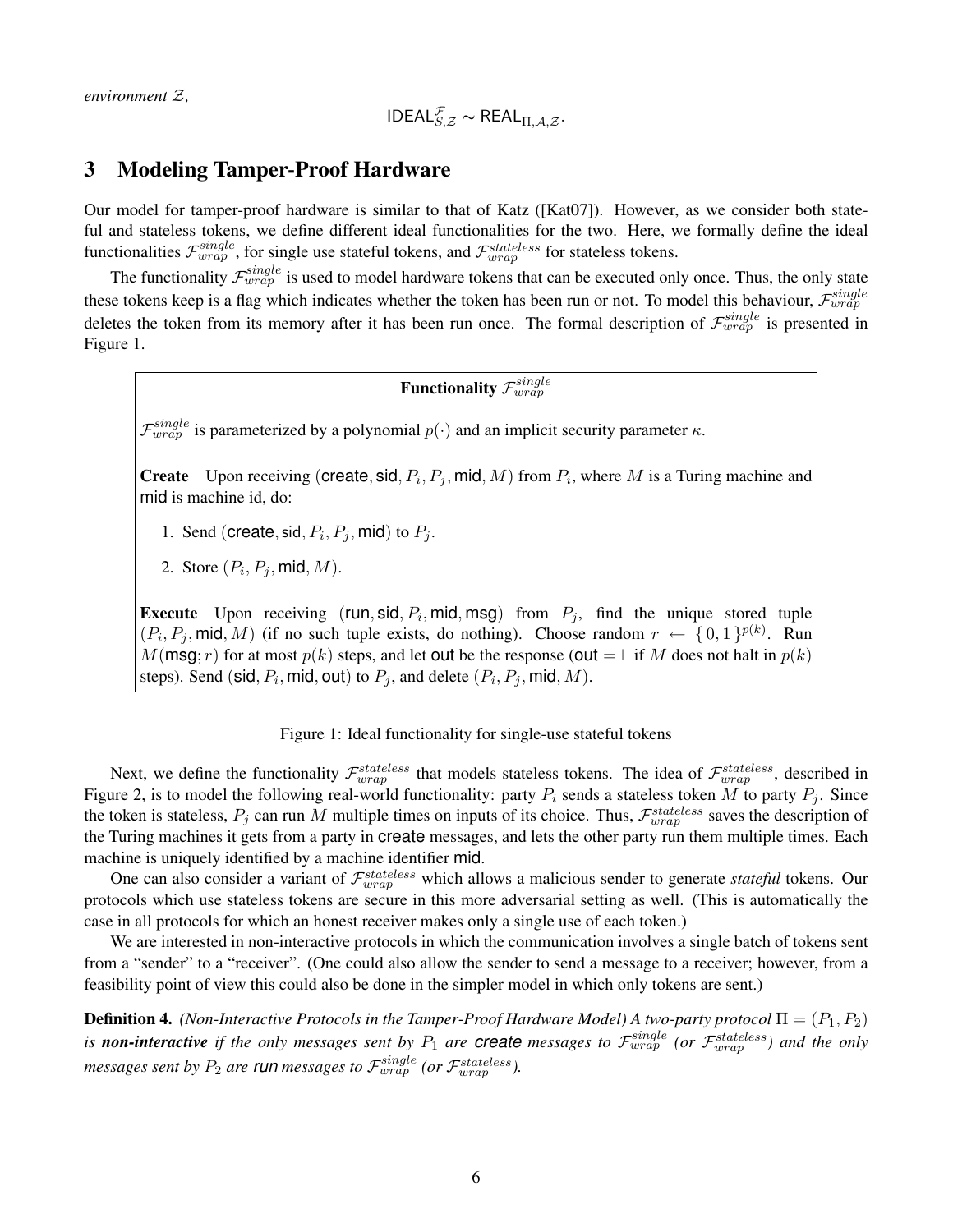# Functionality  $\mathcal{F}^{stateless}_{wrap}$

 $\mathcal{F}^{stateless}_{wrap}$  is parameterized by a polynomial  $p(\cdot)$  and an implicit security parameter  $\kappa$ .

**Create** Upon receiving (create, sid,  $P_i$ ,  $P_j$ , mid, M) from  $P_i$ , where M is a Turing machine, do:

1. Send (create, sid,  $P_i$ ,  $P_j$ , mid) to  $P_j$ .

2. Store  $(P_i, P_j, \text{mid}, M)$ .

**Execute** Upon receiving (run, sid,  $P_i$ , mid, msg) from  $P_j$ , find the unique stored tuple  $(P_i, P_j, \text{mid}, M)$ . If no such tuple exists, do nothing. Run  $M(\text{msg})$  for at most  $p(k)$  steps, and let out be the response (out  $=\perp$  if  $M$  does not halt in  $p(k)$  steps). Send (sid,  $P_i$ , mid, out) to  $P_j$ .

Figure 2: Ideal functionality for stateless tokens

### 3.1 One-Time Programs

Informally, a *one-time program* (OTP) [GKR08] for a function f lets a party evaluate f on only one input chosen by that party at run time. The intuitive security goal is that no efficient adversary, after evaluating the one-time program on x, can learn anything about  $f(y)$  for some  $y \neq x$ , other than what can be inferred from  $f(x)$ . In our constructions, OTPs will be used within other protocols, thus it would be convenient for us to view them as two-party non-interactive protocols in the hardware token model, which are secure against malicious receivers. We thus view OTP as implementing a two-party functionality  $f(\cdot, \cdot)$  (where the description of f is known to both parties), where the first (secret) input is fixed by the sender during construction.

Figure 3 defines the ideal functionality for a one-time program for function  $f(\cdot, \cdot)$ .

# Functionality  $\mathcal{F}^{OTP}_f$

**Create** Upon receiving (create, sid,  $P_i$ ,  $P_j$ , x) from  $P_i$ , where x is a string, do:

1. Send (create, sid,  $P_i$ ,  $P_j$ ) to  $P_j$ .

2. Store  $(P_i, P_j, x)$ .

**Execute** Upon receiving (run, sid,  $P_i$ , y) from  $P_j$ , find the stored tuple  $(P_i, P_j, x)$  (if no such tuple exists, do nothing). Send  $f(x, y)$  to  $P_j$  and delete tuple  $(P_i, P_j, x)$ .

Figure 3: Ideal functionality for One-time Program for function  $f(\cdot, \cdot)$ .

Now we define OTPs in the  $\mathcal{F}^{single}_{wrap}$ -hybrid model.

**Definition 5.** *(One-Time Program for*  $f(\cdot, \cdot)$ ) A one-time program for function  $f(\cdot, \cdot)$  is a two-party non-interactive protocol  $\Pi=(P_1,P_2)$  in the  $\mathcal{F}^{single}_{wrap}$ -hybrid model, such that for every probabilistic polynomial time adversary  ${\cal A}$ *corrupting* P2*, there exists a probabilistic polynomial time ideal-world adversary* S *called the simulator, such that for every environment* Z*,*

$$
\mathsf{IDEAL}_{S,\mathcal{Z}}^{\mathcal{F}^{OTP}} \sim \mathsf{REAL}_{\Pi,\mathcal{A},Z}.
$$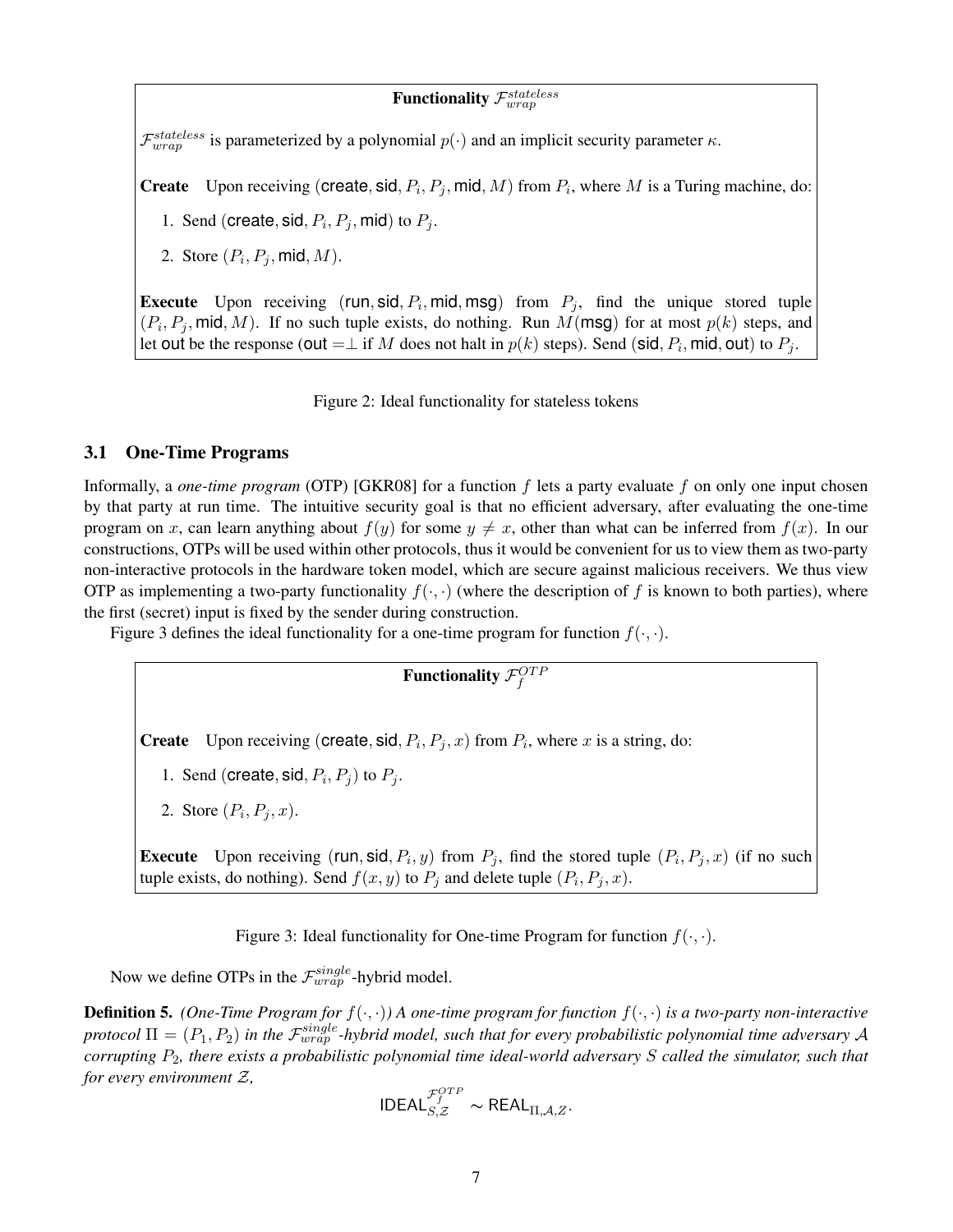One way of implementing OTPs using hardware tokens is to construct stateful hardware tokens that contain the entire code of the function  $f(x, \cdot)$ . However, like in [GKR08] we would like to use only the simplest kind of hardware tokens in our protocols. To this end, we focus on using one-time-memory (OTM) tokens only. OTM tokens realize the ideal functionality defined in Figure 5.

### 3.2 Flavors of OT

The ideal OT functionality required by unconditionally secure protocols in the OT-hybrid model [Kil88, IPS08] is denoted by  $\mathcal{F}^{\mathrm{OT}}$  and is formally defined in Figure 4.

## Functionality  $\mathcal{F}^{\mathrm{OT}}$

On input  $(P_i, P_j, \text{sid}, \text{id}, (s_0, s_1))$  from party  $P_i$ , send  $(P_i, P_j, \text{sid}, \text{id})$  to  $P_j$  and store the tuple  $(P_i, P_j, \text{sid}, \text{id}, (s_0, s_1)).$ On receiving  $(P_i, \text{sid}, \text{id}, c)$  from party  $P_j$ , if a tuple  $(P_i, P_j, \text{sid}, \text{id}, (s_0, s_1))$  exists, return  $(P_i, \text{sid}, \text{id}, s_c)$  to  $P_j$ , send an acknowledgment  $(P_j, \text{sid}, \text{id})$  to  $P_i$ , and delete the tuple  $(P_i, P_j, \text{sid}, \text{id}, (s_0, s_1)).$  Else, do nothing.

Figure 4: Ideal functionality for OT

Following [GKR08], we refer to simple hardware tokens that implement a single OT call as *OTM (one-timememory*) tokens. We give the formal definition of OTM tokens here, and discuss these tokens in detail in Section 4.1. OTM tokens are defined in Figure 5.

#### Functionality OTM

On input  $(P_i, P_j, \text{sid}, \text{id}, (s_0, s_1))$  from party  $P_i$ , send  $(P_i, P_j, \text{sid}, \text{id})$  to  $P_j$  and store the tuple  $(P_i, P_j, \mathsf{sid}, \mathsf{id}, (s_0, s_1)).$ On receiving  $(P_i, \text{sid}, \text{id}, c)$  from party  $P_j$ , if a tuple  $(P_i, P_j, \text{sid}, \text{id}, (s_0, s_1))$  exists, return  $(P_i, \text{sid}, \text{id}, s_c)$  to  $P_j$  and delete the tuple  $(P_i, P_j, \text{sid}, \text{id}, (s_0, s_1))$ . Else, do nothing.

#### Figure 5: Ideal functionality for OTM tokens

We also define a parallel version of the OTM functionality, denoted pOTM, which allows the receiver to make several parallel OTM choice. Note that unlike a direct implementation using separate OTM tokens, this functionality requires the receiver to make all its choices at once, and does not allow a malicious receiver to determine its choice bits in an adaptive fashion. The ideal functionality for pOTM is defined in Figure 6.

#### Functionality pOTM

 $pOTM$  is parameterized by an integer  $k$ . On input  $(P_i,P_j,$  sid, id,  $((s_0^1,s_1^1),\ldots,(s_0^k,s_1^k)))$  from party  $P_i$ , send  $(P_i,P_j,$  sid, id) to  $P_j$  and store the tuple  $(P_i, P_j, \text{sid}, \text{id}, ((s_0^1, s_1^1), \dots, (s_0^k, s_1^k))))$ . On receiving  $(P_i, \text{sid}, \text{id}, (c^1, \dots, c^k))$  from party  $P_j$ , if a tuple , sid, id,  $(c^1, \ldots, c^k)$  $(P_i, P_j, \text{sid}, \text{id}, ((s_0^1, s_1^1), \ldots, (s_0^k, s_1^k)))$  exists, return  $(P_i, \text{sid}, \text{id}, (s_{c^1}^1, \ldots, s_{c^k}^k))$  to  $P_j$  and delete the tuple  $(P_i, P_j, \text{sid}, \text{id}, ((s_0^1, s_1^1), \dots, (s_0^k, s_1^k)))$ . Else, do nothing.

Figure 6: Ideal functionality for parallel-OTM.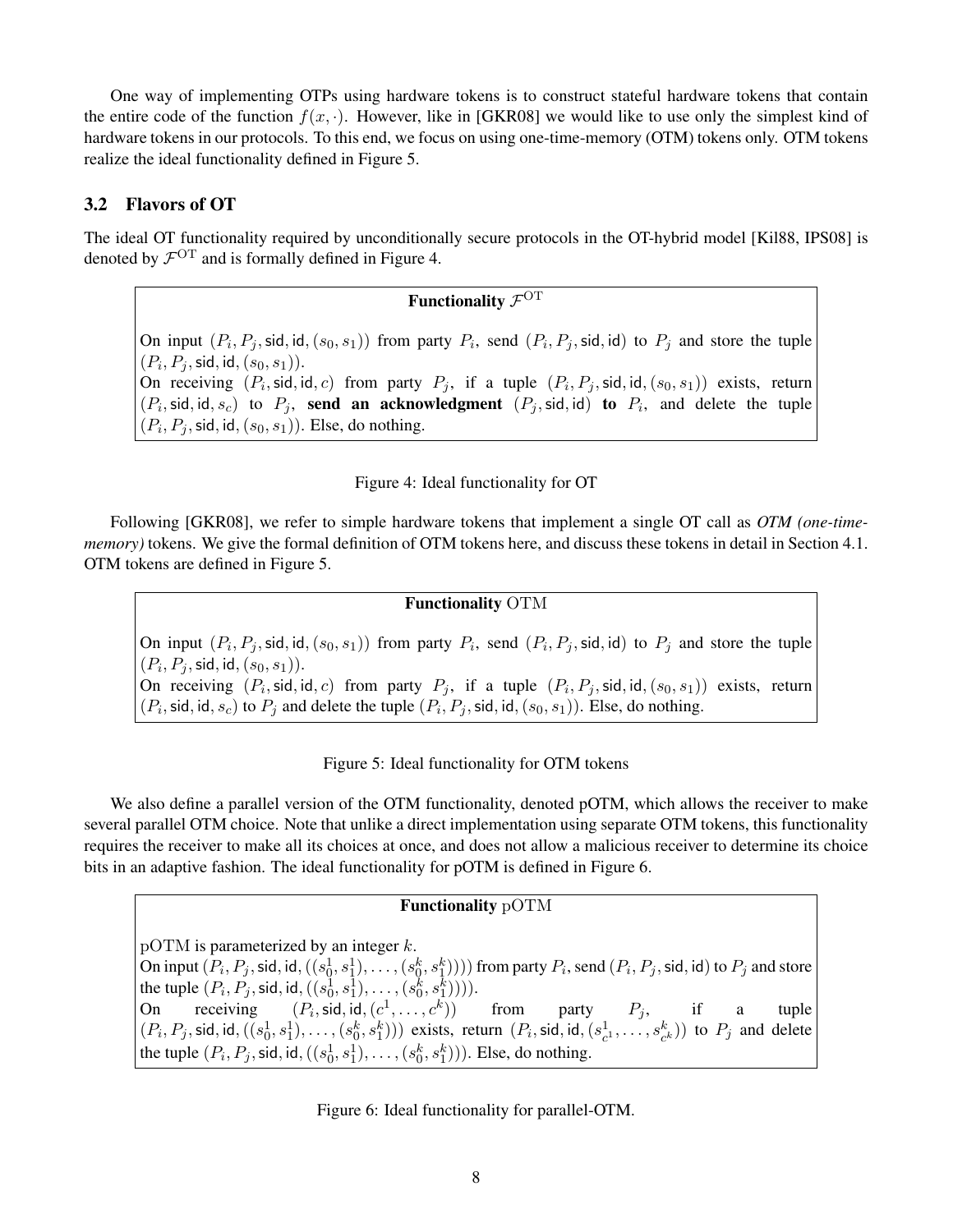Finally, the ExtOTM functionality differs from OTM in that it takes an additional input r from the sender, and delivers this input to the receiver together with its chosen string  $s_c$ . This functionality is described in Figure 7. It is easy to see that a protocol for the ExtOTM functionalities allows us to realize the  $\mathcal{F}^{\rm OT}$ functionality as required by [Kil88, IPS08].

#### Functionality ExtOTM

On input  $(P_i, P_j, \text{sid}, \text{id}, ((s_0, s_1), r))$  from party  $P_i$ , send  $(P_i, P_j, \text{sid}, \text{id})$  to  $P_j$  and store the tuple  $(P_i, P_j, \text{sid}, \text{id}, ((s_0, s_1), r)).$ 

On receiving  $(P_i, \text{sid}, \text{id}, c)$  from party  $P_j$ , if a tuple  $(P_i, P_j, \text{sid}, \text{id}, ((s_0, s_1), r))$  exists, return  $(P_i, \text{sid}, \text{id}, s_c, r)$  to  $P_j$  and delete the tuple  $(P_i, P_j, id, ((s_0, s_1), r))$ . Else, do nothing.

Figure 7: Ideal functionality for ExtOTM

## 4 Unconditional Non-Interactive Secure Computation Using Stateful Tokens

In this section we establish the feasibility of unconditionally non-interactive secure computation based on *stateful* hardware tokens. As is typically the case for unconditionally secure protocols, our protocols are in fact *UC secure*.

This section is organized as follows. In Subsection 4.1 we present as a "warmup" an interactive protocol for arbitrary functionalities, which requires the parties to engage in multiple rounds of interaction. This section will introduce some useful building blocks that are used in the next subsection. This gives an unconditional version of previous protocols for UC-secure computation based on hardware tokens [Kat07, CGS08, MS08], which all relied on computational assumptions.<sup>6</sup>

In Subsection 4.2 we consider the case of secure evaluation of two-party functionalities which deliver output to only one of the parties (the "receiver"). We strengthen the previous result in two ways. First, we show that in this case interaction can be completely eliminated: it suffices for the sender to non-interactively send tokens to the receiver, without any additional communication. Second, we show that even very simple, constant-size stateful tokens are sufficient for this purpose. This strengthens previous feasibility results for one-time programs [GKR08] by providing *unconditional* security (in fact, UC-security) and by offering general protection against *malicious senders*.

### 4.1 Warmup: The Interactive Setting

Unconditionally secure two-party computation is impossible to realize for most nontrivial functionalities, even with semi-honest parties [BOGW88, Kus92]. However, if the parties are given oracle access to a simple ideal functionality such as Oblivious Transfer (OT) [Rab81, EGL85], then it becomes possible not only to obtain unconditionally secure computation with semi-honest parties [GV87, GHY87, Gol04], but also unconditional *UC-security* against *malicious* parties [Kil88, IPS08]. This serves as a natural starting point for our construction.

In the OT-hybrid model, the two parties are given access to the following ideal OT functionality: the input of  $P_1$  (the "sender") consists of a pair of k-bit strings  $(s_0, s_1)$ , the input of  $P_2$  (the "receiver") is a choice bit c, and the receiver's output is the chosen string  $s_c$ . The natural way to implement a single OT call using stateful hardware tokens is by having the sender send to the receiver a token which, on input c, outputs  $s_c$  and erases  $s_{1-c}$  from its internal state. The use of such hardware tokens was first suggested in the context of one-time programs [GKR08]. Following the terminology of [GKR08], we refer to such tokens as OTM (one-time-memory) tokens. OTM tokens were formally defined in Section 3.2.

An appealing feature of OTM tokens is their simplicity, which can also lead to better resistance against sidechannel attacks (see [GKR08] for discussion). This simplicity feature served as the main motivation for using OTM

<sup>6</sup>The work of [MS08] realizes an unconditionally UC-secure *commitment* from stateful tokens. This does not directly yield protocols for secure computation without additional computational assumptions.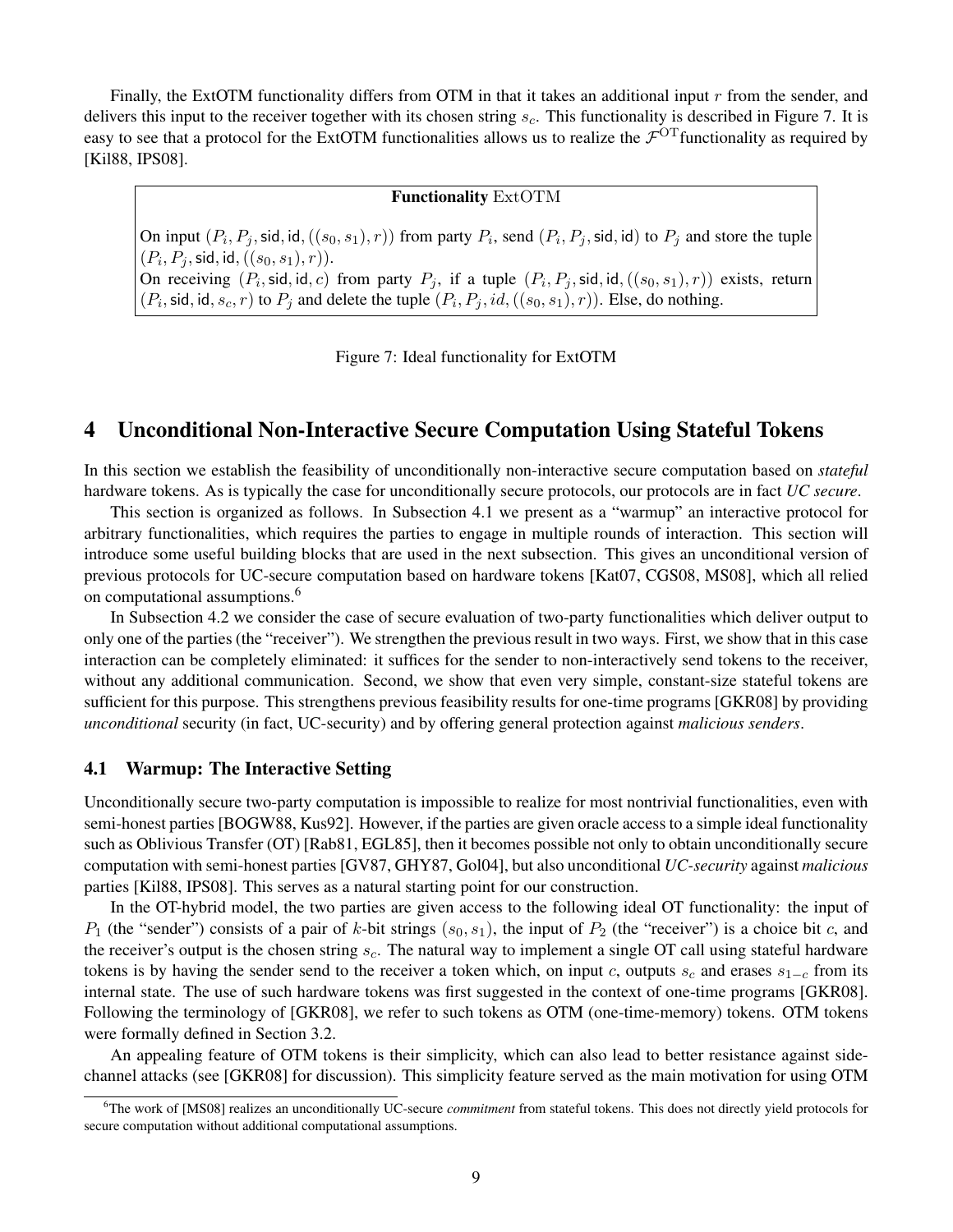tokens as a basis for one-time programs. Another appealing feature, which is particularly important in our context, is that the OTM functionality does not leave room for bad sender strategies: whatever badly formed token a malicious sender may send is equivalent from the point of view of an honest receiver to having the sender send a well-formed OTM token picked from some probability distribution. (This is not the case for tokens implementing more complex functionalities, such as 2-out-of-3 OT or the extended OTM functionality discussed below, for which badly formed tokens may not correspond to any distribution over well-formed tokens.)

Given the above, it is tempting to hope that our goal can be achieved by simply taking any unconditionally secure protocol in the OT-hybrid model, and using OTM tokens to implement OT calls. However, as observed in [GKR08], there is a subtle but important distinction between the OT-hybrid model and the OTM-hybrid model: while in the former model the sender knows the point in the protocol in which the receiver has already made its choice and received its output, in the latter model invoking the token is entirely at the discretion of the receiver. This may give rise to attacks in which the receiver adaptively invokes the OTM tokens "out of order," and such attacks may have a devastating effect on the security of protocols even in the case of unconditional security.<sup>7</sup>

Attacks on simple solution ideas. A natural way to handle the above type of attacks is by having the sender pick a secret key r for each OTM and append this key to both strings  $(s_0, s_1)$  it stores in the OTM. Then, to emulate a single call to an OT oracle, the sender sends such an OTM token to the receiver, and expects the receiver to send back r before proceeding with the protocol. This approach can indeed be used to protect a semi-honest sender from out-of-order token invocations by a malicious receiver. However, it completely exposes the receiver to an attack by a malicious sender who puts a pair distinct strings  $(r_1, r_2)$  in the same OTM. Note that in the context of one-time programs where the sender is *semi-honest*, a variant of this approach [GKR08] does suffice to solve the problem. However, in the context of *malicious* senders that we consider here, the approach of [GKR08] does not suffice.

A more subtle attack, known as *selective abort*, arises if one tries to fix the problem above in naïve ways such as asking the sender to send a randomized hash of  $r$ , and then instructing the receiver to abort if the sender's message is different from the hash of the  $r$  that it received from the OTM. This would allow a malicious sender to cause the receiver to abort based on its private choice bit, which is not allowed by the ideal OT functionality (and can lead to real attacks on secrecy).

Extending the OTM functionality. To fix the above idea, we will realize an extended OTM functionality which takes from the sender a pair of strings  $(s_0, s_1)$  along with an auxiliary string r, takes from the receiver a choice bit c, and delivers to the receiver both  $s_c$  and r. We denote this functionality by ExtOTM (see Figure 7). What makes the ExtOTM functionality nontrivial to realize using hardware tokens is the need to protect the receiver from a malicious sender who may try to make the received r depend on the choice bit c while *at the same time* protecting the sender from a malicious receiver who may try to postpone its choice  $c$  until after it learns  $r$ .

Using the ExtOTM functionality, it is easy to realize a UC-style version of the OT functionality which not only delivers the chosen string to the receiver (as in the OTM functionality) but also delivers an acknowledgment to the sender. This flavour of the OT functionality, which we denote by  $\mathcal{F}^{\{O\}}$  (see Figure 4), can be realized by having the sender invoke ExtOTM with  $(s_0, s_1)$  and a randomly chosen r, and having the receiver send r to the sender. In contrast to OTM, the  $\mathcal{F}^{\rm OT}$  functionality allows the sender to force any subset of the OT calls to be completed before proceeding with the protocol. This suffices for instantiating the OT calls in the unconditionally secure protocols from [Kil88, IPS08]. We refer the reader to Appendix ?? for a UC-style definition of the OTM, ExtOTM, and  $\mathcal{F}^{\mathrm{OT}}$ functionalities.

Realizing ExtOTM using general<sup>8</sup> stateful tokens. As discussed above, we cannot directly use a stateful token for realizing the ExtOTM functionality, because this allows the sender to correlate the delivered  $r$  with the choice bit  $c$ .

<sup>&</sup>lt;sup>7</sup>To illustrate the effect of such attacks, consider the following functionality f. The functionality takes from the sender a pair of  $k$ -bit strings  $(x_1, x_2)$  and from the receiver a k-bit string y. If  $y = x_1$ , the functionality delivers  $(x_1, x_2)$  to the receiver, otherwise it delivers only  $x_1$ . Now, let  $\Pi$  be any OT-based protocol for f which consists of only one round of OTs from the sender to the receiver, where the receiver's OT choices are its input bits. (A simple protocol of this type with perfect security against a malicious receiver and a semi-honest sender is given in [Kil88] for any f in NC<sup>1</sup>.) Modify  $\Pi$  into a new protocol  $\Pi'$  in which the sender, following the round of OT calls, reveals  $x_1$  to the receiver. The protocol Π' is still perfectly secure against a malicious receiver in the OT-hybrid model, but if OT calls are realized by sending OTM tokens, the new protocol allows the receiver to always learn  $x_2$  by first observing  $x_1$  and then invoking the OTM tokens with  $y = x_1$ .

<sup>&</sup>lt;sup>8</sup>Here, we make use of general tokens. Later in this section, we will show how to achieve the ExtOTM functionality (and in fact every poly-time functionality) using only very simple tokens – just bit OTM tokens.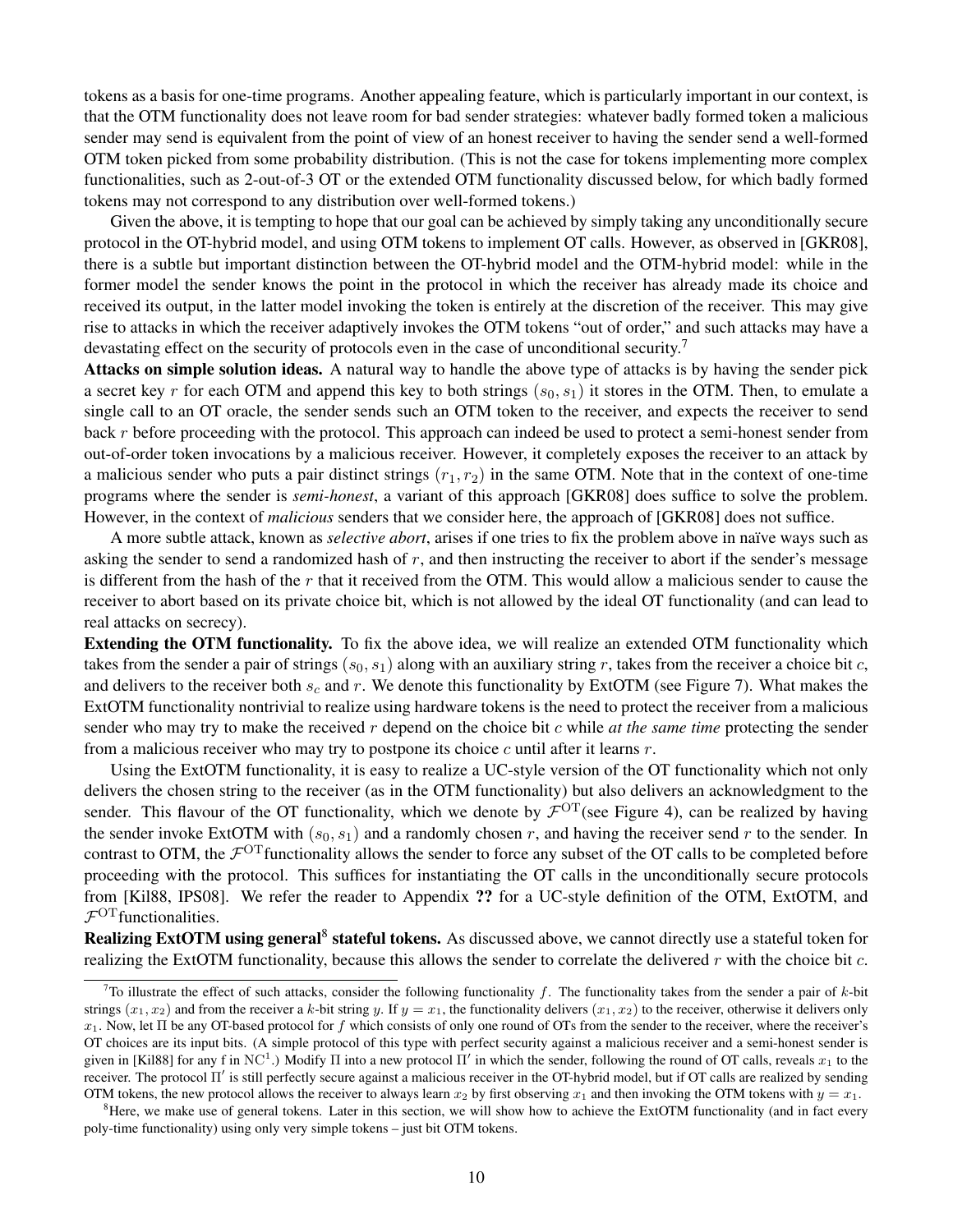On the other hand, we cannot allow the sender to directly reveal  $r$  to the receiver, because this will allow the receiver to postpone its choice until after it learns r. In this subsection, we present our protocol for realizing ExtOTM using stateful tokens. This protocol is non-interactive (i.e., it only involves tokens sent from the sender to the receiver) and will also be used as a building block towards the stronger results in the next subsection. We start with a detailed discussion of the intuition of the protocol and its security proof.

As mentioned above, at a high level, the challenge we face is to prevent unwanted correlations in an informationtheoretic way for both malicious senders and malicious receivers. This is a more complex situation than a typical similar situation where only one side needs to be protected against (c.f. [Kil90, LP07]). To accomplish this goal, we make use of secret-sharing techniques combined with additional token-based "verification" techniques to enforce honest behavior.

Our ExtOTM protocol  $\Pi_{\rm ExtOTH}$  starts by having the sender break its auxiliary string r into 2k additive shares  $r^i$ , and pick 2k pairs of random strings  $(q_0^i, q_1^i)$ . (Each of the strings  $q_b^i$  and  $r^i$  is k-bit long, where k is a statistical security parameter.) It then generates 2k OTM tokens, where the *i*-th token contains the pair  $(q_0^i \circ r^i, q_1^i \circ r^i)$ . Note that a malicious sender may generate badly formed OTM tokens which correlate  $r^i$  with the *i*-th choice of the receiver; we will later implement a token-based verification strategy that convinces an honest receiver that the sender did not cheat (too much) in this step.

Now the receiver breaks its choice bit c into 2k additive shares  $c^i$ , and invokes the 2k OTM tokens with these choice bits. Let  $(\hat{q}^i, \hat{r}^i)$  be the pair of k-bit strings obtained by the receiver from the *i*-th token. Note that if the sender is honest, the receiver can already learn r. We would like to allow the receiver to learn its chosen string  $s_c$ while convincing it that the sender did not correlate all of the auxiliary strings  $\hat{r}^i$  with the corresponding choice bits  $c_i$ . (The latter guarantee is required to assure an honest receiver that  $\hat{r} = \sum \hat{r}^i$  is independent of c as required.)

This is done as follows. The sender prepares an additional single-use hardware token which takes from the receiver its 2k received strings  $\hat{q}^i$ , checks that for each  $\hat{q}^i$  there is a valid selection  $\hat{c}_i$  such that  $\hat{q}^i = q^i_{\hat{c}_i}$  (otherwise the token returns  $\perp$ ), and finally outputs the chosen string  $s_{\hat{c}^1\oplus...\oplus\hat{c}^{2k}}$ . (All tokens in the protocol can be sent to the receiver at one shot.) Note that the additive sharing of  $r$  in the first  $2k$  tokens protects an honest sender from a malicious receiver who tries to learn  $s_{\hat{c}}$  where  $\hat{c}$  is significantly correlated with r, as it guarantees that the receiver effectively commits to  $c$  before obtaining any information about  $r$ . The receiver is protected against a malicious sender because even a badly formed token corresponds to some (possibly randomized) ideal-model strategy of choosing  $(s_0, s_1)$ .

Finally, we need to provide to the receiver the above-mentioned guarantee that a malicious sender cannot correlate the receiver's auxiliary output  $\hat{r} = \sum \hat{r}^i$  with the choice bit c. To explain this part, it is convenient to assume that both the sender and the badly formed tokens are deterministic. (The general case is handled by a standard averaging argument.) In such a case, we call each of the first  $2k$  tokens well-formed if the honest receiver obtains the same  $r^i$ regardless of its choice  $c^i$ , and we call it badly formed otherwise. By the additive sharing of c, the only way for a malicious sender to correlate the receiver's auxiliary output with  $c$  is to make *all* of the first  $2k$  tokens badly formed. To prevent this from happening, we require the sender to send a final token which proves that it knows all of the  $2k$ auxiliary strings  $\hat{r}^i$  obtained by the receiver. This suffices to convince the receiver that not all of the first  $2k$  tokens are badly formed. Note, however, that we cannot ask the sender to send these  $2k$  strings  $r^i$  in the clear, since this would (again) allow a malicious receiver to postpone its choice  $c$  until after it learns  $r$ .

Instead, the sender generates and sends a token which first verifies that the receiver knows r (by comparing the receiver's input to the k-bit string r) and only then outputs all  $2k$  shares  $r^i$ . The verification step prevents correlation attacks by a malicious receiver. The final issue to worry about is that the string  $r$  received by the token (which may be correlated with the receiver's choices  $c_i$ ) does not reveal to the sender enough information to pass the test even if all of its first  $2k$  tokens are badly formed. This follows by a simple information-theoretic argument: in order to pass the test, the token must correctly guess all 2k bits  $c_i$ , but this cannot be done (except with  $2^{-\Omega(k)}$  probability) even when given arbitrary  $k$  bits of information about the  $c_i$ . We describe the protocol formally now.

#### **Protocol**  $\Pi_{\text{ExtOTM}}$ .

• **Input:**  $P_1$  *gets as input k-bit strings*  $(s_0, s_1, r)$ *, and*  $P_2$  *gets as input a bit* c.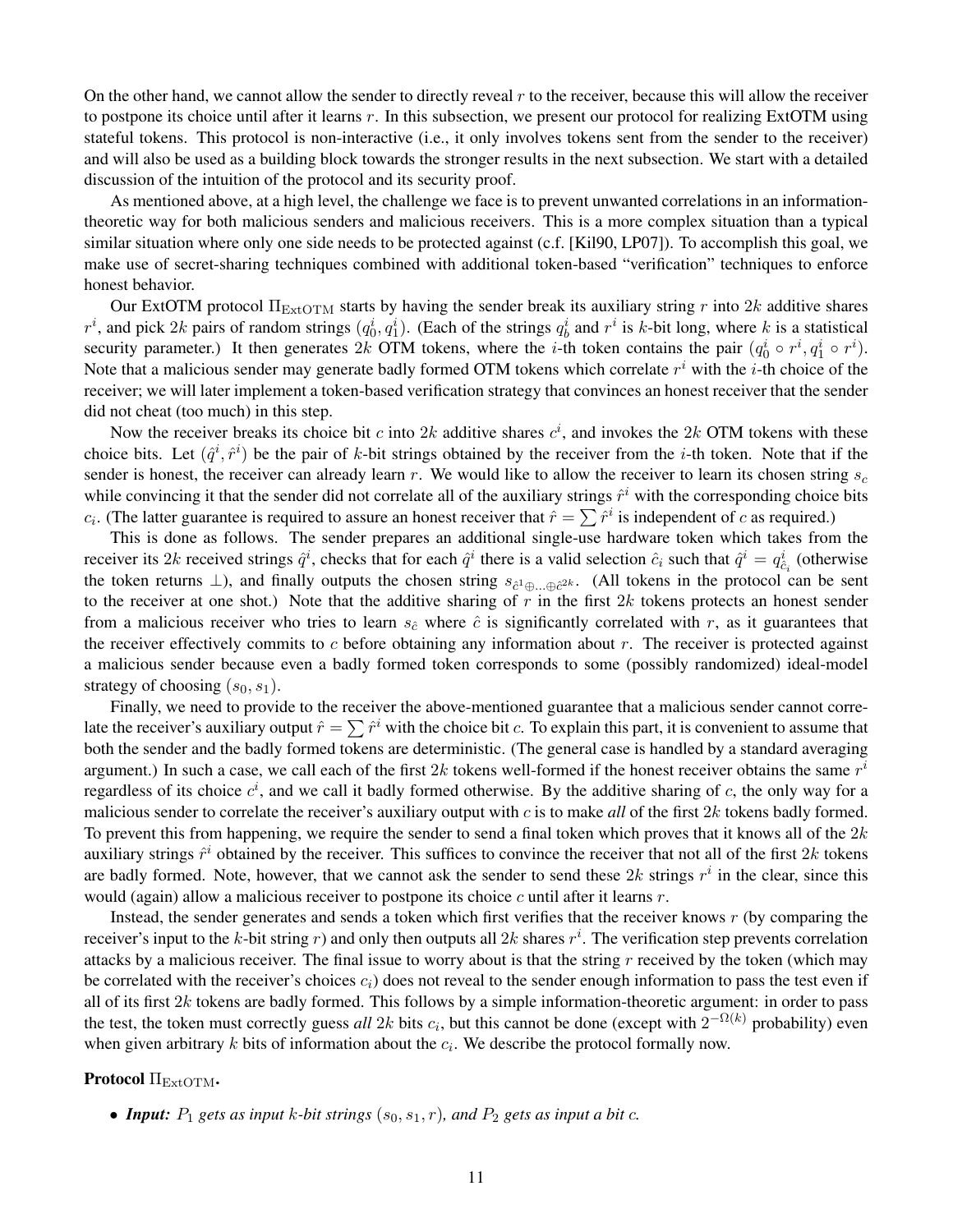- *Specified Output:*  $P_2$  *should receive*  $(s_c, r)$ *.* 
	- 1.  $P_1$  *chooses* 4k *distinct strings of length* k,  $((s_0^1, s_1^1), \ldots, (s_0^2, s_1^{2k}))$ . Now  $P_1$  *chooses another*  $2k 1$ *strings of length*  $k$ ,  $(\rho^1, \ldots, \rho^{2k-1})$ , and sets  $\rho^{2k}$  such that  $\bigoplus_{i=1}^{2k} \rho^i = r$ . Then,
		- (a) For  $1 \le i \le 2k$ , send (**create**, **sid**,  $P_1, P_2$ , **mid**,  $M^i$ ) to  $\mathcal{F}^{single}_{wrap}$ , where  $M^i$  implements the following functionality: on input bit  $c^i$ , output  $(s^i_{c^i}, \rho^i)$ .
		- *(b)*  $P_1$  *constructs and sends an unconditional OTP for the following functionality*  $F_1$ *:* 
			- *Receive input*  $(\hat{s}^1, \ldots, \hat{s}^{2k})$ *. For*  $1 \leq i \leq 2k$ *, let*  $\hat{c}^i \in \{0, 1\}$  *be such that*  $\hat{s}^i = s^i_{\hat{c}^i}$ *. If no such*  $\hat{c}^i$ s exist, output ⊥*. Else output* s<sub> $\hat{c}^1 \oplus ... \oplus \hat{c}^{2k}$ *.*</sub>
		- *(c)*  $P_1$  *constructs and sends an unconditional OTP for the following functionality*  $F_2$ *: .* On input  $\rho \in \{0,1\}^k$ , check if  $\rho = \bigoplus_{i=1}^{2k} \rho^i$ . If not, output  $\perp$ . Else, output  $\rho^1 \circ \ldots \circ \rho^{2k}$ .
	- 2.  $P_2$  picks random bits  $c^1, \ldots, c^{2k-1}$ , and sets  $c^{2k}$  such that  $c = \bigoplus_{i=1}^{2k} c^i$ . For  $1 \le i \le 2k$ ,  $P_2$  runs  $M^i$ with input  $c^i$  and obtains  $(\hat{s}^i, \rho^i)$ . It runs the OTP for  $F_1$  on input  $(\hat{s}^1, \ldots, \hat{s}^{2k})$  and obtains string s. If *the OTP aborts, then*  $P_2$  *sets*  $s = 0^k$ *. Next,*  $P_2$  *runs OTP for*  $F_2$  *on input*  $\bigoplus_{i=1}^{2k} \rho^i$ *, and obtains string*  $\rho$ *. If*  $\rho \neq \rho^1 \circ \ldots \circ \rho^{2k}$ ,  $P_2$  *aborts. Else, it outputs*  $(s, \bigoplus_{i=1}^{2k} \rho^i)$ .

Claim 6. *Protocol* ΠExtOTM *realizes* ExtOTM *with statistical UC-security in the* OTM*-hybrid model.*

**Proof** First consider the case of malicious sender. Let A be an adversary controlling  $P_1$ , and let Z be any environment. We define the simulator  $S_1^{ExtOTM}$  as follows:

Simulator  $S_1^{ExtOTM}$ 

- 1. Receive input  $(s_0, s_1, r)$  from  $\mathcal Z$  for  $\mathcal A$ . Start internal simulation of  $\mathcal A$  with the given input.
- 2. Receive TMs  $M^1, \ldots, M^{2k}$ , and OTPs for functionalities  $F_1$  and  $F_2$  from A.
- 3. For  $1 \le i \le 2k$ , run  $M^i$  with input 0 to obtain  $(s_0^i, \rho_0^i)$ . Now rewind  $M^i$  and run it with input 1 to obtain  $(s_1^i, \rho_1^i)$ . If for every  $1 \le i \le 2k$ ,  $\rho_0^i \ne \rho_1^i$ , abort.
- 4. Choose  $2k 1$  random bits  $c^1, \ldots, c^{2k-1}$ , and set  $c^{2k}$  such that  $\bigoplus_{i=1}^{2k} c^i = 1$ . Then,
	- (a) If for any index i,  $s_{c^i}^i = \perp$ , abort. Run the OTP corresponding to  $F_1$  with input  $(s_{c}^1, \ldots, s_{c^{2k}}^2)$  to obtain  $s_1$ . Let j be the index such that  $\rho_0^j = \rho_1^j$  $j<sub>1</sub>$ . Run  $F<sub>1</sub>$  again with input  $(s^1_{c^1}, \ldots, s^{j-1}_{c^{j-1}})$  $_{c^{j-1}},s_{c}^{j}$  $_{c^j\oplus 1}^j,s_{c^{j+1}}^{j+1}$  $c_{c}^{j+1}, \ldots, s_{c^{2k}}^{2k}$  to obtain  $s_0$ . If the OTP aborts in either case, set that string to the default value,  $0^k$ .
	- (b) Set  $r = \bigoplus_{i=1}^{2k} \rho_{c^i}^i$ . Run OTP for  $F_2$  with input r and obtain string  $\rho$ . If  $\rho \neq \rho_{c^1}^1 \circ \ldots \circ$  $\rho_{c^2k}^{2k}$ , abort. Else, send  $(s_0, s_1, r)$  to ExtOTM.

We proceed to show that  $REAL_{ExtOTM, A, Z}$  and IDEAL  $_{S_1^{ExtOTM}, Z}^{ExtOTM}$  are statistically close. Consider the following hybrids:

**Hybrid**  $H_0$ : In this experiment, Z interacts with simulator  $S_1^{extOT}$  only. The simulator receives inputs  $(s_0, s_1, r)$ for  $A$  on one hand, and bit  $c$  for  $P_2$  on the other. It then internally simulates a real execution of the protocol between A and  $P_2$ , and outputs whatever the simulated  $P_2$  outputs. Clearly,  $\mathcal{H}_0$  is identical to REAL $_{ExtOTM,A,Z}$ .

**Hybrid**  $\mathcal{H}_1$ : In this experiment,  $S_1^{extOT}$  runs  $M^1$  with input 0, and then rewinds  $M^1$  and runs it with input 1 to obtain both the outputs  $s_0^1 \circ \rho_0^1$  and  $s_1^1 \circ \rho_1^1$ . Let  $c^1$  be  $P_2$ 's query to  $M^1$ . Then, instead of running  $M^1$ , the simulator responds with  $(s_{c}^1, \rho_{c}^1)$  (if  $M^1$  outputs  $\perp$  on input bit  $c^1$ , then  $S_1^{extOT}$  returns  $\perp$  to  $P_2$ ).

Note that in both  $\mathcal{H}_0$  and  $\mathcal{H}_1$ ,  $P_2$  receives the same value when it queries  $M^1$ . Thus,  $\mathcal{H}_0$  and  $\mathcal{H}_1$  are identical.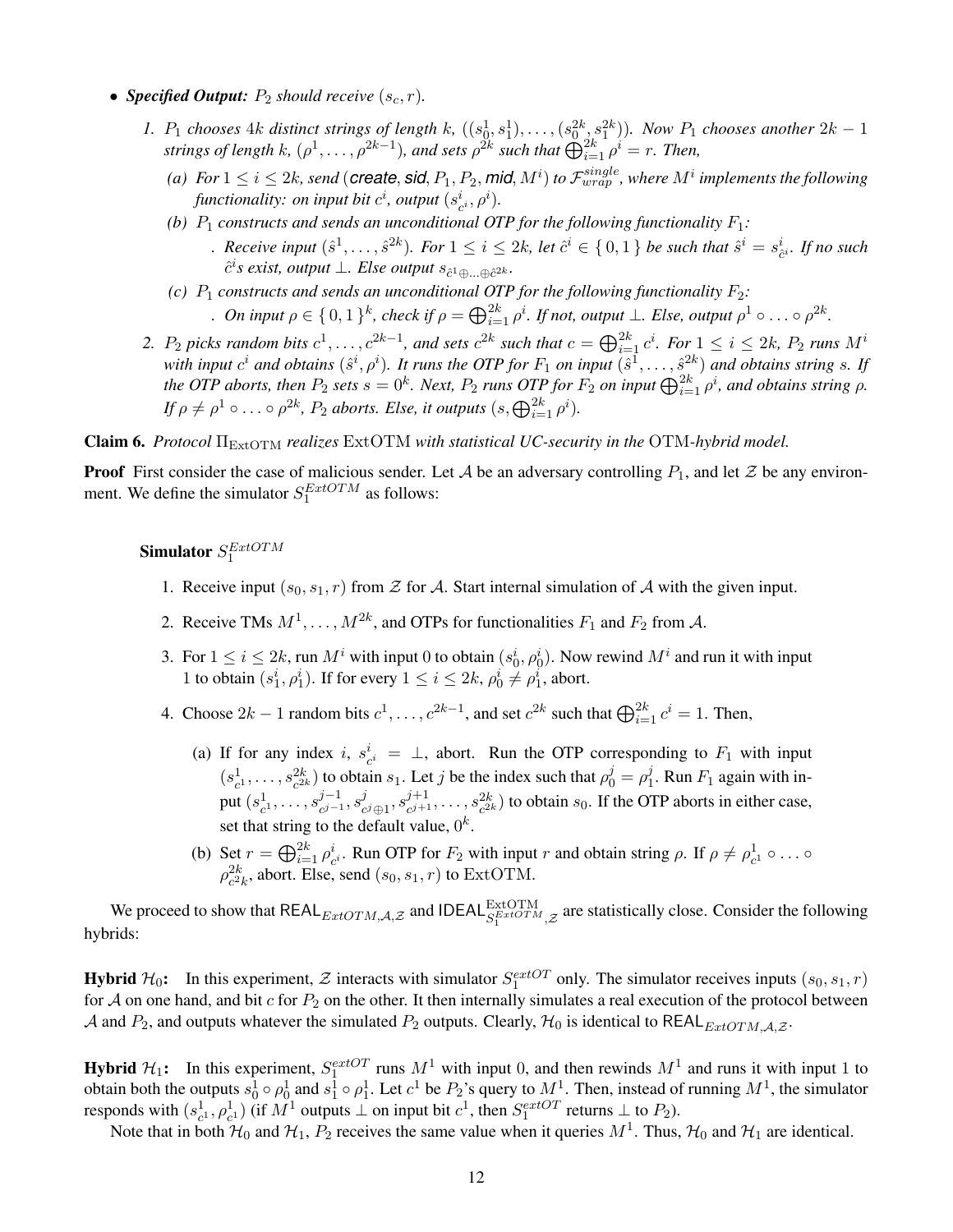**Hybrids**  $\mathcal{H}_2 \dots \mathcal{H}_{2k}$ : In hybrid  $\mathcal{H}_i$  for  $2 \leq i \leq 2k$ , the simulator extracts both the values of  $M^i$ . When  $P_2$  queries  $M^i$ , the simulator responds without running  $M^i$  again, as it did in the case of  $M^1$  in  $H_1$ . As above, all these hybrids are identical.

**Hybrids**  $\mathcal{H}_{2k+1}$ : If for all  $i, 1 \leq i \leq 2k$ ,  $\rho_0^i \neq \rho_1^i$ , simulator aborts.

If for each *i* the  $\rho$ <sup>*i*</sup>s are different, then  $F_2$  must guess a 2k length binary string. However, its input is only of length k, and thus with probability negligibly close 1,  $F_2$  will output the wrong sequence of  $\rho^i$ s, causing  $P_2$  to abort in  $\mathcal{H}_{2k}$ . Thus,  $\mathcal{H}_{2k}$  and  $\mathcal{H}_{2k+1}$  are statistically close.

**Hybrid**  $\mathcal{H}_{2k+2}$ :  $S_1^{extOT}$  chooses  $2k-1$  random bits  $c^1, \ldots, c^{2k-1}$ , and sets  $c^{2k}$  such that  $c^{2k} = \bigoplus_{i=1}^{2k-1} c^i$ . If for any index  $i, s_{c^i}^i = \bot$ , the simulator aborts. Else, it runs  $F_1$  with input  $(s_{c^1}^1, \ldots, s_{c^{2k}}^2)$ , and obtains  $s_0$ . Let j be the index such that  $\rho_0^j = \rho_1^j$ <sup>j</sup><sub>1</sub>. Now  $S_1^{extOT}$  runs  $F_1$  with input  $(s_{c1}^1, \ldots, s_{c^{j-1}}^{j-1})$  $_{c^{j-1}}^{j-1},s_{c}^{j}$  $_{c^{j}\oplus 1}^{j},s_{c^{j+1}}^{j+1}$  $\frac{j+1}{c^{j+1}}, \ldots, s_{c^{2k}}^{2k}$  and obtains  $s_1$ . If  $F_1$  aborts in either execution, it sets the corresponding string to the default value  $0^k$ . Then it runs  $F_2$  with input  $r:=\bigoplus_{i=1}^{2k} \rho^i_{c^i}$ , and obtains output  $\rho$ . If  $\rho\neq\rho^1_{c^1}\circ\ldots\circ\rho^{2k}_{c^{2k}}$  $c_{c^{2k}}^{2k}$ , simulator aborts. Finally,  $S_1^{extOT}$  ignores  $P_2$  and outputs  $(s_c, r)$  as  $P_2$ 's output.

Note that  $P_2$ 's input bits to the  $M^i$ s are  $2k - 1$ -wise independent. Thus, as there is at least one  $M^i$  which does not abort on either input, the probability that  $P_2$  aborts in  $\mathcal{H}_{2k+1}$  (before querying  $F_1$ ) is the same as the probability that  $S_1^{extOT}$  aborts in  $\mathcal{H}_{2k+1}$  (before running  $F_1$ ).

Next, consider the joint distribution of inputs to  $F_1$  and  $F_2$ . Since  $\rho_0^j = \rho_1^j$  $1<sub>1</sub>$ , the joint distribution of inputs to  $F_1$ and  $F_2$  is identical in  $\mathcal{H}_{2k+1}$  and  $\mathcal{H}_{2k+2}$ . Thus, the joint distribution of outputs from  $F_1$  and  $F_2$  is identical in the two experiments. Thus, the output of  $P_2$  is distributed identically in  $\mathcal{H}_{2k+1}$  and  $\mathcal{H}_{2k+2}$ .

**Hybrid**  $\mathcal{H}_{2k+3}$ : This is the ideal world experiment. The simulator  $S_1^{extOT}$  extracts  $(s_0, s_1, r)$  as above, and sends it to the ideal functionality. The output of  $P_2$  in this case is exactly the output in  $\mathcal{H}_{2k+2}$ . Thus, this experiment is identical to  $\mathcal{H}_{2k+2}$ .

Now we handle the case of malicious  $P_2$ . Let A be an adversary controlling  $P_2$ , and let  $\mathcal Z$  be an environment. Let  $S_{F_1}$  and  $S_{F_2}$  be the simulators for the OTPs for  $F_1$  and  $F_2$  respectively. The ideal-world adversary  $S_2^{ExtOTM}$  is defined as follows: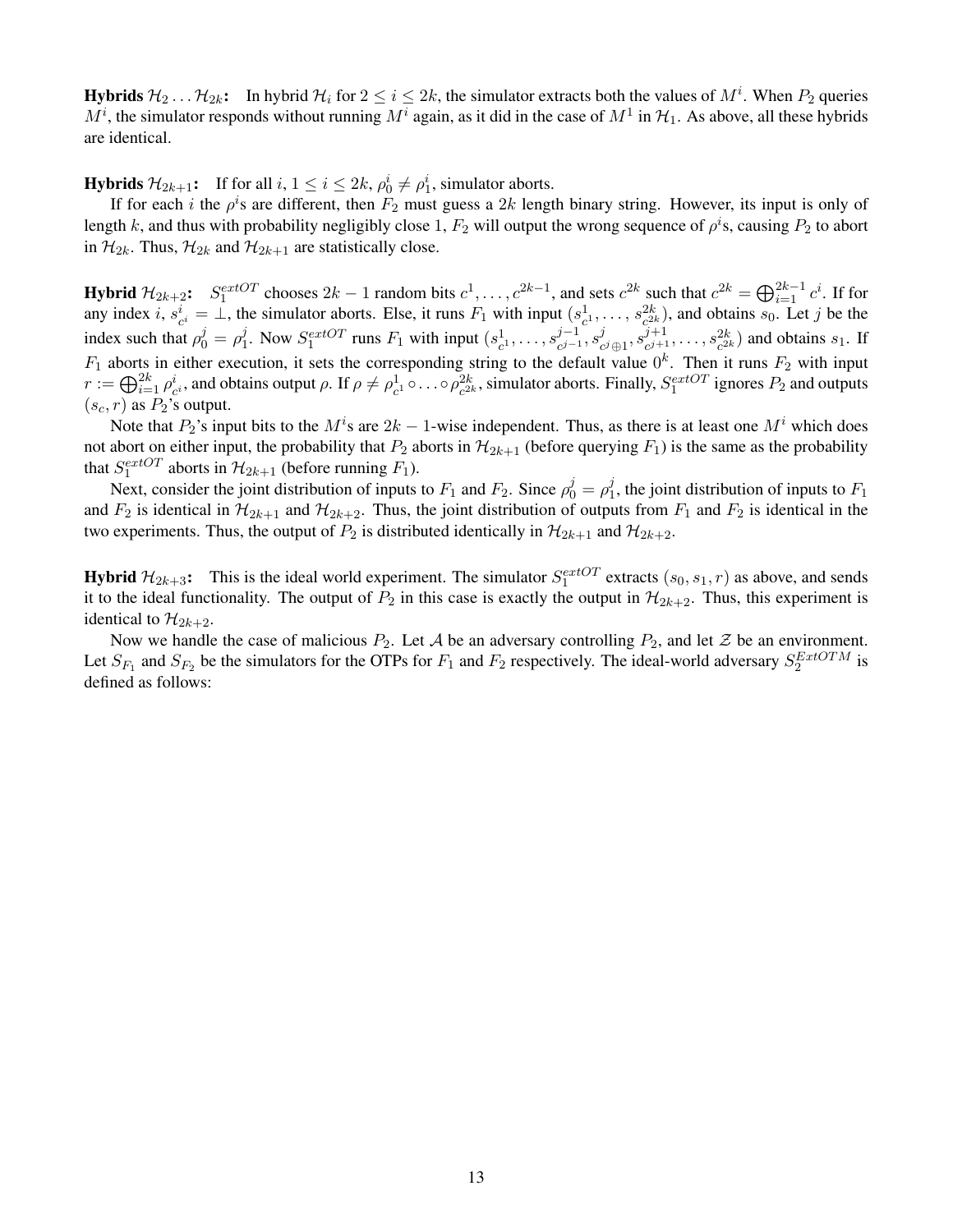# Simulator  $S_2^{ExtOTM}$

- 1. Receive input bit c from  $\mathcal Z$  for  $\mathcal A$ . Start internal simulation of  $\mathcal A$  with given input.
- 2. For  $1 \le i \le 2k$ , send (create, sid,  $P_1, P_2$ , mid<sup>i</sup>) to A. Also, run simulators  $S_{F_1}$  and  $S_{F_2}$  and convey their messages to A.
- 3. Answer token-queries from  $A$  as follows:
	- (a) Let (run, sid,  $P_1, P_2$ , mid<sup>i<sub>i</sup></sub>,  $c^{i_l}$ ) be a query to one of the  $M<sup>i</sup>$ s. For all but the last such</sup> query, answer with a random  $s^{i_l}$ , and a random  $\rho^{i_l}$ . When A asks the last query, set  $c' = \bigoplus_{j=1}^{2k} c^j$ . Send  $c'$  to ExtOTM and obtain  $(s, r)$ . Set  $\rho^{i_{2k}} = r \oplus \bigoplus_{l=1}^{2k-1} \rho^{i_l}$ . Choose a random  $s^{i_{2k}}$ , and reply with  $(s^{i_{2k}}, \rho^{i_{2k}})$ .
	- (b) For queries to OTPs for  $F_1$  and  $F_2$ , forward them to  $S_{F_1}$  and  $S_{F_2}$ , and pass their responses back to A.
- 4. Let  $(\hat{s}^1, \ldots, \hat{s}^{2k})$  be  $S_{F_1}$ 's query to the ideal functionality for  $F_1$ 's OTP. If this query occurs before all  $M^i$ s have been queried, return  $\bot$ . For  $1 \leq j \leq 2k$ , check if  $\hat{s}^j = s^j$ . If not, return  $\perp$ . Else, return s.
- 5. Let  $\rho$  be  $S_{F_2}$ 's query to the ideal functionality for  $F_2$ 's OTP. If this query occurs before all  $M^i$ 's have been queried, or if  $\rho \neq r$ , return  $\perp$ . Else, return  $\rho^1 \circ \ldots \circ \rho^{2k}$  to  $S_{F_2}$ .

We proceed to show that  $REAL_{ExtOTM, A, Z}$  and IDEAL  $_{S_2^{ExtOTM}, Z}^{ExtOTM}$  are statistically close. Consider the following hybrids:

**Hybrid**  $H_0$ : In this experiment,  $Z$  interacts with simulator  $S_2^{extOT}$  only. The simulator receives inputs  $(s_0, s_1, r)$ for  $P_1$  on one hand, and bit c for A on the other. It then internally simulates a real execution of the protocol between  $P_1$  and A, and outputs whatever the simulated A outputs. Clearly,  $\mathcal{H}_0$  is identical to REAL $_{ExtOTMA,Z}$ .

**Hybrid**  $\mathcal{H}_1$ :  $S_2^{extOT}$  runs the simulator  $S_{F_1}$  for  $F_1$ , and passes its messages to A. When  $S_{F_1}$  queries its ideal functionality,  $S_2^{extOT}$  runs the correct OTP for  $F_1$  sent by  $P_1$ , and returns the output to  $S_{F_1}$ . It follows from the security of OTPs that  $\mathcal{H}_1$  and  $\mathcal{H}_0$  are identical.

**Hybrid**  $\mathcal{H}_2$ : If A queries the OTP for  $F_1$  without querying all the  $M^i$ s,  $S_2^{ext}$ <sup>OT</sup> causes  $S_{F_1}$  to abort.

Let  $M^j$  be a token not queried by A before querying  $F_1$ . Unless A guesses one of the outputs of  $M^j$ ,  $F_1$  will output ⊥. Thus,  $H_1$  and  $H_2$  are statistically close.

**Hybrid**  $\mathcal{H}_3$ :  $S_2^{extOT}$  runs the simulator  $S_{F_2}$  for  $F_2$ , and passes its messages to A. When  $S_{F_2}$  queries its ideal functionality,  $S_2^{extOT}$  runs the correct OTP for  $F_2$  sent by  $P_1$ , and returns the output to  $S_{F_2}$ . It follows from the security of OTPs that  $\mathcal{H}_2$  and  $\mathcal{H}_3$  are identical.

**Hybrid**  $\mathcal{H}_4$ : If A queries  $F_2$  without querying all the  $M^i$ s,  $S_2^{ext}$  $CT$  causes  $S_{F_2}$  to abort.

Let  $M^j$  be a token not queried by  $\cal A$  before querying  $F_1$ . Unless  $\cal A$  guesses one the output of  $M^j$ ,  $F_1$  will output ⊥. Thus,  $H_1$  and  $H_2$  are statistically close.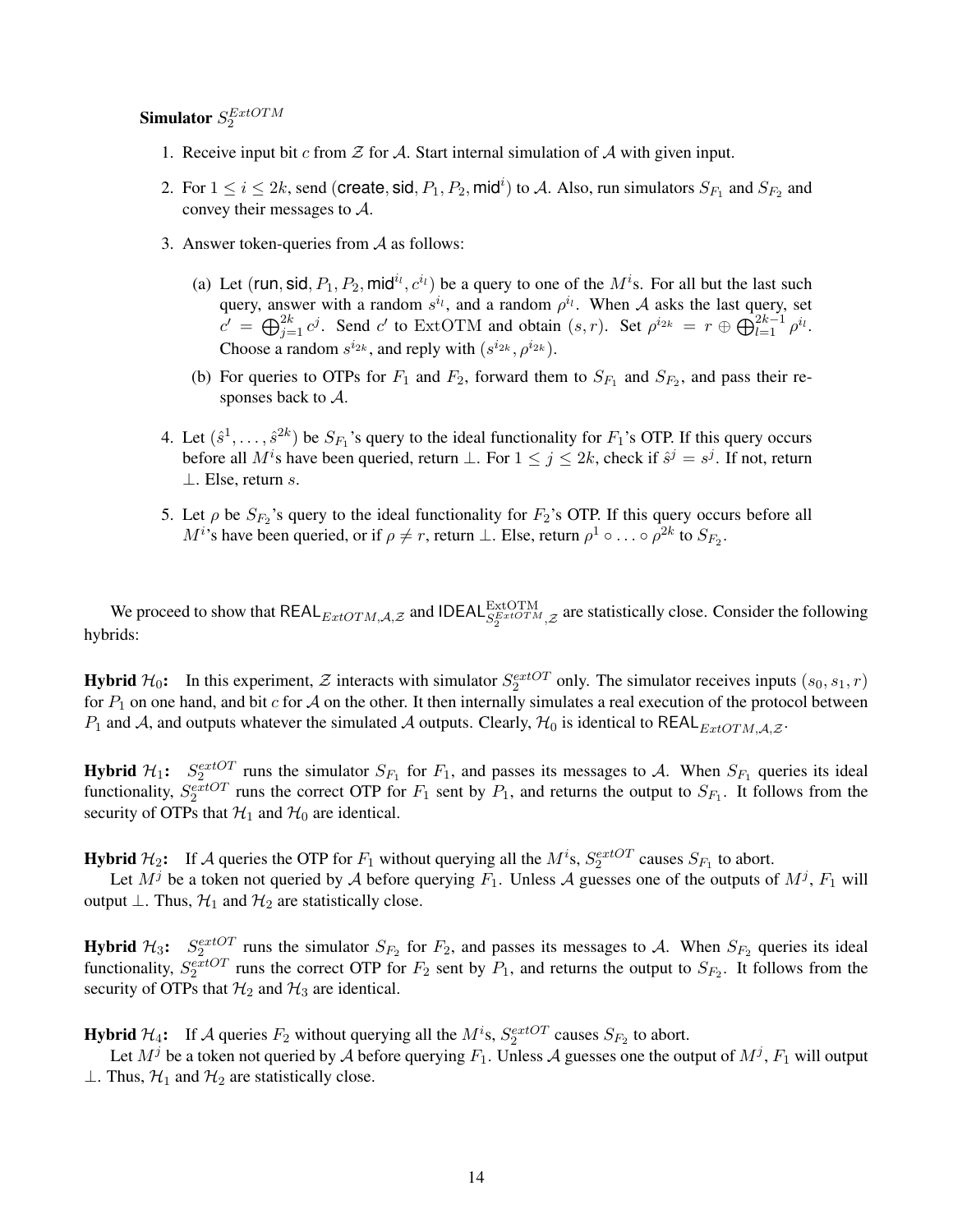**Hybrid**  $\mathcal{H}_5$ : For each  $i, 1 \le i \le 2k$ , let  $\hat{c}^i$  be  $\mathcal{A}$ 's query to  $M^i$ , and let  $s_{\hat{c}^i}^i \circ \rho^i$  be its response. Let  $(\hat{s}^1, \dots, \hat{s}^{2k})$ be  $S_{F_1}$ 's query to its ideal functionality.  $S_2^{extOT}$  checks, for all  $1 \le i \le 2k$ , if  $\hat{s}^i = s_{\hat{c}^i}^i$ . If not, it returns  $\perp$  to  $S_{F_1}$ . Else, it returns  $s_{\hat{c}^1 \oplus ... \oplus \hat{c}^{2k}}$ .

If  $s_{\hat{c}^i}^i = \hat{s}^i$  for all i, then  $H_4$  and  $H_5$  are identical. If not, then there exists index j, such that  $\hat{s}^j$  is not the value A received from  $M^j$ . Unless A is able to guess the other output of  $M^j$ ,  $F_1$  aborts. Thus,  $H_4$  and  $H_5$  are statistically close.

**Hybrid**  $\mathcal{H}_6$ : For each i,  $1 \leq i \leq 2k$ , let  $\hat{c}^i$  be  $\mathcal{A}$ 's query to  $M^i$ , and let  $s^i_{\hat{c}^i} \circ \rho^i$  be its response. Let  $\rho$  be  $S_{F_2}$ 's query to its ideal functionality.  $S_2^{extOT}$  checks, if  $\rho = r$ . If not, it returns  $\perp$  to  $S_{F_2}$ . Else, it returns  $\rho^1 \circ \ldots \circ \rho^{2k}$  to  $S_{F_2}$ . This is exactly what  $F_2$  does, therefore,  $H_5$  and  $H_6$  are identical.

**Hybrid**  $\mathcal{H}_7$ : Let  $(\hat{c}^{i_1}, \dots, \hat{c}^{i_{2k}})$  be  $\mathcal{A}$ 's queries to the  $M^i$ s, and let  $s_{st}^{i_j}$  $e^{i_j}$   $\circ \rho^{i_j}$ ,  $1 \le j \le 2k - 1$  be the first  $(2k - 1)$ responses. For the final query, instead of running  $M^{i_{2k}}$ , simulator chooses random k-bit string  $t^{i_{2k}}$ , and sets  $\gamma^{i_{2k}} =$  $r \oplus \bigoplus_{j=1}^{2k-1} \rho^{i_j}$ . When  $S_{F_1}$  queries its ideal functionality,  $S_2^{extOT}$  checks if  $\hat{s}^{i_{2k}} = t^{i_{2k}}$  and  $\hat{s}^{i_j} = s^{i_j}_{\hat{s}^{i_j}}$  $\sum_{i=1}^{i_j}$  for  $i_j \neq i_{2k}$ . If all coordinates match,  $S_2^{extOT}$  returns  $s_{\hat{c}^1 \oplus ... \oplus \hat{c}^{2k}}$  to  $S_{F_1}$ .

As  $S_2^{extOT}$  picks  $t^{i_{2k}}$  uniformly at random,  $t^{i_{2k}}$  and  $s_{c^{i_2}}^{i_{2k}}$  $i_{2k}^{i_{2k}}$  are identically distributed. Also, as  $\gamma^{i_{2k}} \oplus \bigoplus_{j=1}^{2k-1} \rho^{i_j} =$ r,  $\gamma^{i_{2k}}$  and  $\rho^{i_{2k}}$  are identically distributed. Thus, the output of A is identically distributed in experiments  $H_6$  and  $\mathcal{H}_7$ .

**Hybrids**  $\mathcal{H}_8 \dots \mathcal{H}_{2k+6}$ : In each of these hybrids  $\mathcal{H}_{6+l}$ ,  $2 \le l \le 2k$ , the simulator  $S_2^{extOT}$  replaces the outputs of  $M^{i_{2k-l+1}}$  with random outputs, as in  $\mathcal{H}_7$ . By the same argument, these hybrids are identical.

Hybrid  $\mathcal{H}_{2k+7}$ : This is the ideal world experiment. For the first  $2k-1$  queries to  $M^i$ s,  $c^{ij}$ ,  $S_2^{ext}OT$  responds with random values  $s^{i_j} \circ \rho^{i_j}$ . For the last query,  $S_2^{extOT}$  queries the ideal functionality with bit  $\widehat{\bigoplus}^2_{i=1} c^i$ , and obtains  $(s_c, r)$ . Then it sets  $\rho^{i_{2k}} = r \oplus \bigoplus_{j=1}^{2k-1} \rho^{i_j}$ . This is identical to  $\mathcal{H}_{2k+6}$ .

 $\Box$ 

We are now ready to prove the main feasibility result of this subsection.

Theorem 7. (Interactive unconditionally secure computation using stateful tokens.) *Let* f *be a (possibly reactive) polynomial-time computable functionality. Then there exists an efficient, statistically UC-secure interactive* protocol which realizes f in the  $\mathcal{F}_{wrap}^{single}$ -hybrid model.

**Proof** We compose three reductions. The protocols of [Kil88, IPS08] realize unconditionally secure two-party (and multi-party) computation of general functionalities using  $\mathcal{F}^{OT}$ . A trivial reduction described above reduces  $\mathcal{F}^{OT}$  to ExtOTM. Finally, Claim 6 reduces ExtOTM to  $\mathcal{F}^{single}_{wrap}$ .

 $\Box$ 

While our main focus here is on *feasibility* questions, a couple of remarks about efficiency are in place. First, the protocol  $\Pi_{\text{ExtOTM}}$ uses stateful tokens of size  $\text{poly}(k)$ , where k is a statistical security parameter. In the next subsection we will show that the tokens can be further simplified to OTM tokens, each containing a pair of *bits*. Second, the number of stateful tokens employed by the above protocol is proportional to the *computational* complexity of f. This seems unavoidable given the current state of the art in the area of unconditionally secure MPC. However, if one is willing to settle for computational UC-security based on *one-way functions*, Beaver's OT extension technique [Bea96] can be used to reduce the number of tokens to  $poly(k)$ , independently of the complexity of f. Moreover, all of these  $poly(k)$  tokens can be sent at one shot in the beginning of the protocol. We defer a more detailed discussion of these optimizations to the final version.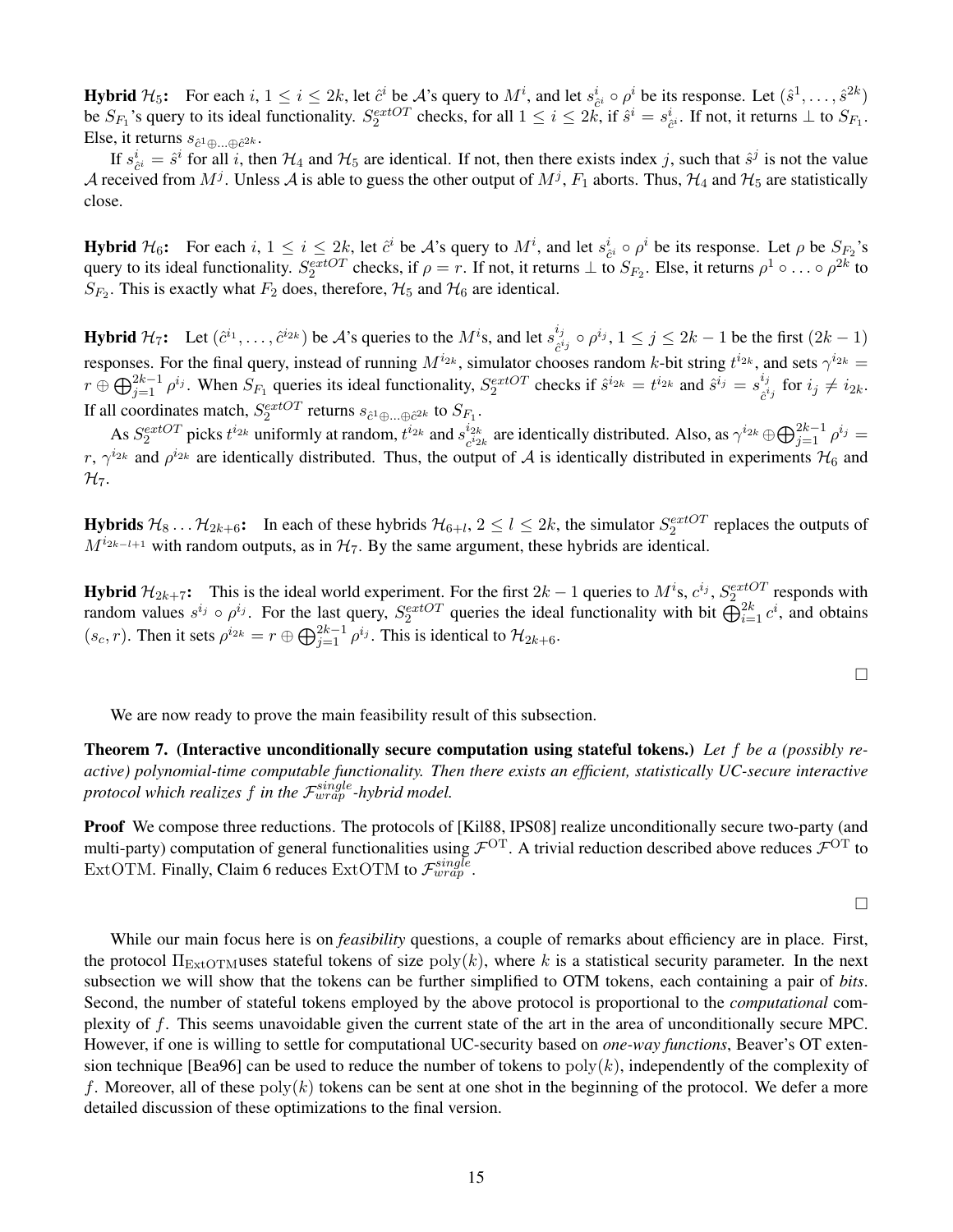### 4.2 The Non-Interactive Setting

In this subsection we restrict the attention to the case of securely evaluating two-party functionalities  $f(x, y)$  which take an input x from the sender and an input y from the receiver, and deliver  $f(x, y)$  to the receiver. We refer to such functionalities as being *sender-oblivious*. Note that here we consider only *non-reactive* sender-oblivious functionalities, which interact with the sender and the receiver in a single round. The reactive case will be discussed in Section 6.

Unlike the case of general functionalities, here one can hope to obtain *non-interactive* protocols in which the sender unidirectionally send tokens (possibly along with additional messages<sup>9</sup>) to the receiver.

For sender-oblivious functionalities, the main result of this subsection strengthens the results of Section 4.1 in two ways. First, it shows that a non-interactive protocol can indeed realize such functionalities using stateful tokens. Second, it pushes the simplicity of the tokens to an extreme, relying only on OTM tokens which contain pairs of *bits*.

#### 4.2.1 One-time programs.

Our starting point is the concept of a *one-time program* (OTP) [GKR08]. A one-time program can be viewed in our framework as a non-interactive protocol for  $f(x, y)$  which uses only OTM tokens, and whose security only needs to hold for the case of a *semi-honest sender* (and a malicious receiver).<sup>10</sup> The main result of [GKR08] establishes the feasibility of computationally-secure OTPs for any polynomial-time computable f, based on the existence of one-way functions. The construction is based on Yao's garbled circuit technique [Yao86]. Our initial observation is that if f is restricted to the complexity class NC<sup>1</sup>, one can replace Yao's construction by an efficient perfectly secure variant (cf. [IK02]). This yields perfectly secure OTPs for  $NC<sup>1</sup>$ . We now present a general construction of a OTP from any "decomposable randomized encoding" of f. This can be used to derive perfectly secure OTPs for larger classes of functions (including NL) based on randomized encoding techniques from [FKN94, IK02].

The construction uses *randomized encodings* for functions:

**Definition 8.** (Perfect Randomized Encodings [AIK06]) Let  $f : \{0,1\}^n \to \{0,1\}^l$  be a function. We say that a function  $\hat{f}: \{0,1\}^n \times \{0,1\}^m \to \{0,1\}^s$  is a perfect randomized encoding of f, if it satisfies the following:

- Correctness *There exists a deterministic algorithm*  $D_f$ *, called a 'decoder', such that for every input*  $x \in$  $\{0,1\}^n$ , Pr  $\left[D_{\hat{f}}(\hat{f}(x,\mathcal{U}_m)) \neq f(x)\right] = 0.$
- Privacy *There exists a randomized algorithm*  $S_{\hat{f}}$ *, called the 'simulator', such that for every*  $x \in \{0,1\}^n$ *,*  $\delta(S_{\hat{f}}(f(x)), \hat{f}(x, \mathcal{U}_m)) = 0.$

*A perfect randomized encoding is called 'efficient' if* ˆf *can be computed in time polynomial in the length of* x*. A perfect randomized encoding is called 'decomposable' if every output bit of* ˆf *depends upon a single bit of* x*.*

We note that the Correctness and Privacy conditions can be relaxed to obtain computational and statistical randomized encodings.

We will need the following theorem on randomized encodings for  $NC<sup>1</sup>$  functions:

Theorem 9. *([Kil88], [IK02]) Let* f *be an* NC<sup>1</sup> *function. Then there exists an efficient, perfect decomposable randomized encoding for* f*.*

Let  $f(\cdot, \cdot)$  be any function admitting a decomposable randomized encoding. We now construct an OTP for  $f(\cdot, \cdot)$ in the pOTM-hybrid model.

Protocol Π1. *(One-Time Program for* f*)*

<sup>&</sup>lt;sup>9</sup>Since our main focus is on establishing feasibility results, the distinction between the "hardware" part and the "software" part is not important for our purposes.

<sup>&</sup>lt;sup>10</sup>The original notion of OTP from [GKR08] is syntactically different in that it views f as a function of the receiver's input, where a description of f is given to the sender. This can be captured in our framework by letting  $f(x, y)$  be a universal functionality.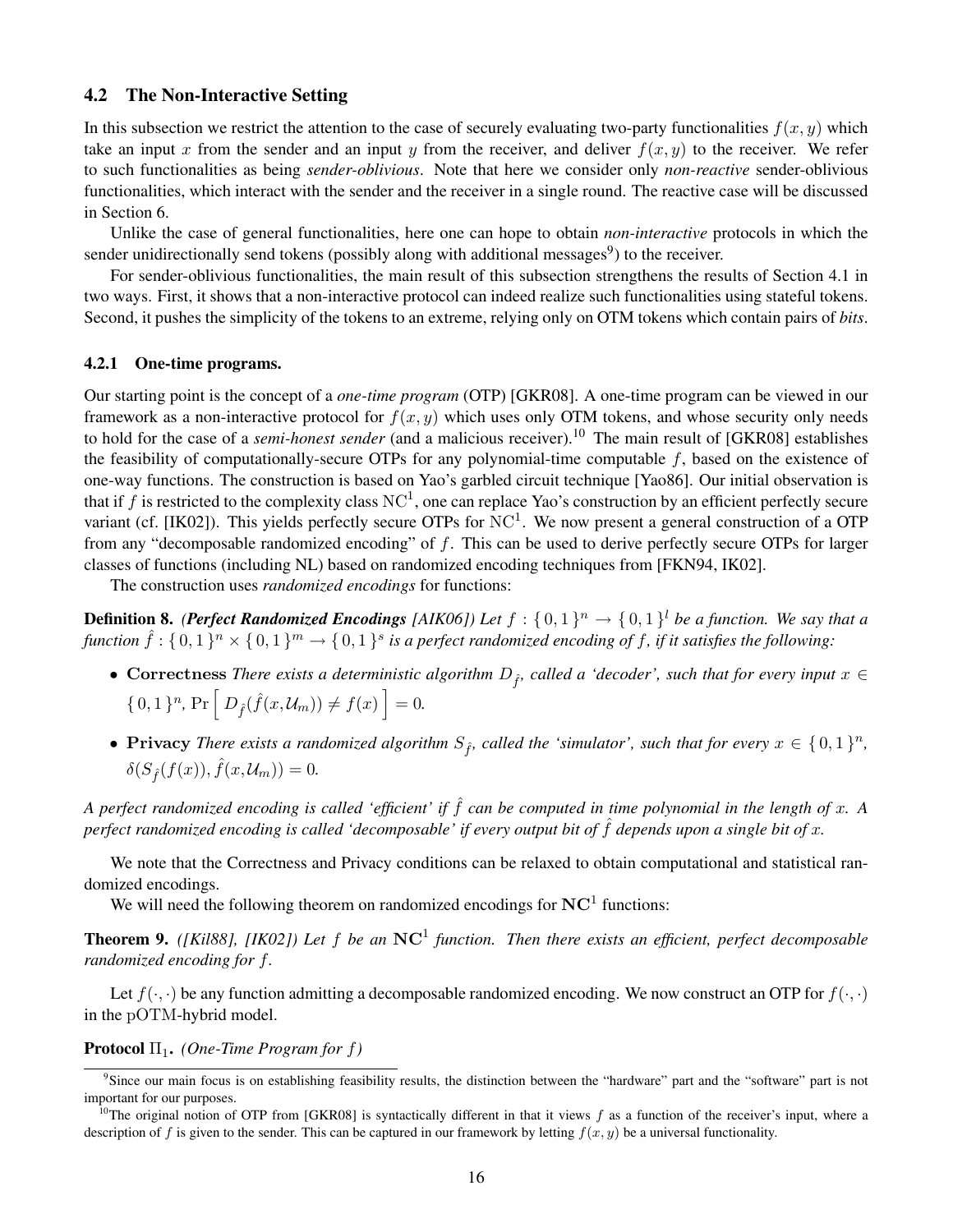- **Input:**  $P_1$  has input  $x \in \{0, 1\}^n$ .
- *Output:*  $P_2$  *should receive*  $f(x, y)$ *, for*  $y \in \{0, 1\}^n$ *.*
- *The Protocol:*
	- 1.  $P_1$  *constructs a decomposable randomized encoding*  $\hat{f}(\cdot, \cdot)$  *of the function f. Let*  $\hat{f}_x$  *be the restriction of the encoding to* x. Choose random string r, and let  $\hat{f}_x(y,r) = (f_1(y_1,r), \ldots, f_n(y_n,r))$ . Send  $(\textit{create}, \textit{sid}, P_1, P_2, \textit{mid}, ((f_1(0, r), f_1(1, r)), \ldots, (f_n(0, r), f_n(1, r))))$  *to* pOTM.
	- 2.  $P_2$  *sends* (*run*, *sid*,  $P_1$ ,  $P_2$ , *mid*,  $(y_1, \ldots, y_n)$ ) *to* pOTM *and obtains*  $s := \hat{f}_x(y, r)$ *. Let*  $D_f(\cdot)$  *be the decoder for*  $\hat{f}(\cdot, \cdot)$ *. Party*  $P_2$  *outputs*  $D_{\hat{f}}(s)$ *.*

 $\Box$ 

 $\Box$ 

We now show that the above construction is indeed an OTP for  $f$ .

**Claim 10.** For any PPT adversary A corrupting  $P_2$ , there exists a PPT  $Sim_f$ , such that for every environment  $Z$ ,

$$
\mathsf{IDEAL}^{\mathcal{F}^{OTP}}_{Sim_f,\mathcal{Z}} = \mathsf{REAL}_{\Pi_1,\mathcal{A},Z}.
$$

**Proof** We construct the ideal world simulator  $Sim_f$  as follows:

#### Simulator  $Sim<sub>f</sub>$

- 1. Send (create, sid,  $P_1$ ,  $P_2$ , mid) to A.
- 2. Receive (run, sid,  $P_1, P_2$ , mid,  $(y_1, \ldots, y_n)$ ) from  $P_2$ . Send  $y = y_1 \ldots y_n$  to  $\mathcal{F}_f^{OTP}$  and obtain  $f(x, y)$ . Let  $S_f(\cdot)$  be the simulator for the randomized encoding  $\hat{f}$ . Run  $S_f(f(x, y))$ to obtain  $(\rho_1, \ldots, \rho_n)$ . Send  $(\rho_1, \ldots, \rho_n)$  to A.

It directly follows from Theorem 9 that  $\mathsf{IDEAL}_{Sim_f, \mathcal{Z}}^{\mathcal{F}^{OTP}} = \mathsf{REAL}_{\Pi_1, \mathcal{A}, \mathcal{Z}}$ .

*Implementing Parallel-OT tokens by simple OT tokens.* The above protocol uses parallel-OT tokens. Now we construct a non-interactive protocol in the OTM-hybrid model that realizes pOTM.

#### **Protocol**  $\Pi_2$ .

- **Input:**  $P_1$ 's input is a tuple of n-bit strings  $((s_0^1, s_1^1), \ldots, (s_0^k, s_1^k))$ . Party  $P_2$ 's input is a tuple of bits  $(c^1, \ldots, c^k)$ .
- *Output:*  $P_2$  should receive  $(s_{c}^1, \ldots, s_{c^k}^k)$ .
- *The Protocol:*
	- 1.  $P_1$  *chooses* k random strings  $r_i$ , for  $1 \leq i \leq k$ . Let  $r = r_1 \circ \ldots \circ r_k$ . Now  $P_1$  additively shares r *into* k random shares  $\rho_1, \ldots, \rho_k$ . For  $1 \leq i \leq k$ , party  $P_1$  sends (**create**, **sid**,  $P_1, P_2$ , **mid**<sub>i</sub>,  $((s_0^i \oplus r_i) \circ$  $\rho_i$ ,  $(s_1^i \oplus r_i) \circ \rho_i)$ ) to OTM.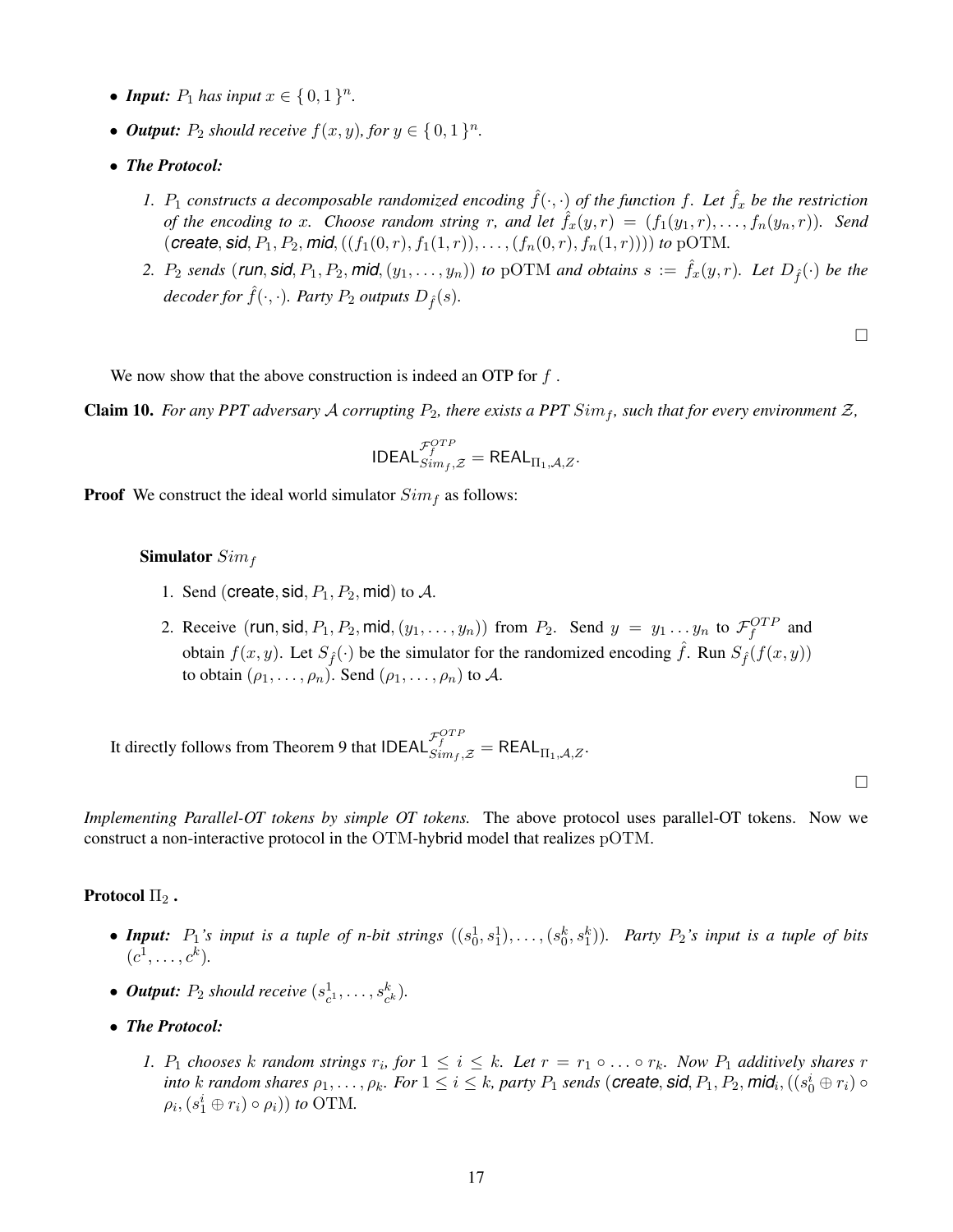2. For  $1 \le i \le k$ , party  $P_2$  sends (run, sid,  $P_1, P_2$ , mid<sub>i</sub>,  $c^i$ ) to OTM and obtains  $a_i \circ b_i$ . Now party  $P_2$ *computes*  $r' = \sum_{i=1}^{k} b_i$ . Let  $r'_1, \ldots, r'_k$  be successive *n*-bit substrings of  $r'$ . Party  $P_2$  outputs  $(a_1 \oplus b_1)$  $r'_1, \ldots, a_k \oplus r'_k$ ).

 $\Box$ 

**Claim 11.** For any PPT adversary A corrupting  $P_2$  there exists a PPT  $S_2^{pOTM}$  $2^{pOIM}$ , such that for every environment  $\mathcal{Z}$ ,

$$
\mathsf{IDEAL}_{S_2^{pOTM}, \mathcal{Z}}^{\mathsf{DCTM}} = \mathsf{REAL}_{\Pi_2, \mathcal{A}, \mathcal{Z}}.
$$

**Proof** We define the ideal world adversary  $S_2^{pOTM}$  $_2^{pO I M}$  as follows.

> Simulator  $S_2^{pOTM}$ 2

- 1. For  $1 \leq i \leq k$ , send (create, sid,  $P_1, P_2$ , mid<sub>i</sub>) to A.
- 2. On input (run, sid,  $P_1, P_2$ , mid $_i, c^j$ ) from A, do
	- (a) if this is not the  $k^{th}$  query from A, choose random strings  $a_j \in \{0,1\}^n$  and  $b_j \in$  $\{0,1\}^{kn}$ , and return  $a_j \circ b_j$  to A.
	- (b) if this is the  $k^{th}$  query from A, send  $(c^1, \ldots, c^k)$  to pOTM and obtain  $(s^1_{c^1}, \ldots, s^k_{c^k})$ . Choose a random  $a_j \in \{0,1\}^n$ . For  $1 \leq i \leq k$ , set  $r_i = a_i \oplus s_{c_i}^i$ . Set  $b_j = \sum_{i=1, i \neq j}^k b_i + r_1 \circ \dots \circ r_k$ . Send  $a_j \circ b_j$ .

We proceed to show that for every environment Z, IDEAL  $_{S_2^{pOTM}, \mathcal{Z}}^{pOTM}$  = REAL  $_{\Pi_2, \mathcal{A}, \mathcal{Z}}$  by considering the following intermediate hybrids. In the following, the symbols  $H_0, H_1, \ldots$  will be used to denote both the random variable that defines the output of environment  $\mathcal Z$  in the experiments described, and the experiments themselves.

**Hybrid**  $\mathcal{H}_0$ : In this experiment,  $\mathcal{Z}$  interacts with  $S_2^{pOTM}$  $_2^{pOTM}$  only. Simulator  $S_2^{pOTM}$  $\mathbb{P}_2^{O T M}$  receives inputs  $((s_0^1, s_1^1), \ldots, (s_0^k, s_1^k))$ for  $P_1$ , and inputs  $(c^1, \ldots, c^k)$  for  $P_2$  from  $\mathcal{Z}$ . Now  $S_2^{pOTM}$  $i_2^{pQIM}$  internally simulates a real execution by running  $P_1$  and A on their respective inputs, and simulating OTM. This is clearly identical to REAL $_{\text{II}_{2},A,Z}$ .

**Hybrid**  $H_1$ : This experiment is the same as above, except for  $A$ 's final query to (simulated) OTM. Let the final query be (run, sid,  $P_1, P_2$ , mid $_j, c^j$ ). Let  $\{a_i \circ b_i\}_{i=1,\dots,k}$  be OTM's responses to A so far. Instead of sending it to OTM, simulator  $S_2^{pOTM}$  $p^{OTM}$  answers the last query as follows: choose random string  $\hat{a}_j \in \{0,1\}^n$ . Then, for  $1 \leq i \leq k$ , compute  $r'_i = a_i \oplus s_{c^i}^i$ , and set  $\hat{b}_j = \sum_{i=1, i \neq j}^k b_i + r'_1 \circ \dots \circ r'_k$ . Return  $\hat{a}_j \circ \hat{b}_j$  to A.

Note that A's view before the last query is uniformly distributed. Also,  $\sum_{i=1,i\neq j}^{k} b_i + \hat{b}_j = r'_1 \circ \dots \circ r'_k$ , and for  $1 \leq i \leq k$ ,  $a_i \oplus r'_i = s^i_{c^i}$ . Thus,  $\mathcal{H}_0$  and  $\mathcal{H}_1$  are identical.

**Hybrid**  $\mathcal{H}_2$ : This experiment is the same as above, except for the first and last queries by A. Let (run, sid,  $P_1, P_2$ , mid $_{l_1}, c^{l_1}$ ) be the first query by  $\mathcal A$  to OTM. Instead of forwarding this query to OTM, simulator  $S_2^{pOTM}$  $\frac{2}{2}$ <sub>2</sub>  $\hat{a}_{l_1} \in \{0,1\}^n$  and  $\hat{b}_{l_1} \in \{0,1\}^{kn}$  and responds with  $\hat{a}_{l_1} \circ \hat{b}_{l_1}$ . For the last query,  $S_2^{pOTM}$  $\frac{pO T M}{2}$  responds as in  $\mathcal{H}_1$ , using  $\hat{a}_{l_1} \circ \hat{b}_{l_1}$  as the response to the first query. All other queries are handled honestly

As before, A's view before the final query is uniformly distributed. Thus,  $H_1$  and  $H_2$  are identical.

<sup>. . .</sup>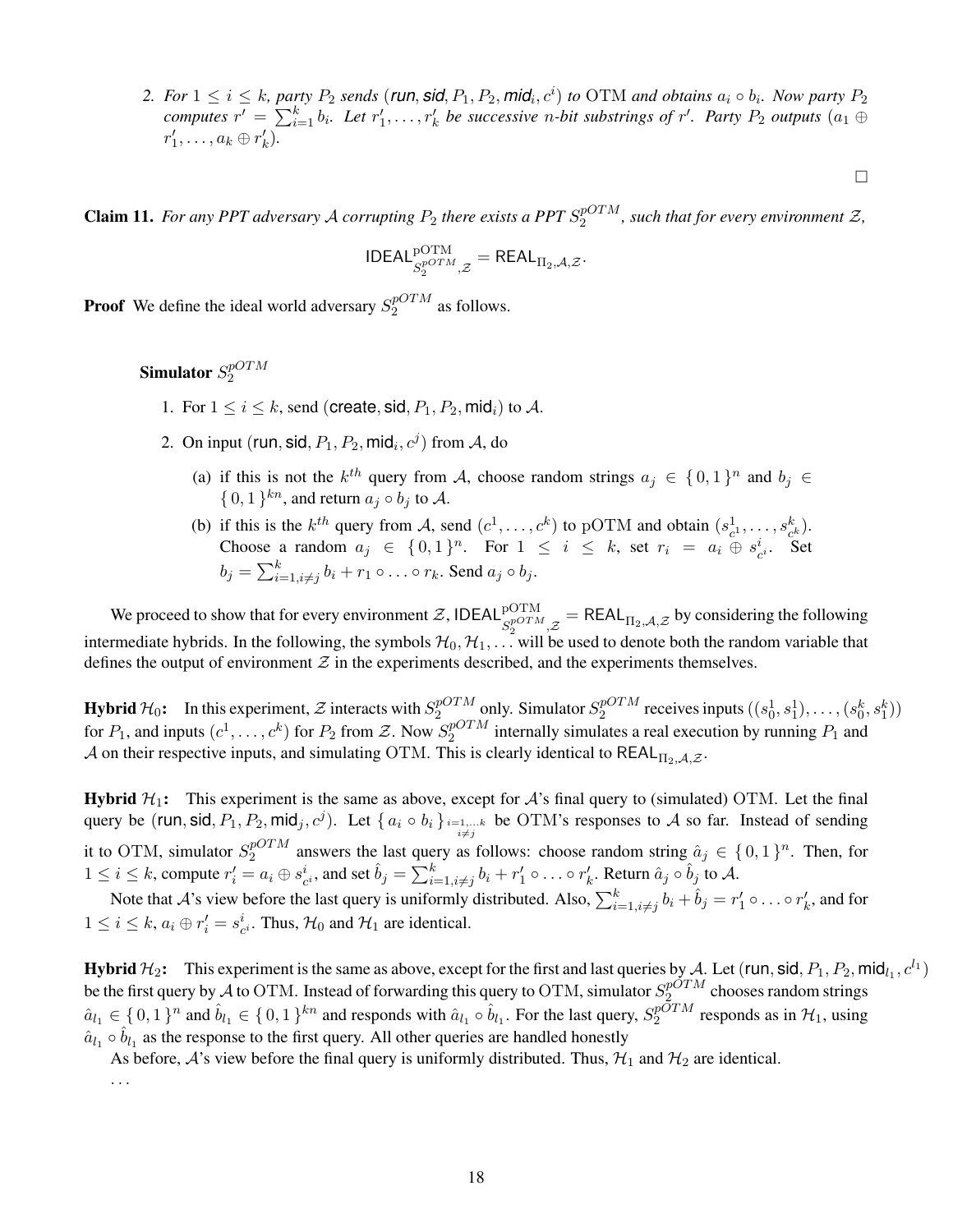**Hybrid**  $\mathcal{H}_k$ : This experiment is similar to previous ones, except that  $S_2^{pOTM}$  $l_2^{pOIM}$  fakes the second-last query also. Thus, in  $\mathcal{H}_n$ , simulator  $S_2^{pOTM}$  $2^{pQIM}$  answers the first  $k-1$  queries by responding with random strings. Then, in the last query, it uses  $(s_{c}^1, \ldots, s_{c^k}^k)$  to correct its previous responses. By the same argument as before,  $\mathcal{H}_k$  is identical to  $\mathcal{H}_{k-1}$ .

**Hybrid**  $\mathcal{H}_{k+1}$ : This is the ideal-world experiment. The simulator  $S_2^{pOTM}$  $p^{OIM}$  proceeds as in  $\mathcal{H}_k$  till the last query. At this point, it sends  $(c^1, \ldots, c^k)$  to pOTM and obtains  $(s^1_{c^1}, \ldots, s^k_{c^k})$ . Then it performs corrections to previous responses as the simulator in  $\mathcal{H}_k$ .

Note that in  $\mathcal{H}_k$ , simulator  $S_2^{pOTM}$  $l_2^{pQIM}$  does not need use  $P_1$ 's input till after the last query. Thus,  $\mathcal{H}_{k+1}$  and  $\mathcal{H}_k$  are identical. This completes the proof.

 $\Box$ 

A next natural step is to construct unconditionally secure OTPs for any polynomial-time computable function f. In Appendix B we describe a direct and self-contained construction which uses the perfect OTPs for  $NC<sup>1</sup>$  described above to build a statistically secure construction for any  $f$ . However, this result will be subsumed by our main result, which can be proved (in a less self-contained way) without relying on the latter construction.

#### 4.2.2 The Protocol

As in Section 4.1, the main ingredient in our solution is an interactive secure protocol  $\Pi$  for f. To explain the idea it is convenient to first assume that Π is secure in the plain model, without any oracles or setup. In such a case, we could obtain a non-interactive protocol for f which emulates  $\Pi$  by having the sender generate and send a onetime token which computes the sender's next message function for each round of Π. We need to guarantee that the receiver executes the tokens in the correct order, and also let the receiver pass the sender's state information from one token to the other without revealing this information to the sender. This can be done via a standard authentication mechanism: each token i outputs an (unconditionally secure) authenticated encryption of the sender's internal state in the end of Round  $i$ , and this information should be supplied by the receiver as an additional input to the token implementing Round  $i + 1$ . If the authentication fails, the token outputs  $\perp$ .

The above procedure transforms  $\Pi$  into a non-interactive protocol  $\Pi'$  which uses very complex one-time tokens (for implementing the next message functions of  $\Pi$ ). The next idea is that we can break each such complex token into simple OTM tokens by just using a one-time program realization of each complex token. This yields a new non-interactive protocol  $\Pi''$ . The main observation here is that the one-time programs are already secure against a malicious receiver, and any strategy a malicious sender may use in generating badly-formed OTPs corresponds to legitimate strategy for attacking  $\Pi'$  (which in turn corresponds to a legitimate strategy for attacking  $\Pi$ ). Note that since the next message function of  $\Pi$  can be assumed wlog to be in NC<sup>1</sup> (possibly breaking each round into multiple mini-rounds), and since unconditionally secure authenticated encryption can also be realized in  $NC<sup>1</sup>$ , we may assume that each one-time token in  $\Pi'$  realizes an  $NC^1$  function. This allows us to apply the unconditional OTP construction for  $NC<sup>1</sup>$  described above.

From the plain model to the OT-hybrid model. Recall that so far we assumed the protocol  $\Pi$  to be secure in the plain model. This rules out unconditional security as well as UC-security, which are our main goals in this section. A natural approach for obtaining unconditional UC-security is to extend the above compiler to protocols in the OThybrid model. This introduces a subtle difficulty which was already encountered in Section 4.1: the sender cannot directly implement the OT calls by using OTM tokens, because this would give the receiver an advantage it does not have in Π. Namely, the receiver will be able to defer the invocation of the OTM tokens to the end of the protocol, thereby correlating some of its inputs with partial information obtained from the sender. (The same problem persists even if one applies to Π a standard transformation which guarantees that all OT calls are done in the beginning of the protocol and use random choice bits  $c_i$  which are independent of the receiver's inputs.) A natural approach to solve this problem *that does not work in our context*, which was applied in the context of OTPs in [GKR08], is to let the sender secret-share a key between the OTMs which is then used to encrypt all subsequent interaction. However,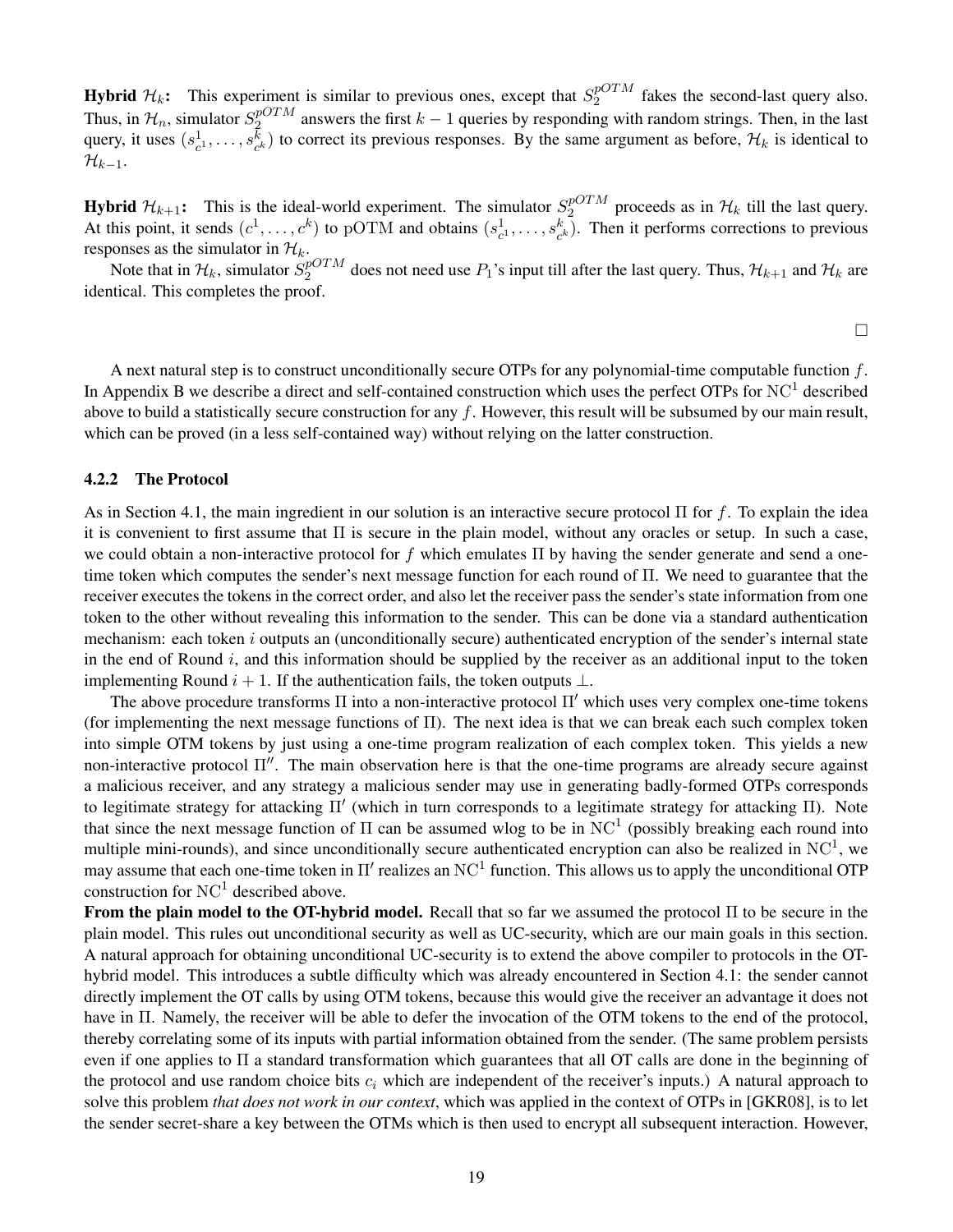this gives rise to correlation attacks by a malicious sender, as discussed in Section 4.1. Fortunately, we can use the (non-interactive) ExtOTM protocol from Section 4.1 to realize the approach of [GKR08] while resisting attacks by a malicious sender. The complex tokens required by the ExtOTM protocol can be themselves implemented using one-time programs, thereby eliminating the need for any tokens more complex than simple OTM tokens. We are ready to present our protocol formally now.

**Protocol**  $\Pi'$ . *(non-interactive protocol for computing*  $f(x, y)$ *)*:

- **Input:**  $P'_1$  has input  $x \in \{0, 1\}^n$ , and  $P'_2$  has input  $y \in \{0, 1\}^n$ .
- **Specified Output:**  $P'_2$  should receive  $f(x, y)$ .
- *The protocol:*
	- 1. P<sub>1</sub><sup>*c*</sup> constructs its first message as follows:
		- (a)  $P'_1$  uniformly chooses random tape r for  $P_1$ . For  $1 \leq i \leq l$ ,  $P'_1$  chooses keys  $k_1^i$  for message *authentication scheme*  $MAC(\cdot)$ . Also, for  $1 \leq i \leq l$ ,  $P'_1$  chooses random strings  $k_0^i$ , where the length of  $k_0^i$  is the length of the state output by  $g_i^{x,r}$  $i^{x,r}(\cdot,\cdot).$
		- (b)  $P'_1$  *runs*  $P_1$  *on* x *and* r, *and obtains the initial OT values*  $(r_0^1, r_1^1), \ldots, (r_0^t, r_1^t)$ .  $P'_1$  *also chooses random strings*  $\rho_1, \ldots, \rho_t$ .
		- (c) For each  $1 \leq i \leq l$ ,  $P'_1$  constructs an unconditional one-time program for the following functionality Gi*:*
			- *0.* (Only for i=1) Obtain input  $(m_1, s_0)$ . If  $s_0 \neq \rho_1 \circ \ldots \circ \rho_t$ , output  $\perp$ . Else, set  $s_0 =$  null and *proceed to step* (ii) *below.*
			- *i. Receive input*  $(m_i, c_0^{i-1}, c_1^{i-1})$ *. Check*  $VF_{k_1^{i-1}}(c_0^{i-1}, c_1^{i-1}) = 1$ *. If not, output*  $\perp$ *. Else, set*  $s_{i-1} = c_0^{i-1} \oplus k_0^{i-1}.$
			- ii. Compute  $g_i^{x,r}$  $i^{x,r}(m_i, s_{i-1})$  to obtain  $P_1$ 's i<sup>th</sup> message m, and state  $s_i$ .
			- *iii.* Output  $(m, s_i \oplus k_0^i, MAC_{k_1^i}(s_i \oplus k_0^i)).$
		- (*d*) Finally,  $P'_1$ 's first message comprises of:
			- *i.* Tokens for initial OTs: for  $1 \leq i \leq t$ ,  $P'_1$  sends  $(P'_1, P'_2, id_i, ((r_0^i, r_1^i), \rho_i))$  to  $\mathcal{F}^{ExtOTM}$ .
			- *ii.* Unconditional OTPs  $G_1, \ldots, G_l$ .
	- 2. *Output:*  $P'_2$  uniformly chooses random tape  $r'$  for  $P_2$ . Now,  $P'_2$  runs  $P_2$  and executes all initial OTs. *Then, for each*  $1 \leq i \leq l$ ,  $P'_2$  *does the following:* 
		- (a) Run  $P_2$  and obtain its message  $m_i$  for the  $i^{th}$  round.
		- (b) Run the  $i^{th}$  one-time program on input  $(m_i, c_0^{i-1}, c_1^{i-1})$  (or  $(m_i, s_0)$  if  $i = 1$ ), and obtain  $(m, c_0^i, c_1^i)$ *as output.*
		- *(c)* Forward m to  $P_2$ .

*Finally,*  $P'_2$  *outputs*  $P_2$ *'s output.* 

**Theorem 12.** *Protocol*  $\Pi'$  *UC-realizes functionality* f *in the*  $(OTM, \mathcal{F}^{ExtOTM})$ *-hybrid model.* 

#### Proof

Security against malicious  $P'_1$ . Let A be an adversary corrupting  $P'_1$ . We construct an adversary  $S_{P'_1}$  such that, for every environment Z,  $REAL_{\Pi', A, \mathcal{Z}} = REAL_{\Pi, S_{P'_1}, \mathcal{Z}}$ , i.e., no environment can distinguish between an execution of  $\Pi'$  with adversary A and an execution of  $\Pi$  with adversary  $S_{P_1'}$ .

The adversary  $S_{P'_1}$  is defined as follows: start internal simulation of adversary A with input y received from the environment. For each j,  $1 \leq j \leq t$ , obtain  $(r_0^j)$  $\frac{j}{0}, r_1^j$  $j<sub>1</sub>, \rho<sub>j</sub>$ ). Use  $(r<sub>0</sub><sup>j</sup>$  $j\overline{0}, r_1^j$  $j<sub>1</sub>$ ) as the input for the  $j<sup>th</sup>$  OT, and set  $s_0 := \rho_1 \circ \ldots \circ \rho_t$ . For each  $i, 1 \le i \le l$ , obtain OTP for  $G_i$ . Now run protocol  $\Pi$  with the external  $P_2$ : in round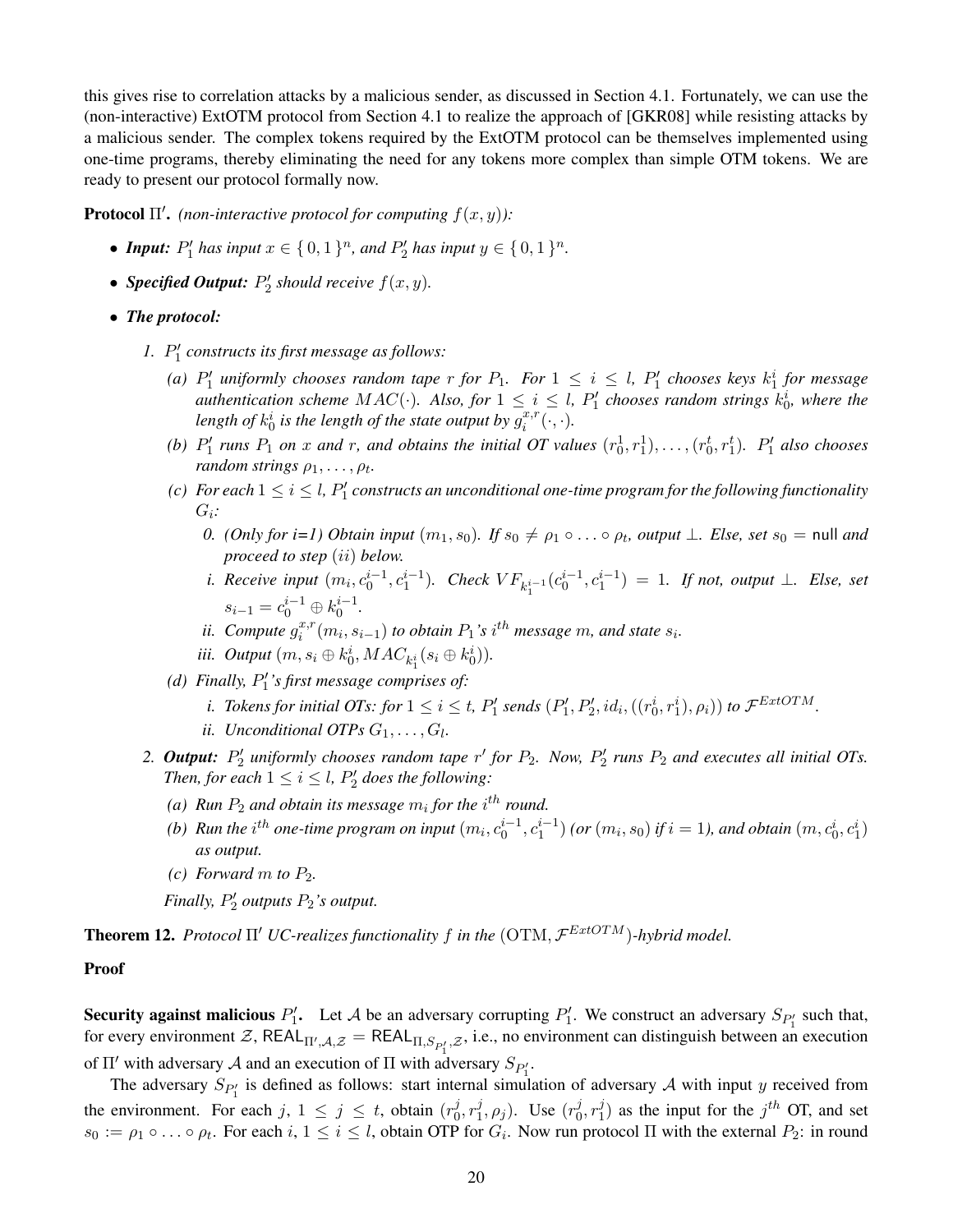*i*, receive message  $m_i$  from  $P_2$ . Run OTP for  $G_i$  with input  $(m_i, c_0^{i-1}, c_1^{i-1})$  (for  $i = 1$ , run OTP for  $G_1$  with input  $(m_1, s_0)$ ). Obtain  $G_i$ 's response,  $(m^i, c_0^i, c_1^1)$ . Store  $(c_0^i, c_1^i)$  for the next round, and forward  $m^i$  externally to  $P_2$ .

Note that in both the executions  $((S_{P'_1}, P_2)$  and  $(A, P'_2))$ , the (joint) distribution of inputs to the one time programs is identical. Thus, the outputs of the OTPs are identically distributed, and the output of  $P'_2$  in  $\Pi'$  and  $P_2$  in  $\Pi$ are identically distributed.

Security against malicious  $P'_2$ . Let A be an adversary corrupting  $P'_2$ , and Z be any environment. The adversary  $S_{P_2'}$  must play the part of  $P_2$  in  $\Pi$ . Adversary  $S_{P_2'}$  proceeds as follows: it takes input y from the environment  $\mathcal Z$ and internally simulates A on input y. For each  $1 \le i \le l$ , adversary  $S_{P_2}$  invokes the OTP simulator of Claim 10,  $Sim_{G_i}$  and sends these simulated OTP  $\tilde{G}_i$  to the internal simulation of  $\tilde{A}$ . To evaluate  $\tilde{G}_i$ ,  $\tilde{A}$  issues OT queries to  $S_{P_2'}$ . When A asks the last input OT query for  $\tilde{G}_i$ , A's complete input to  $\tilde{G}_i$  is determined, and  $Sim_{G_i}$  queries the functionality for the correct output. Now  $S_{P'_2}$  externally forwards this to the real  $P_1$ , and obtains its response m, which it forwards to  $Sim_{G_i}$  as answer to its query.

However, the adversary  $A$  can query the OTs in any order and with arbitrary interleaving between OTs of different OTPs. This is a problem for  $S_{P_2'}$ . Call the *i*<sup>th</sup> OTP *fixed* if all but one of its input OTs have been queried. Thus, when the next input OT request comes, A's input to this OTP will be fully specified. Now, let  $k < i$ , and consider the stage where the  $i^{th}$  OTP is fixed, while not all OTs for  $k^{th}$  OTP have been executed (that is,  $A$ 's input to  $k^{th}$  OTP is still not fully specified). Now, suppose A queries the final input OT for  $i^{th}$  OTP, thereby fully specifying its input to this OTP. Now,  $S_{P_2'}$  can not forward this message to  $P_1$ , as  $P_1$  is waiting for a previous response.

To handle this problem, whenever  $S_{P_2'}$  detects A attempting to execute OTP i out of order, it makes it abort; that is, when  $Sim_{G_i}$  queries the ideal functionality,  $S_{P'_2}$  returns  $\perp$ . Details follow.

# Adversary  $S_{P_2^\prime}$

- 1. Construction phase:
	- (a) For  $1 \leq i \leq l$ , choose keys  $k_i^0, k_i^1$ , like  $P'_1$ .
	- (b) For  $1 \leq i \leq l$ , run  $Sim_{G_i}(\kappa)$  and send its output to  $\mathcal A$
- 2. Execution phase:  $S_{P_2'}$  handles  $\mathcal{A}$ 's queries as follows:
	- (a) *Initial OTs*. On receiving  $(P'_1, P'_2, id_i, c_i)$  from A (for  $1 \le i \le t$ ), forward c to the external OT, and obtain  $r_{c_i}^i$ . Choose a random  $\hat{\rho}_i$ , and return  $(r_{c_i}^i, \hat{\rho}_i)$  to A.
	- (b) On receiving OT queries from A for unconditional OTP  $G_i$  forward the queries to  $Sim_{G_i}$ , and return the response to A.
	- (c) For  $Sim_{G_i}$ 's query to its ideal functionality, do,
		- i. if  $i^{th}$  OTP is fixed, and there exists  $i' < i$  such that  $i'$  is not fixed, return  $\perp$ .
		- ii. else,
			- A. if  $i = 1$  and all initial OTs have not been queried, then return  $\perp$ . Else, let  $\sigma_1$  be A's input to  $G_1$ . Interpret  $\sigma_1$  as  $(m_1, s_0)$ . If  $s_0 \neq \hat{\rho}_1 \circ \dots \circ \hat{\rho}_t$ , return  $\perp$ . Else, forward  $m_1$  externally to  $P_1$ , and obtain response  $\tilde{m}_1$ . Choose random state w, and return  $(\tilde{m}_1, w \oplus k_0^1, MAC_{k_1^1}(w \oplus k_0^1)).$
			- B. else, let  $\sigma_i$  be A's input to  $G_i$ . Interpret  $\sigma_i$  as  $(m_i, c_0^{i-1}, c_1^{i-1})$ . Verify  $VF_{k_1^{i-1}}(c_0^{i-1}, c_1^{i-1}) = 1$ . If not, return  $\perp$  to  $Sim_{G_i}$ . Else, externally forward  $m_i$  to  $P_1$ , and obtain response  $\tilde{m}_i$ . Choose random state w, and forward  $(\tilde m_i, w\oplus k_0^i, MAC_{k_1^i}(w\oplus k_0^i))$  to  $Sim_{G_i}.$

Finally, output  $A$ 's output.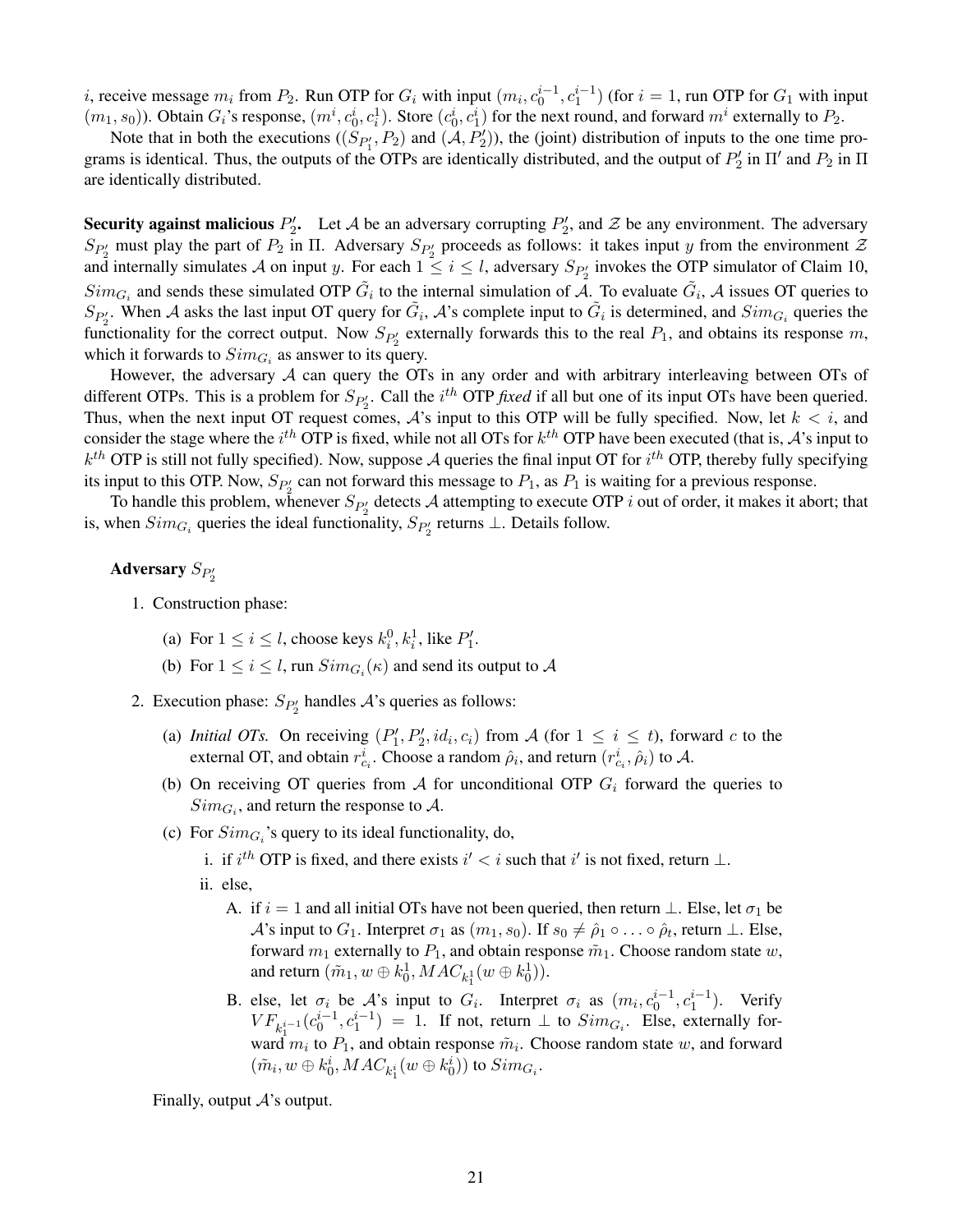We proceed to show that the random variables  $REAL_{\Pi',A,\mathcal{Z}}$  and  $REAL_{\Pi,S_{P'_2},\mathcal{Z}}$  are statistically close. Consider the following hybrids:

**Hybrid**  $H_0$ : This distribution is the output of the following experiment: the environment  $Z$  interacts with adversary  $S_{P_2'}$  only.  $S_{P_2'}$  receives input x from  $\mathcal Z$  for  $P_1'$  and input y from  $\mathcal Z$  for  $P_2'$ . Now it internally simulates a real execution of honest  $P'_1$  and A on inputs x and y respectively. Clearly,  $\mathcal{H}_0$  is identical to REAL<sub>II',A,Z</sub>.

**Hybrid**  $\mathcal{H}_1$ : The adversary  $S_{P'_2}$  proceeds as above, except for handling the first initial OT. On receiving  $(P'_1, P'_2, id_{i_1}, c_{i_1})$ from A, it sends obtains  $(r^{i_1}_{c_{i_1}}, \rho_{i_1})$  from (simulated)  $\mathcal{F}^{ExtOTM}$ . Then, it chooses a random  $\hat{\rho}_{i_1}$ , and returns  $(r^{i_1}_{c_{i_1}}, \hat{\rho}_{i_1})$ to A.

Note that the distributions of  $\hat{\rho}_{i_1}$  in  $\mathcal{H}_1$  and  $\rho_{i_1}$  in  $\mathcal{H}_0$  are identical. Thus,  $\mathcal{H}_0$  and  $\mathcal{H}_1$  are identical.

**Hybrids**  $\mathcal{H}_2 \dots \mathcal{H}_t$ : In each hybrid  $\mathcal{H}_j$ ,  $2 \le j \le t$ , adversary  $S_{P'_2}$  replaces  $\rho_{i_j}$  with a random  $\hat{\rho}_{i_j}$ . As above, all these hybrids are identical.

**Hybrid**  $\mathcal{H}_{t+1}$ : Same as above, except adversary  $S_{P_2'}$  replaces the  $l^{th}$  OTP with a simulated OTP. That is,  $S_{P_2'}$ honestly constructs one-time programs for the first  $l-1$  next message functions. But for the last one, it runs  $Sim_{G_l}$ . When A completely specifies its input to the last OTP by querying the last input OT for  $\tilde{G}_l$ , adversary  $S_{P'_2}$  replies with the correct response of the  $l^{th}$  next message function.

**Hybrid**  $\mathcal{H}_{t+2}$ ...  $\mathcal{H}_{t+l}$ : In each hybrid  $\mathcal{H}_{t+j}$ , for  $2 \leq j \leq l$ ,  $S_{P'_2}$  replaces the  $l-j+1$  OTP with  $Sim_{G_{l-j+1}}$ .

Before proceeding further, we show that the random variables  $\mathcal{H}_{t+1}$  and  $\mathcal{H}_{t+l}$  are statistically close. For any  $1 \leq i < l$  consider any two adjacent hybrids  $\mathcal{H}_{t+i}$  and  $\mathcal{H}_{t+i+1}$ . Observe that the only difference between the two is that in  $\mathcal{H}_{t+i}$ , the  $(l-i)^{th}$  OTP is real, while in  $\mathcal{H}_{t+i+1}$  the  $(l-i)^{th}$  OTP is simulated. But by Claim 10, these distributions are statistically close. Thus,  $\mathcal{H}_{t+i}$  and  $\mathcal{H}_{t+i+1}$  are statistically close, for all  $1 \leq i < l$ .

**Hybrid**  $\mathcal{H}_{t+l+1}$ : Same as  $\mathcal{H}_{t+l}$ , but now if A queries the OTP for  $G_1$  before executing all initial OTs,  $S_{P'_2}$  returns  $\perp$  to  $Sim_{G_1}$ .

Note that the OTP for  $G_1$  takes as input  $\rho_1 \circ \ldots \circ \rho_t$ . Thus, if  $\cal A$  tries to query  $G_1$  OTP before executing all initial OTs, with probability negligibly close to 1, the OTP for  $G_1$  will abort.

**Hybrid**  $\mathcal{H}_{t+l+2}$ : Same as before, but now if A tries to query OTPs out of order, then instead of obtaining the honest output from  $P_1$ ,  $S_{P'_2}$  causes the relevant OTP simulator to output  $\perp$ .

Note that, in  $\mathcal{H}_{t+l+1}$ , adversary  $\mathcal A$  can succeed in out of order querying with probability at most the probability of generating a forged MAC, which is negligible. Thus it follows from the security of the unconditional one-time signature scheme that the two distributions are statistically close.

**Hybrid**  $\mathcal{H}_{t+l+3}$ : This experiment is the real execution of  $\Pi$  with  $(P_1, S_{P'_2})$ , where  $S_{P'_2}$  interacts with the real  $P_1$ . Observe that in  $\mathcal{H}_{t+l+2}$ , the adversary does not use  $P_1$ 's real next message function for construction of any OTPs. Instead, it only uses them to obtain  $P_1$ 's responses.  $\mathcal{H}_{t+l+3}$  is exactly the same except here  $S_{P'_2}$  gets  $P_1$ 's responses directly from  $P_1$  rather than using its next message functions. Thus, the two distributions are identical.

 $\Box$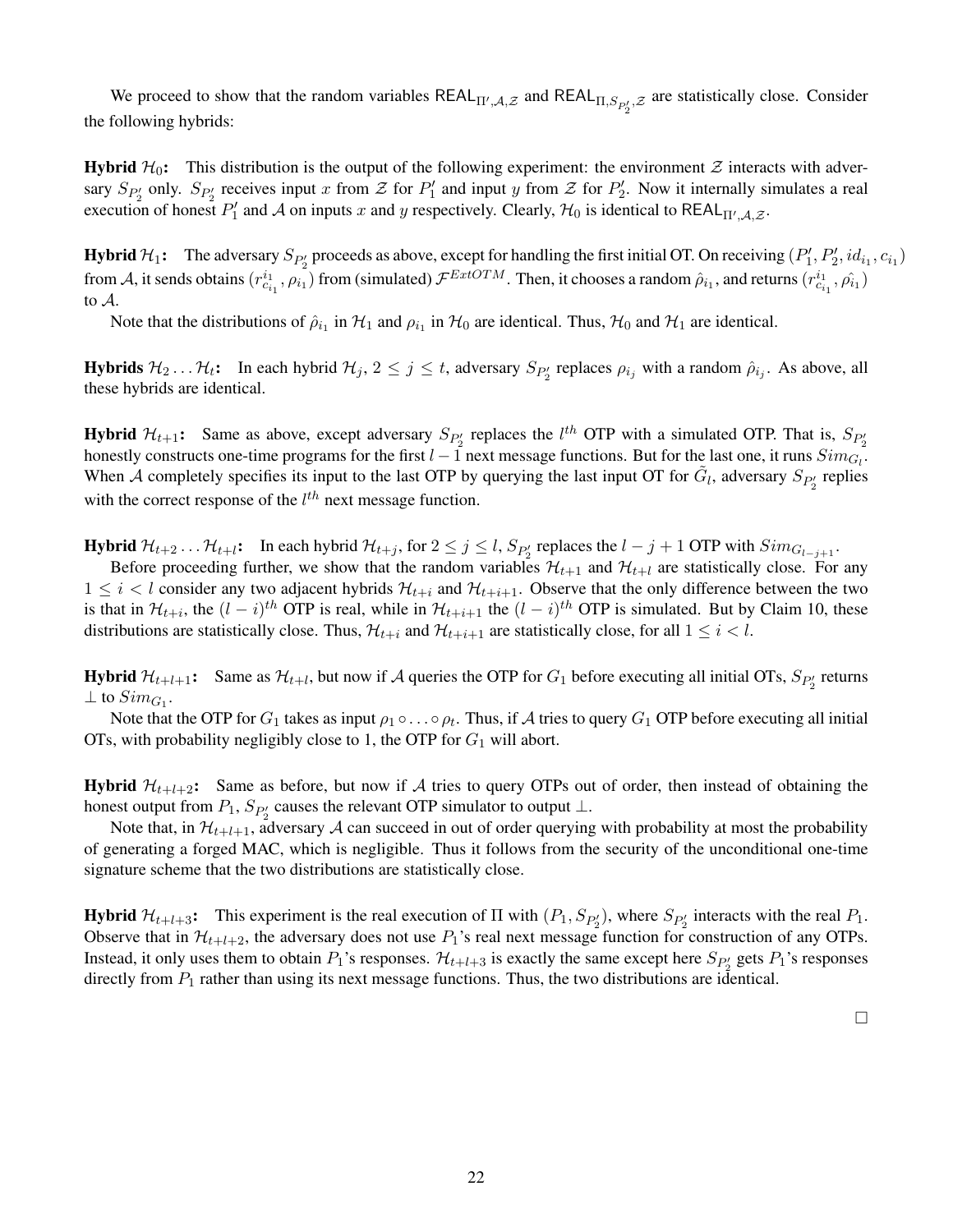Using bit-OT tokens. In all our constructions so far, the size of the output of our tokens is polynomially related to the input size and the security parameter. Ideally, we would only like to use hardware that handles strings of small size. For example, in the case of OT tokens, we would like to use only bit OT tokens. To this end, one can use a known *perfectly secure* reduction from string OT to bit OT [BCS96]. This reduction reduces OT on  $\ell$ -bit strings to  $O(\ell)$  parallel instances of bit OT. While in our case we need the reduction to be UC-secure against a receiver who may invoke the bit OTs in an arbitrary adaptive fashion, the reduction from [BCS96] can indeed be shown to satisfy this stronger notion of security. This is a natural consequence of the perfect security of the reduction and an efficient conditional sampling property. In the appendix, we briefly sketch an alternative construction and proof using a coding argument. Further details will be provided in the final version. Combining this final reduction with the previous results, we get an unconditionally-secure, non-interactive, UC-secure protocol for a circuit  $C$  which uses  $O(|C|\cdot \text{poly}(\kappa))$  bit OT tokens. In Appendix A we sketch a simpler and self-contained alternative derivation of this reduction.

This yields the following main result of this section:

Theorem 13. (Non-interactive unconditionally secure computation using bit-OTM tokens.) Let  $f(x, y)$  be a *non-reactive, sender-oblivious, polynomial-time computable two-party functionality. Then there exists an efficient,* statistically UC-secure non-interactive protocol which realizes f in the  $\mathcal{F}^{single}_{wrap}$ -hybrid model in which the sender *only sends bit-OTM tokens to the receiver.*

## 5 Two-Party Computation with Stateless Tokens

In this section, we again address the question of achieving interactive two-party computation protocols, but asking the following questions: (1) Can we achieve interactive two-party computation protocols without requiring that the number of tokens increase with the complexity of the function being computed, as was the case in the previous section, and (2) Can we achieve two-party computation protocols using *stateless* tokens? We show how to positively answer both questions: We use stateless tokens, whose complexity is polynomial in the security parameter, to implement the OT functionality. We assume only the existence of one-way functions. Since (as discussed earlier), secure protocols for any two-party task exist given OT, this suffices to achieve the claimed result. Our construction for the OT functionality (and thus for general two-party computation) is UC secure.

Before turning to our protocols, we make a few observations about stateless tokens to set the stage. First, we observe that with stateless tokens, it is always possible to have protocols where tokens are exchanged *only at the start of the protocol*. This is simply because each party can create a "universal" token that takes as input a pair  $(c, x)$ , where c is a (symmetric authenticated/CCA-secure) encryption<sup>11</sup> of a machine M, and outputs  $M(x)$ . Then, later in the protocol, instead of sending a new token  $T$ , a party only has to send the encryption of the code of the token, and the other party can make use of that encrypted code and the universal token to emulate having the token  $T$ . The proof of security and correctness of this construction is straightforward, and omitted for the sake for brevity.

Dealing with dishonestly created *stateful* tokens. The above discussion, however, assumes that dishonest players also only create stateless tokens. If that is not the case, then re-using a dishonestly created token may cause problems with security. If we allow dishonest players to create stateful tokens, then a simple solution is to repeat the above construction and send separate universal tokens for each future *use* of any token by the other player, and honest players are instructed to only use each token once. Since this forces all tokens to be used in a stateless manner, this simple fix is easily shown to be correct and secure; however, it may lead to a large number of tokens being exchanged. To deal with this, as was discussed in the previous section, we observe that by Beaver's OT extension result [Bea96] (which requires only one-way functions), it suffices to implement  $O(k)$  OT's, where k is the security parameter, in order to implement any polynomial number of OT's. Thus, it suffices to exchange only a linear number of tokens even in the setting where dishonest players may create stateful tokens.

Convention for intuitive protocol descriptions. In light of the previous discussions, in our protocol descriptions, in order to be as intuitive as possible, we describe tokens as being created at various points during the protocol.

<sup>&</sup>lt;sup>11</sup>An "encrypt-then-MAC" scheme would suffice here.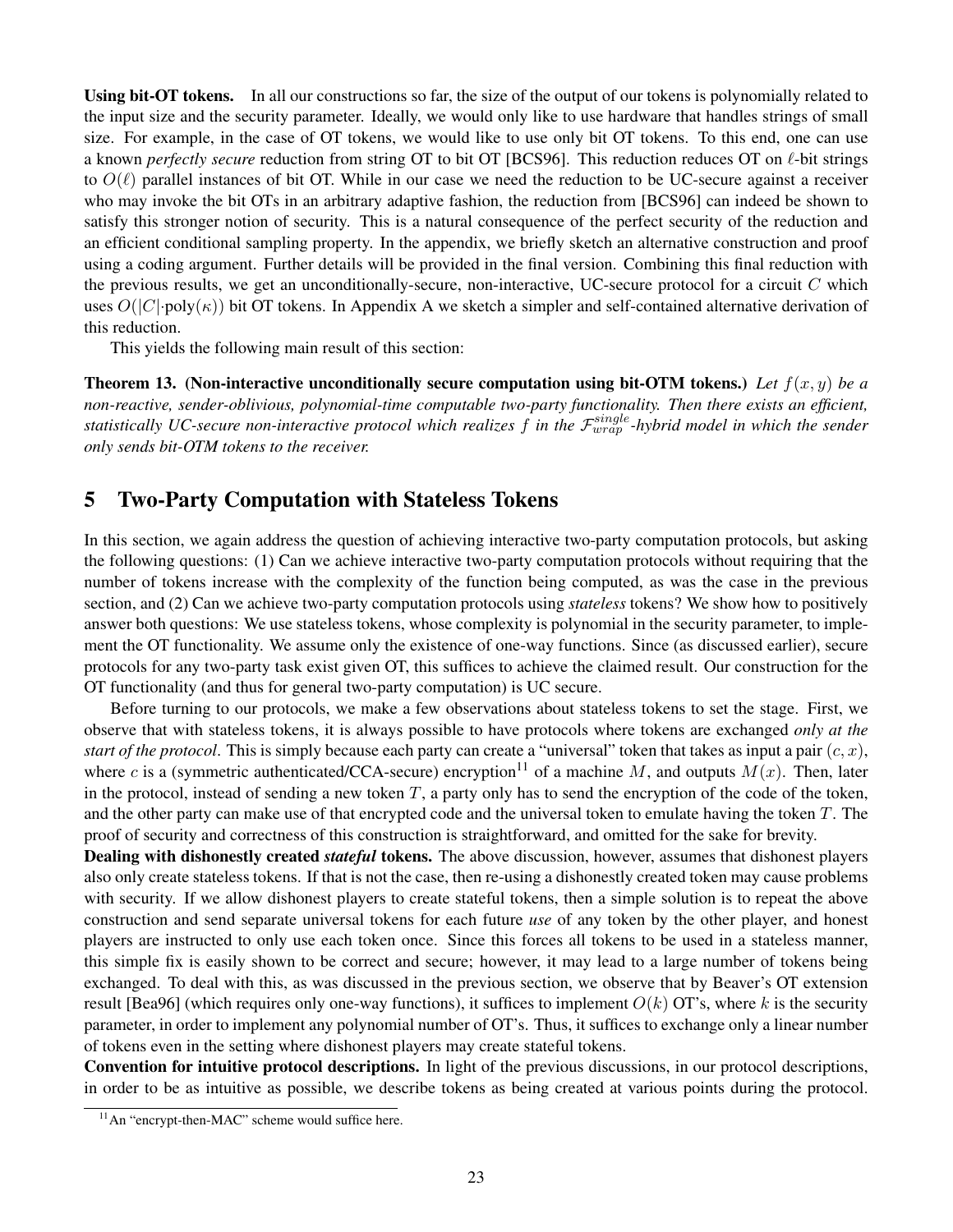However, as noted above, our protocols can be immediately transformed into ones where a bounded number of tokens (or in the model where statelessness is guaranteed, only one token each) are exchanged in an initial setup phase.

### 5.1 Protocol Intuition

We now discuss the intuition behind our protocol for realizing OT using stateless tokens; due to the complexity of the protocol, we do not present the intuition for the entire protocol all at once, but rather build up intuition for the different components of the protocol and why they are needed, one component at a time. For this intuition, we will assume that the sender holds two *random* strings  $s_0$  and  $s_1$ , and the receiver holds a choice bit b. Note that OT of random strings is equivalent to OT for chosen strings [BG89].

The Basic Idea. Note that, since stateless tokens can be re-used by malicious players, if we naively tried to create a token that output  $s_b$  on input the receiver's choice bit b, the receiver could re-use it to discover both  $s_0$  and  $s_1$ . A simple idea to prevent this reuse would be the following protocol, which is our starting point:

- 1. Receiver sends a commitment  $c = \text{com}(b; r)$  to its choice bit b.
- 2. Sender sends a token, that on input  $(b, r)$ , checks if this is a valid decommitment of c, and if so, outputs  $s<sub>b</sub>$ .
- 3. Receiver feeds  $(b, r)$  to the token it received, and obtains  $w = s_b$

Handling a Malicious Receiver. Similar to the problem discussed in the previous section, there is a problem that the receiver may choose not to use the token sent by the sender until the end of the protocol (or even later!). In our context, this can be dealt with easily. We can have the sender commit to a random string  $\pi$  at the start of the protocol, and require that the sender's token must, in addition to outputting  $s<sub>b</sub>$ , also output a valid decommitment to  $\pi$ . We then add a last step where the receiver must report  $\pi$  to the sender. Only upon receipt of the correct  $\pi$  value does the sender consider the protocol complete.

Handling a Malicious Sender. While this protocol seems intuitive, we note that it is actually *insecure* for a fairly subtle reason. A dishonest sender could send a token that on input  $(b, r)$ , simply outputs  $(b, r)$  (as a string). This means that at the end of the protocol, the dishonest sender can output a specific commitment  $c$ , such that the receiver's output is a decommitment of c showing that it was a commitment to the receiver's choice bit  $b$ . It is easy to see that this is impossible in the ideal world, where the sender can only call an ideal OT functionality.

To address the issue above, we need a way to prevent the sender from creating a token that can adaptively decide what string it will output. This has to be done in a way to enable our simulator to extract the inputs of the malicious sender. Thinking about it in a different way, we want the sender to "prove knowledge" of two strings before he sends his token. We can accomplish this by adding the following preamble to the protocol above:

- 1. Receiver chooses a pseudo-random function (PRF)  $f_\gamma : \{0,1\}^{5k} \to \{0,1\}^k$ , and then sends a token that on input  $x \in \{0,1\}^{5k}$ , outputs  $f_{\gamma}(x)$ .
- 2. Sender picks two strings  $x_0, x_1 \in \{0, 1\}^{5k}$  at random, and feeds them (one-at-a-time) to the token it received, and obtains  $y_0$  and  $y_1$ . The sender sends  $(y_0, y_1)$  to the receiver.
- 3. Sender and receiver execute the original protocol above with  $x_0$  and  $x_1$  in place of  $s_0$  and  $s_1$ . The receiver checks to see if the string w that it obtains from the sender's token satisfies  $f_{\gamma}(w) = y_b$ , and aborts if not.

The crucial feature of the protocol above is that a dishonest sender is effectively committed to two values  $x_0$  and  $x_1$  after the second step (and in fact the simulator can use the PRF token to extract these values), such that later on it must output  $x_b$  on input b, or abort.

Note that a dishonest receiver may learn k bits of useful information about  $x_0$  and  $x_1$  each from its token, but this can be easily eliminated later using the Leftover Hash Lemma (or any strong extractor).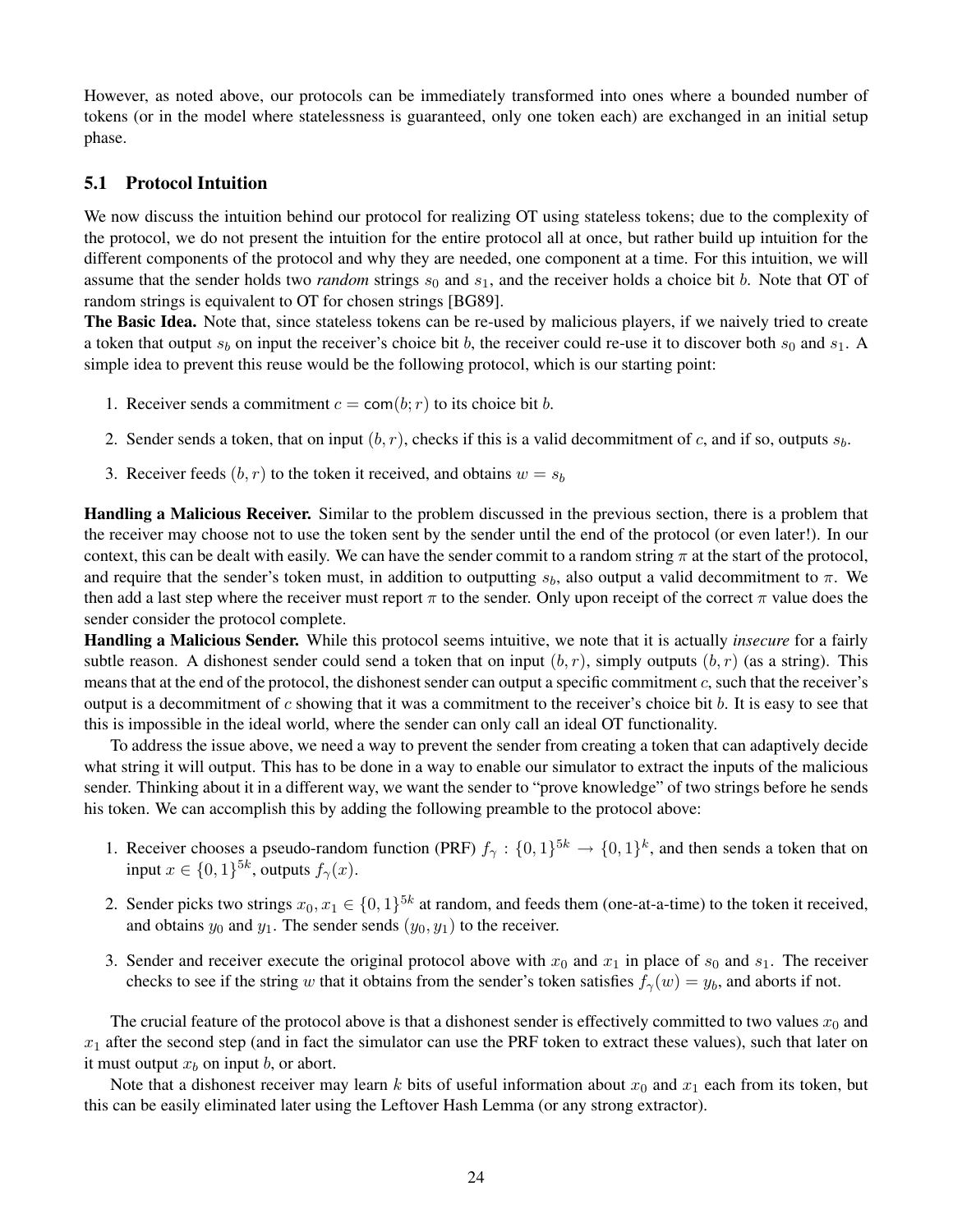Preventing correlated aborts. A final significant subtle obstacle remains, however. A dishonest sender can still send a token that causes an abort to be correlated with the receiver's input, *e.g.* it could choose whether or not to abort based on the inputs chosen by the receiver $^{12}$ .

To prevent a dishonest sender from correlating the probability of abort with the receiver's choice, the input b of the receiver is additively shared into bits  $b_1, \ldots, b_k$  such that  $b_1 + b_2 + \cdots + b_k = b$ . The sender, on the other hand, chooses strings  $z_1, \ldots, z_k$  and r uniformly at random from  $\{0, 1\}^{5k}$ . Then the sender and receiver invoke k parallel copies of the above protocol (which we call the *Quasi-OT* protocol), where for the ith execution, the sender's inputs are  $(z_i, z_i + r)$ , and the receiver's input is  $b_i$ . Note that at the end of the protocol, the receiver either holds  $\sum z_i$  if  $b = 0$ , or  $r + \sum z_i$  if  $b = 1$ .

Intuitively speaking, this reduction (variants of which were previously used by, e.g. [Kil90, LP07]) forces the dishonest sender to make one of two bad choices: If each token that it sends aborts too often, then with overwhelming probability at least one token will abort and therefore the entire protocol will abort. On the other hand, if few of the sender's tokens abort, then the simulator will be able to perfectly simulate the probability of abort, since the bits  $b_i$  are  $(k - 1)$ -wise independent (and therefore all but one of the Quasi-OT protocols can be perfectly simulated from the receiver's perspective). We make the receiver commit to its bits  $b_i$  using a statistically hiding commitment scheme (which can be constructed from one-way functions [HR07]) to make this probabilistic argument go through.

Now we are ready to present our protocol formally.

#### 5.1.1 Preliminaries

Statistically Hiding Commitment Schemes We will use the statistically hiding commitment scheme of [HR07]. The receiver's transcript of commitment to bit b when the sender uses randomness r will be denoted by scom $(b, r)$ . The decommitment phase consists of the sender simply sending its randomness r along with bit  $b$ , and the receiver verifies if  $(r, b)$  is consistent with the transcript scom $(b, r)$ .

Definition 14. *(Pairwise Independent Hash Functions ([CW79])) Let* H *be a family of functions mapping strings of length*  $l(n)$  *to strings of length*  $m(n)$ *. Then,* H *is an efficient family of pairwise independent hash functions if the following hold:*

Samplable. H *is polynomially samplable in* n*.*

**Efficient.** There exists a polynomial time algorithm that given  $x \in \{0,1\}^{l(n)}$  and a description of  $h \in H$  outputs  $h(x)$ .

**Pairwise Independence.** For every distinct  $x_1, x_2 \in \{0, 1\}^{l(n)}$ , and every  $y_1, y_2 \in \{0, 1\}^{m(n)}$ , we have:

$$
\Pr_{h \leftarrow \mathcal{H}} [h(x_1) = y_1 \land h(x_2) = y_2] = 2^{-2m(n)}.
$$

*It is known ([CW79]) that there exists an efficient family of pairwise independent hash functions for every* l *and* m *whose element description size is*  $\mathcal{O}(\max(l(n), m(n)))$ *.* 

Let  $X$  be a random source with min-entropy  $k$ .

**Theorem 15.** (Leftover Hash Lemma ([HILL99])) If the family H of hash functions  $h: \{0,1\}^n \to \{0,1\}^l$  is *pairwise independent, where*  $l = k - 2\log(1/\epsilon) - \mathcal{O}(1)$ *, then*  $Ext(X, h) := (h, h(X))$  *is a strong*  $(k, \epsilon/2)$ *-extractor.* 

<sup>&</sup>lt;sup>12</sup>At first glance, this may not seem like a problem, since we can treat an abort as a special output string  $\perp$ , which the sender could have anyway provided as one his inputs to the OT. But the adaptive decision of whether or not to abort is actually a problematic additional "axis" of control that the sender has in addition to the allowed choice of strings depending on the receiver's bit. We now elaborate with an example:

A concrete "problem case" is to consider a commitment algorithm in which the first bit  $c_1$  of the commitment to a bit b is set equal to  $r \oplus b$ , where r is a randomly chosen bit. Now, a dishonest sender can send a token such that when it is fed the decommitment information, it decides to abort iff  $r = 1$ . Let  $r' = 1$  iff the honest receiver sees the token abort and thus aborts. In real life executions of the protocol, we will always have the invariant that  $c_1 = r' \oplus b$ . However the natural simulator for this protocol, in which the simulator (which does not know b), chooses a commitment to a random b', would lead to ideal world executions in which  $c_1 \neq r' \oplus b$  with probability 1/2.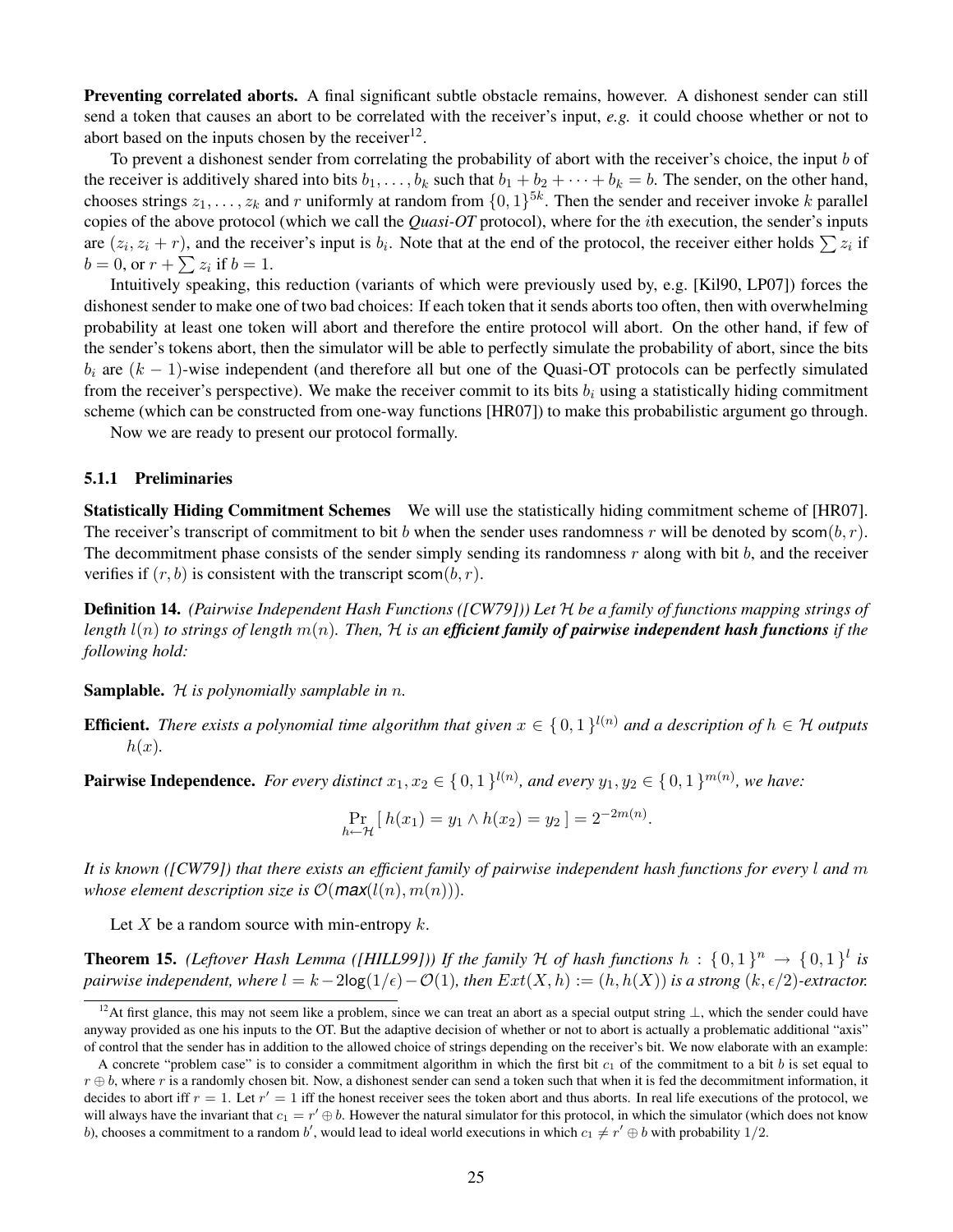#### 5.1.2 The Protocol

Let k be the security parameter. Let  $H$  be an efficient family of pairwise hash functions mapping strings of length 5k to k. Let  $\mathcal F$  be a family of pseudo-random functions mapping strings of length 5k to k.

Protocol. *(Quasi OT.)*

- **Input:**  $P_1$  *has two strings*  $(s_0, s_1) \in \{0, 1\}^k$ ,  $P_2$  *has a selection bit b.*
- *Common input: An index* j*.*
- *Protocol:*
	- *1.*  $P_2$  *chooses a random PRF key*  $\gamma$  *for family* F, *and sends* (*create*, *sid*,  $P_2$ ,  $P_1$ , *mid*<sub>*i*,1</sub>,  $M_1$ ), *where*  $M_1$ *implements the following functionality:*
		- *On input string*  $x \in \{0, 1\}^{5k}$ , *output*  $f_{\gamma}(x)$ .

P<sup>2</sup> *also sends to* P<sup>1</sup> *a randomly chosen string* r*, which serves as the first message of the (statistically binding) commitment scheme* com*.*

- 2.  $P_1$  *chooses two strings*  $x_0$  *and*  $x_1$  *uniformly from*  $\{0,1\}^{5k}$ *, and a random string*  $\pi \in \{0,1\}^k$ *.*  $P_1$  $sends$  ( $run,$   $sid, P_2, P_1, mid_{j,1}, x_i)$  *to obtain*  $y_i$ *, for*  $i \in \{0,1\}$ *. Now*  $P_2$  *chooses a random hash function*  $h \in \mathcal{H}$ , and sends  $(y_0, y_1, h, \alpha = \text{com}(\pi))$  to  $P_2$ .
- *3. Now*  $P_2$  *commits to its input bit b using the commitment scheme* scom. That is,  $P_2$  and  $P_1$  *run the statistically hiding commitment protocol* scom*, with* P<sup>2</sup> *acting as the sender in the commitment protocol with input bit b. Let*  $\hat{\alpha}$  *be*  $P_1$ 's transcript (view) of the commitment phase, and let  $\hat{r}$  be the randomness *used by*  $P_2$  *in the commitment protocol.*
- 4. If the commitment phase succeeds,  $P_1$  sends (create, sid,  $P_1$ ,  $P_2$ , mid<sub>i,2</sub>,  $M_2$ ), where  $M_2$  implements *the following functionality:*
	- Obtain randomness  $\hat{r}$  and bit b, and verify that this is a valid decommitment (with respect to com*mitment transcript*  $\hat{\alpha}$ *). If so, output*  $x_b$  *and*  $\beta =$  open $(\alpha)$ *. Else, output*  $\bot$ *.*
- *5.*  $P_2$  *sends* (*run, sid,*  $P_1$ ,  $P_2$ *, mid*<sub>i,2</sub>*,* ( $\hat{r}$ *,b*)) *and obtains*  $x_b$  *and*  $\beta$ *. It then checks if*  $f_\gamma(x_b) = y_b$ *. If not, it* aborts. Then it checks if  $\beta$  is a valid opening of  $\alpha$ . If not, it aborts. Else, let  $\pi'$  be the revealed string.  $P_2$ *sends*  $\pi'$  *to*  $P_1$ *.*
- 6.  $P_1$  *receives string*  $\pi'$  *from*  $P_2$ *, and checks if*  $\pi = \pi'$ *. If not, it aborts. Else, it sends*  $(s'_0 = s_0 \oplus h(x_0), s'_1 =$  $s_1 \oplus h(x_1)$ ).
- *7.*  $P_2$  *receives*  $(s'_0, s'_1)$ *, and outputs*  $s'_b \oplus h(x_b)$ *.*

As mentioned before, this protocol does not realize the OT functionality, as a malicious sender can selectively abort based on receiver's input. Now we present a protocol that uses QuasiOT as a subroutine and realizes OT in the  $\mathcal{F}^{stateless}_{wrap}$ -hybrid model.

Protocol. *(OT in F*<sup>stateless</sup>-hybrid model.)

- **Input:**  $P_1$  *has two strings*  $(s_0, s_1) \in \{0, 1\}^k \times \{0, 1\}^k$ ,  $P_2$  *has selection bit b.*
- *Output:*  $P_2$  *outputs*  $s_b$ *.*
- *Protocol:*
	- *1.*  $P_1$  *chooses*  $z_1, \ldots, z_k, r \in \{0, 1\}^k$  *uniformly at random.*  $P_2$  *chooses*  $k − 1$  *random bits*  $b_1, \ldots, b_{k-1}$ *,* and sets  $b_k$  such that  $b = \bigoplus_{j=1}^k b_j$ . Now  $P_1$  and  $P_2$  execute in parallel, k copies of QuasiOT. For  $1 \leq j \leq k$ , the inputs to the j<sup>th</sup> copy of QuasiOT are  $(z_j, z_j \oplus r)$  and  $b_j$ .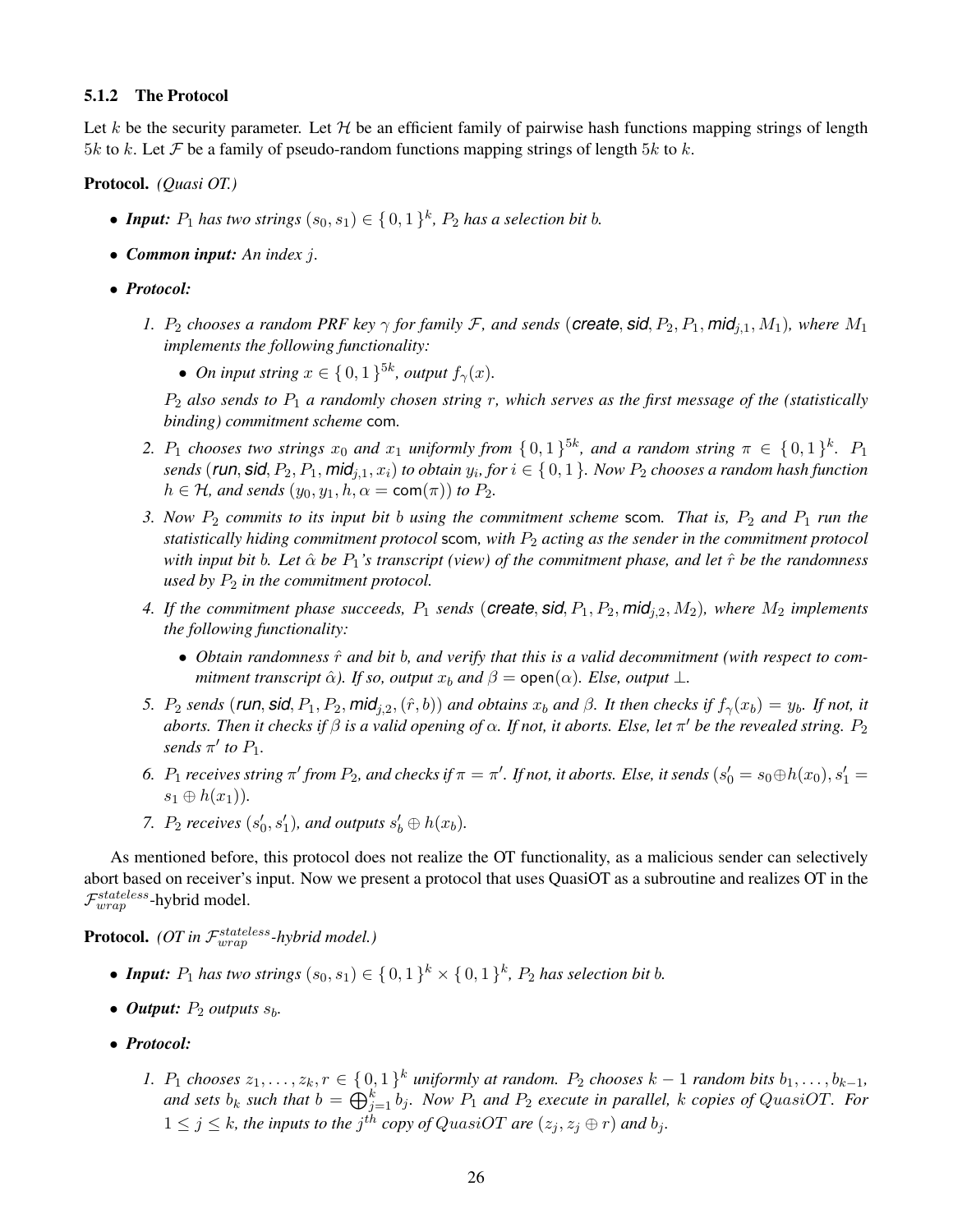- 2. If all  $k$  copies of  $QuasiOT$  finish without aborts, then  $P_1$  sends to  $P_2$  the pair  $(s_0'=s_0\oplus\bigoplus_{j=1}^k z_j,s_1'=0)$  $s_1 \oplus \bigoplus_{j=1}^k z_j \oplus r$ ).
- *3. For*  $1 \leq j \leq k$ , let  $a_j$  be the string received by  $P_2$  at the end of the  $j^{th}$  invocation of QuasiOT. Then,  $P_2$  *outputs*  $s'_b \oplus \bigoplus_{j=1}^k a_j$ .

#### 5.1.3 Security Proof

**Theorem 16.** *Protocol* 5.1.2 UC-realizes OT in the  $\mathcal{F}^{stateless}_{wrap}$ -hybrid model.

**Proof** We first consider the case of malicious sender. Let A be an adversary corrupting  $P_1$ , and let Z be any environment. For each j,  $1 \leq j \leq k$ , we first present a sub-routine  $\hat{S}_{1,j}$  that will be used by the ideal-world simulator  $S_1$ .

Subroutine  $\hat{S}_{1,j}$ 

- 1. Send (create, sid,  $P_2, P_1, \text{mid}_{i,1}$ ) to A. Also send a random string r.
- 2. For each query x to mid<sub>j,1</sub>,  $\hat{S}_{1,j}$  checks if A queried the mid<sub>j,1</sub> on x before. If it did, return the previous response. Else, return a randomly chosen  $k$ -bit string y. The simulator keeps a list of  $A$ 's queries to mid<sub>j,1</sub> and its responses.
- 3. When  $\hat{S}_{1,j}$  receives  $(y_0, y_1, h, \alpha)$  from A, it checks the list of responses, and obtains the strings  $x_0$  and  $x_1$  to which it responded with  $y_0$  and  $y_1$  respectively. If for any  $y_i$ ,  $i \in \{0,1\}$ , no such  $x_i$  exists, set  $x_i = \perp$ .
- 4.  $\hat{S}_{1,j}$  picks a random bit b, and runs the commitment protocol scom with A, with b as its input.
- 5. When  $\hat{S}_{1,j}$  receives (create, sid,  $P_1, P_2, \text{mid}_{j,2}, M_{j,2}$ ), it honestly runs the decommitment phase of scom, and obtains output  $(\hat{x}_b, \beta)$ . If  $\hat{x}_b \neq x_b$ , it aborts. If  $\beta$  is not the correct opening of  $\alpha$ , it aborts. Else, let  $\pi$  be the string revealed in the opening.  $\hat{S}_{1,j}$  returns  $\pi$  to A.
- 6. When  $\hat{S}_{1,j}$  obtains  $(s'_{j,0}, s'_{j,1})$  from A, it returns  $(s_{j,0} = s'_{j,0} \oplus h(x_0), s_{j,1} = s'_{j,1} \oplus h(x_1))$  to  $S_1$ .

Now we describe the the 'outer' simulator  $S_1$ .

#### Simulator  $S_1$

- 1. Invoke adversary A, and pass messages from environment to  $P_1$  or A, to A and vice versa.
- 2. For each j,  $1 \le j \le k$ , run  $\hat{S}_{1,j}$ , and pass messages between the subroutine and A. If no subroutine  $\hat{S}_{1,j}$  aborts, for each j, obtain pair  $(s_{j,0}, s_{j,1})$ .
- 3. Let  $(s'_0, s'_1)$  be the final message from A. The simulator  $S_1$  picks two random bit-vectors  $(b_1, \ldots, b_k)$  and  $(b'_1, \ldots, b'_k)$ , such that  $\bigoplus_{j=1}^k b_j = 0$  and  $\bigoplus_{j=1}^k b'_j = 1$ . Then it sets  $s_0 =$  $s'_0 \oplus \bigoplus_{j=1}^k s_{j,b_j}$  and  $s_1 = s'_1 \oplus \bigoplus_{j=1}^k s_{j,b'_j}$ . The simulator sends  $(s_0, s_1)$  to the ideal OT functionality.

We prove indistinguishability of real and ideal worlds via the following series of hybrids. We denote the  $k$ invocations of the QuasiOT subroutine by  $QOT_1, \ldots, QOT_k$ .

**Hybrid**  $\mathcal{H}_0$ : This is the real execution.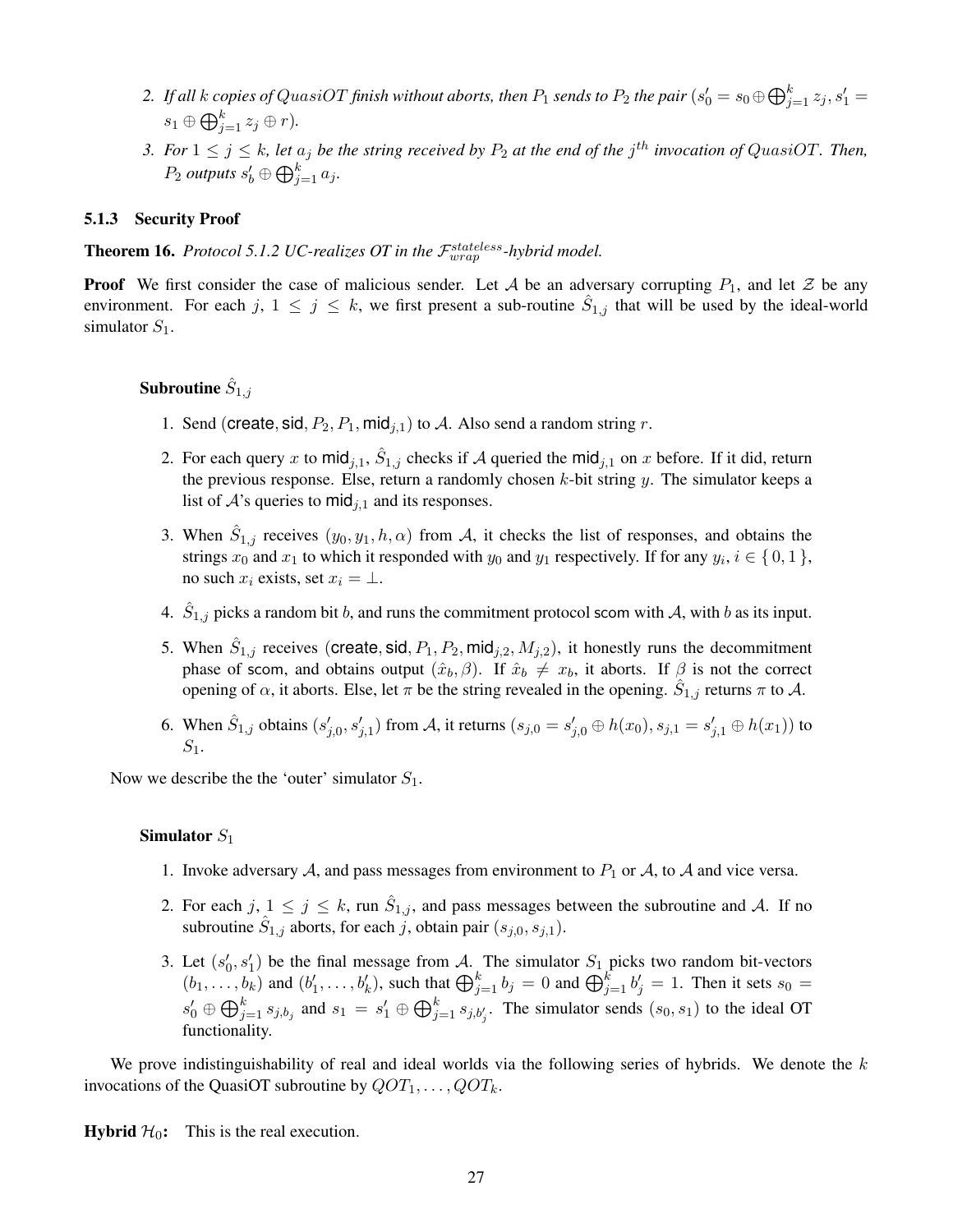**Hybrid**  $\mathcal{H}_{1,0}$ : Same as above, except we modify the behaviour of  $QOT_1$  as follows: instead of answering  $\mathcal{A}$ 's queries by running  $M_{1,1}$ , for each query x, we respond with a randomly chosen k-bit string. We record the queries and our responses in a list. When A asks query x, we first check if A asked x before. If this is the case, we respond with the same string as before.

Any environment that can distinguish between  $H_{1,0}$  and  $H_0$  can distinguish the PRF from a random function. Thus, as the PRF key is never revealed, by the security of the PRF, hybrids  $\mathcal{H}_{1,0}$  and  $\mathcal{H}_0$  are indistinguishable.

**Hybrid**  $\mathcal{H}_{1,1}$ : Same as above, except now, as we record the responses in the list, we ensure that no two of  $\mathcal{A}$ 's queries have the same response. If there is a collision,  $\mathcal{H}_{1,1}$  aborts.

Note that the probability of abort in  $\mathcal{H}_{1,1}$  is at most the probability of finding a collision in a randomly chosen function. Thus,  $\mathcal{H}_{1,0}$  and  $\mathcal{H}_{1,1}$  are statistically close.

**Hybrid**  $\mathcal{H}_{1,2}$ : This experiment is same as above, except the following: let  $(y_0, y_1, h, \alpha)$  be A's first message to  $P_2$ . We check the list of responses to find strings  $x_0$  and  $x_1$  such that  $y_0$  and  $y_1$  were the responses to  $x_0$  and  $x_1$  respectively. Note that conditioned on the event that  $\mathcal{H}_{1,1}$  does not abort, each y can be a response to at most a single A query x. If for  $i \in \{0,1\}$ ,  $y_i$  is not the response to any query, set  $x_i = \perp$ . Now, let  $(\hat{x}_{b_1}, \beta)$  be  $M_{1,2}$ 's output. If  $\hat{x}_{b_1} \neq x_{b_1}$ , hybrid  $\mathcal{H}_{1,2}$  outputs  $\perp$ . Else, let  $(s'_{1,0}, s'_{1,1})$  be  $\mathcal{A}$ 's final message.  $QOT_1$  returns  $(s_{1,0} = s'_{1,0} \oplus h(x_0), s_{1,1} = s'_{1,1} \oplus h(x_1))$  to  $S_1$ , which forwards  $s_{1,b_1}$  to the simulated  $P_2$ .

If  $x_{b_1} \neq \perp$ , the the probability that the images (under a random function) of  $\hat{x}_{b_1}$  and  $x_{b_1}$  would be the same, is negligible. If  $x_{b_1} = \perp$ , then the probability that A can guess the image (under a random function) of  $\hat{x}_{b_1}$  is negligible. Thus,  $\mathcal{H}_{1,1}$  and  $\mathcal{H}_{1,2}$  are statistically close.

**Hybrids**  $\mathcal{H}_{2,0}, \ldots, \mathcal{H}_{k,2}$ : For  $2 \leq j \leq k$  and  $j' \in \{0,1,2\}$ , hybrid  $\mathcal{H}_{j,j'}$  modifies the behaviour of  $QOT_j$  in the same way as  $\mathcal{H}_{1,j'}$  modifies the behaviour of  $QOT_1$ . By the same arguments as above, it follows that these hybrids are indistinguishable.

**Hybrid**  $\mathcal{H}_{k+1}$ : Same as above, except instead of using  $\vec{v} = (b_1, \ldots, b_k)$  as the inputs to  $QOT_j$ s, where  $\bigoplus_{j=1}^k b_j =$ b, we pick a random vector of bits  $\vec{v}'$ , and use that as inputs to the  $QOT<sub>j</sub>$ s. Let  $(s'_0, s'_1)$  be the final message from A. Now we randomly pick two k-bit vectors  $\vec{v}_0 = (b_1, \ldots, b_k)$  and  $\vec{v}_1 = (b'_1, \ldots, b'_k)$  such that  $\bigoplus_{j=1}^k b_j = 0$  and  $\bigoplus_{j=1}^k b'_j = 1$ . For each j, let  $(s_{j,0}, s_{j,1})$  be the pairs of strings obtained from  $QOT_j$ s. Set  $s_0 = s'_0 \oplus \bigoplus_{j=1}^k s_{j,b_j}$  and  $s_1 = s'_1 \oplus \bigoplus_{j=1}^k s_{j.b'_j}$ . Finally, output  $s_b$  as  $P_2$ 's output.

Note that com is a statistically binding commitment scheme. Thus, with probability negligibly close to 1,  $\alpha$  has a single opening. Next, observe that the only difference between  $\mathcal{H}_{k,2}$  and  $\mathcal{H}_{k+1}$  is in the inputs to the OT boxes (that is, inputs to the tokens  $M_{j,2}$ ). Also note that in  $\mathcal{H}_{k,2}$ , each token  $M_{j,2}$ , outputs either the correct string  $x_{j,b_j}$ , or ⊥. Thus, the only difference in the two hybrids is the probability of abort. We now show that the probabilities of abort are negligibly close to each other.

**Claim 17.** Let  $p_1$  be the probability of abort in  $\mathcal{H}_{k,2}$ , and  $p_2$  be the probability of abort in  $\mathcal{H}_{k+1}$ . Then,  $|p_1 - p_2| \le$  $2^{-k+1}$ .

**Proof** For simplicity, we assume that the commitment scheme scom is *perfectly* hiding. In the end, we point out how to extend the proof to the case of statistical hiding schemes.

We will condition the probability of abort on A's transcripts of the commitments. Let  $\vec{v} = (b_1, \ldots, b_k)$  be a bit vector, and let  $\vec{r} = (r_1, \ldots, r_k)$  be a vector of random strings. By scom $(\vec{v}, \vec{r}) = (\hat{\alpha}_1, \ldots, \hat{\alpha}_k)$  we mean a vector of transcripts, where for  $1 \le j \le k$ ,  $\hat{\alpha}_j$  is the transcript of the receiver in the commitment scheme scom when the sender commits bit  $b_j$  using randomness  $r_j$  (the randomness of the receiver is implicit).

Let  $\vec{c} = (\hat{\alpha}_1, \dots, \hat{\alpha}_k)$  be a transcript vector. First, note that, because of the perfect hiding property of the commitment scheme scom, the probability of occurrence of  $\vec{c}$  in  $\mathcal{H}_{k,2}$  and  $\mathcal{H}_{k+1}$  is exactly the same. That is, the number of randomness strings  $\vec{r}$  that lead to transcript  $\vec{c}$  is the same in the two hybrids. For  $\vec{c}$ , fix a randomness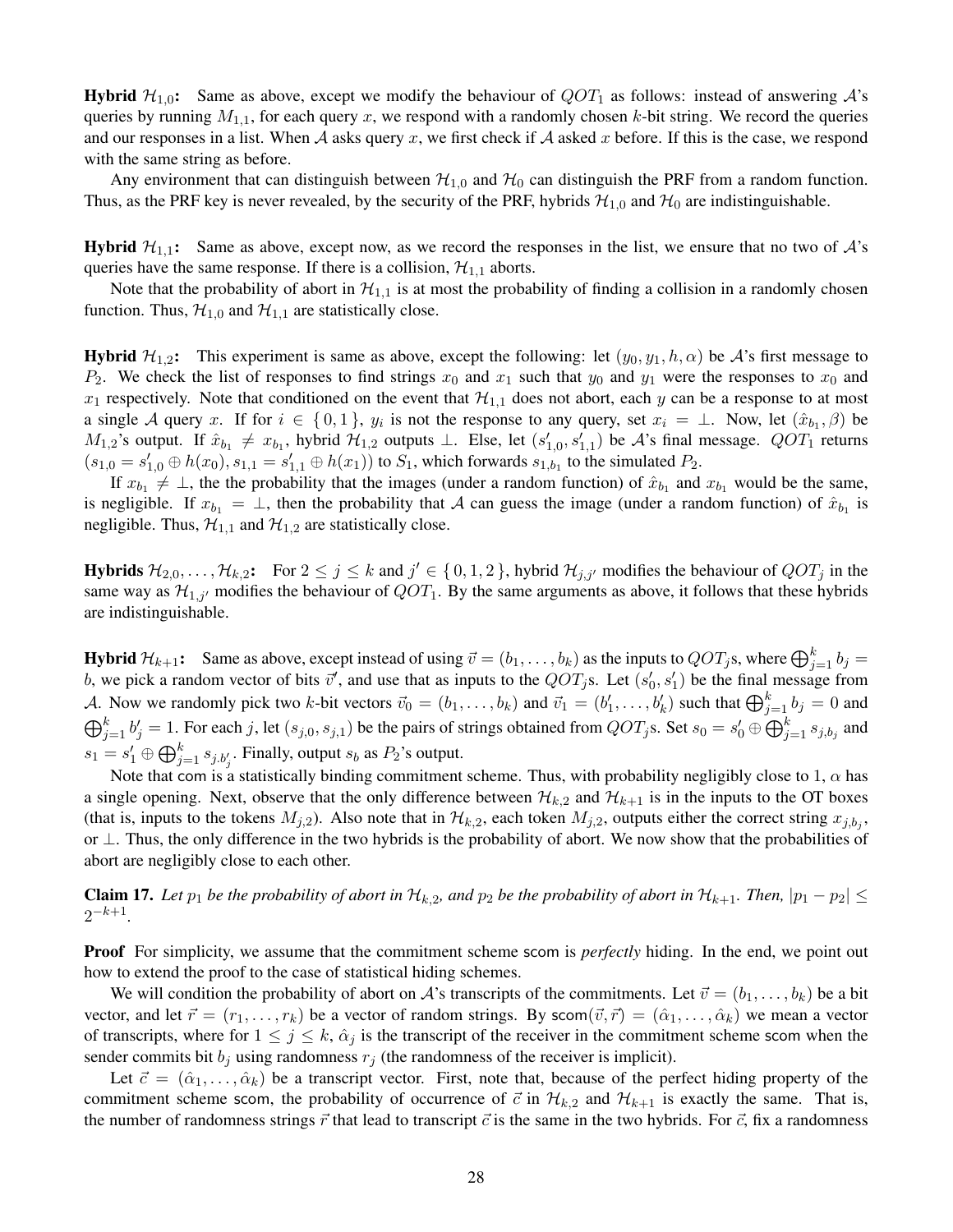vector  $\vec{r}$  that can lead to  $\vec{c}$ . For  $\vec{c}$  and  $\vec{r}$ , we analyze the behaviour of the tokens  $M_{j,2}$  in the following two experiments corresponding to  $H_{k,2}$  and  $H_{k+1}$  respectively: in the first,  $\vec{v}$  is chosen so that  $\bigoplus_{j=1}^{k} b_j = b$ , and in the other,  $\vec{v}$  is randomly chosen. Note that fixing  $\vec{c}$  and  $\vec{r}$  fixes the output of token  $M_{j,2}$ : on on input  $b_j$ , it either outputs  $x_{j,b_j}$  or  $\perp$ . Consider the following two cases:

- *Case 1.* There exists  $j, 1 \leq j \leq k$  such that  $M_{j,2}$  aborts neither on 0 nor on 1. In this case, as the inputs to the  $M_{j',2}$ s are  $(k-1)$ -wise independent, the probability of abort is identical in the two cases.
- *Case 2.* For all j,  $M_{j,2}$  aborts on either 0 or 1. Then, the probability that  $\mathcal{H}_{k,2}$  aborts is at least  $1 2^{-k+1}$ . Thus, in this case, the difference in the probability that  $\mathcal{H}_{k,2}$  aborts and the probability that  $\mathcal{H}_{k+1}$  aborts is at most  $2^{-k+1}$ .

Thus, the two hybrids are statistically close.

In the case of statistical hiding instead of perfect hiding, the probability that a transcript vector  $\vec{c}$  occurs in the two hybrids are not the same, but negligibly close. Thus, we must discard some randomness vectors  $\vec{r}$  from the analysis, but this changes the probabilities only be a negligible amount.

 $\Box$ 

**Hybrid**  $\mathcal{H}_{k+2}$ : This is the ideal world. Note that we only use  $P_2$ 's selection bit b in the final step to determine its output. As the ideal world  $P_2$  is honest, it queries the ideal functionality with bit b and obtains string  $s_b$ . Thus,  $\mathcal{H}_{k+2}$ and  $\mathcal{H}_{k+1}$  are identical.

Next, we handle the case of a malicious receiver. Let A be an adversary corrupting  $P_2$ , and let  $\mathcal Z$  be any environment. We first present  $\hat{S}_{2,j}$  which will be used as a sub-routine by simulator  $S_2$ .

# Subroutine  $\hat{S}_{2,j}$

- 1. Receive as input from  $S_2$  a pair of strings  $(s_{j,0}, s_{j,1})$ . Receive (create, sid,  $P_2$ ,  $P_1$ , mid<sub>j,1</sub>,  $M_{j,1}$ ) and random string r from A. Run  $M_{j,1}$  on randomly chosen 5k-bit strings  $x_{j,0}$  and  $x_{j,1}$  and obtain  $y_{j,0}$  and  $y_{j,1}$ . Choose random  $\pi_j \in \{0,1\}^k$ and a random hash function  $h_j \in H$ , and return  $(y_{j,0}, y_{j,1}, h_j, \alpha_j = \text{com}(\pi_j))$  to A.
- 2. Run the statistical hiding commitment protocol with A. Let  $\hat{\alpha}_j$  be the receiver's transcript.
- 3. Send (create, sid,  $P_1$ ,  $P_2$ , mid<sub>i,2</sub>) to A. If A correctly decommits, then let  $b_j$  be the revealed bit. Send  $(x_{j,b_j}, \beta_j = \mathsf{open}(\alpha_j))$  to A. If A ever decommits to both 0 and 1, output binding abort and abort.
- 4. Receive  $\pi'$  from A. If  $\pi' \neq \pi$ , abort. If A returns the correct  $\pi$  without running  $M_{j,2}$ , output hiding abort and abort. Else, set  $s'_{j,0} = s_{j,0} \oplus h_j(x_{j,0})$  and  $s'_{j,1} = s_{j,1} \oplus h_j(x_{j,1})$ . Send  $(s'_{j,0}, s'_{,1})$  to A, and return  $b_j$  to  $S_2$ .

Now we present the ideal-world simulator  $S_2$ .

#### Simulator  $S_2$

- 1. Choose  $z_1, \ldots, z_k, r \in \{0,1\}^k$  uniformly at random. For each  $1 \leq j \leq k$ , run  $\hat{S}_{2,j}$  with input  $(z_j, z_j \oplus r)$ . If any subroutine aborts, abort. Else, let  $b_j$  be the values returned by the  $\hat{S}_{2,j}$ s.
- 2. Send  $b = \bigoplus_{j=1}^k b_j$  to the ideal OT functionality, and obtain  $s_b$ . Choose random k-bit string  $s_{1\oplus b}$ . Set  $s'_b = s_b \oplus \bigoplus_{j=1}^k (z_j \oplus b_j \cdot r)$  (where  $b_j \cdot r$  is r if  $b_j = 1$ , else 0) and  $s'_{1\oplus b} = s_{1\oplus b}$ . Send  $(s'_0, s'_1)$  to A.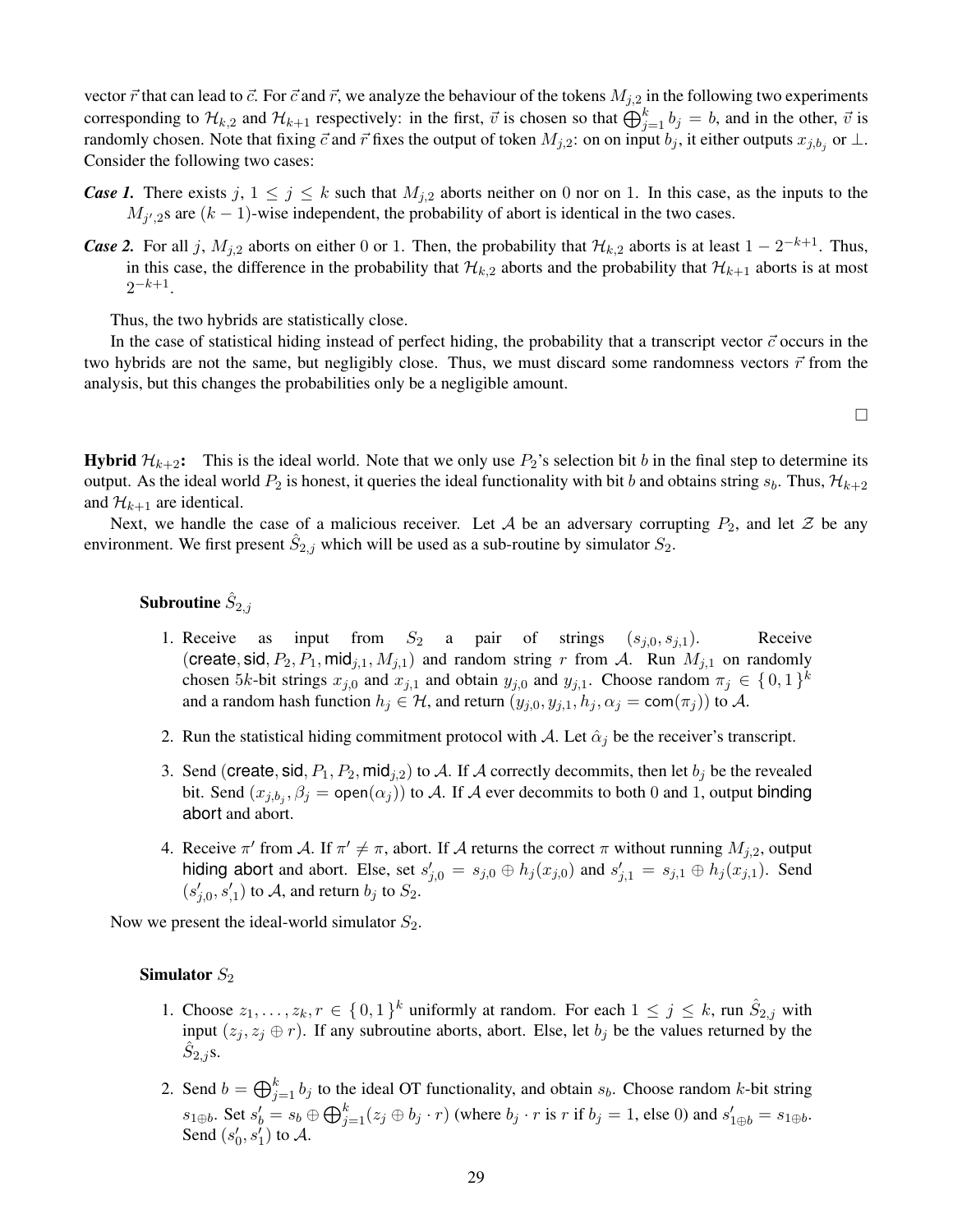We show indistinguishability of the real and ideal worlds via the following hybrids.

**Hybrid**  $\mathcal{H}_0$ : This is the real world execution.

**Hybrid**  $\mathcal{H}_1$ : Same as above, except we modify the behaviour of the QuasiOT protocols in the following way: if for any j, A outputs the correct value  $\pi_j$  without running  $M_{i,2}$ , then output hiding abort and abort.

We now show that the probability that  $\mathcal{H}_1$  outputs hiding abort is negligible.

**Claim 18.** Let  $\epsilon$  be the probability that  $\mathcal{H}_1$  outputs **hiding abort**. Then,  $\epsilon$  is negligible in k.

**Proof** We construct a non-uniform adversary  $A_{com}$  that breaks the hiding property of commitment scheme com with probability  $\epsilon$ . To show this, the adversary  $A_{\text{com}}$  must succeed with probability  $\epsilon$  in the following game:  $A_{\text{com}}$ interacts with an external party, called the challenger, and acts as the receiver in commitment scheme com. It sends a random string r as the first message, and receives a commitment  $\tilde{\alpha}$  to a random k bit string  $\pi$ . The adversary succeeds if it outputs  $\pi$ .

Let j be such that A outputs  $\pi_j$  without running  $M_{j,2}$  with probability at least  $\epsilon$ . The adversary  $\mathcal{A}_{\text{com}}$  works as follows: it sends a random r to the challenger, and receives a commitment  $\tilde{\alpha} = \text{com}(\pi)$ . Now  $\mathcal{A}_{\text{com}}$  sets up an execution of A and honest  $P_1$  with environment  $\mathcal{Z}$ . For the  $j^{th}$  copy of the QuasiOT subroutine, it uses  $\tilde{\alpha}$ as the commitment in  $P_1$ 's first message to A. Thereafter,  $A_{\text{com}}$  proceeds with the rest of the execution without modification. If A queries  $M_{j,2}$  correctly, then  $\mathcal{A}_{\text{com}}$  aborts. Otherwise, let  $\pi'$  be  $\mathcal{A}$ 's message to  $P_1$  in step 6 of the  $j^{th}$  QuasiOT subroutine. Adversary  $A_{\text{com}}$  outputs  $\pi'$  as its guess of the string committed in  $\tilde{\alpha}$ .

By the hypothesis, with probability  $\epsilon$ , adversary A outputs the correct stri ng  $\pi$  in step 6 of the  $j^{th}$  QuasiOT. Thus, if the commitment scheme com is computationally hiding,  $\epsilon$  must be negligible.

 $\Box$ 

**Hybrid**  $\mathcal{H}_2$ : This is the same as above, except if for any j, adversary A provides two different openings to  $M_{j,2}$ , then  $\mathcal{H}_2$  outputs binding abort and aborts.

We show that the probability that  $H_2$  outputs binding abort is negligible.

**Claim 19.** Let  $\epsilon$  be the probability that for some j, adversary A provides different openings to  $M_{j,2}$ . Then,  $\epsilon$  is *negligible in* k*.*

**Proof** We construct a non-uniform adversary  $A_{com}$  that breaks the binding property of commitment scheme scom with probability  $\epsilon$ . To show this, the adversary  $A_{\text{com}}$  must succeed with probability  $\epsilon$  in the following game:  $A_{\text{com}}$ interacts with an external party, called the challenger, and acts as the sender in commitment scheme scom. If the commitment phase is successful, let  $\hat{\alpha}$  be the transcript of the receiver in the commitment phase. The adversary succeeds if it can produce  $(r, 0)$  and  $(r', 1)$ , both of which are valid decommitments with respect to  $\hat{\alpha}$ .

Let j be such that A queries  $M_{i,2}$  twice on two distinct bits. The adversary  $A_{com}$  works as follows: it sets up an execution between Z, A and honest  $P_1$  as in  $H_2$ . Then it executes the  $j<sup>th</sup>$  copy of scom with the challenger. If A queries  $M_{j,2}$  only once, abort. Else, let  $(r, 0)$  and  $(r', 1)$  be the two queries.  $\mathcal{A}_{\text{com}}$  outputs  $(r, 0)$  and  $(r', 1)$ .

By the hypothesis, with probability at least  $\epsilon$ ,  $\mathcal{A}_{com}$  outputs two different openings. As scom is computationally binding,  $\epsilon$  must be negligible in k.

 $\Box$ 

**Hybrid**  $\mathcal{H}_3$ : Same as above, except we modify the last message of  $S_2$ . We set  $s'_b = s_b \bigoplus_{j=1}^k (z_j \oplus b_j \cdot r)$  and set  $s'_{1\oplus b}$  to a random k-bit string.

We show that in  $\mathcal{H}_2$ ,  $s'_{1\oplus b}$  is uniformly distributed in  $\{0,1\}^k$  given previous messages.

We first show that for every j, if  $b_j$  is A's input to  $M_{j,1}$ , then  $s'_{1\oplus b_j}$  is uniformly distributed in  $\{0,1\}^k$ . Observe that  $M_{j,1}$  partitions the domain  $\{0,1\}^{5k}$  into  $2^k$  partitions  $S_1,\ldots,S_{2^k}$ , such that for all  $x, x' \in S_i$ ,  $M_{j,1}(x) =$  $M_{j,1}(x')$ . For  $x \in \{0,1\}^{5k}$ , let  $S(x)$  be the partition that x belongs to. Call a partition  $S_i$  "good" if  $|S_i| \geq 2^{3k}$ . We have the following claim.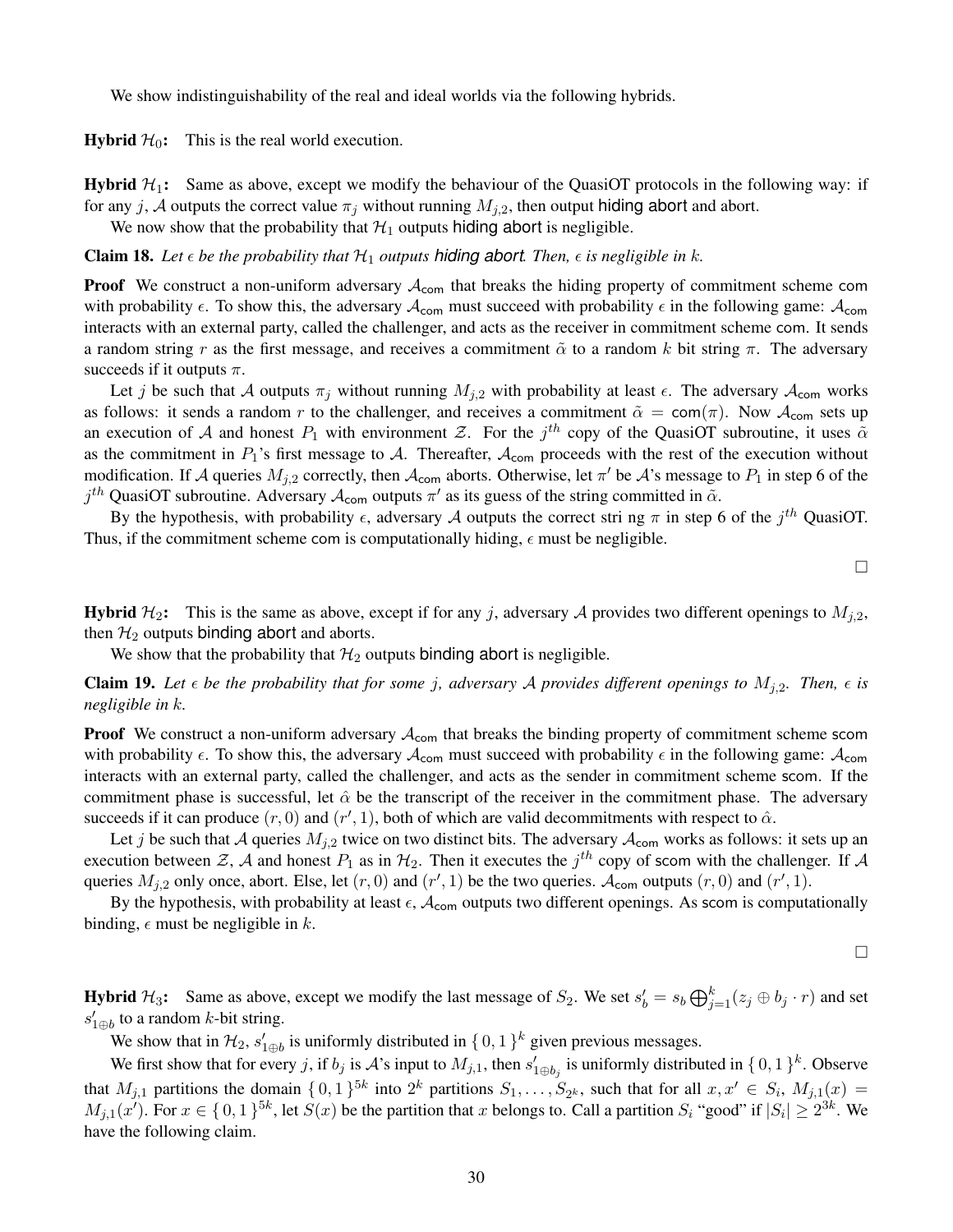**Claim 20.** If x is uniformly chosen in  $\{0,1\}^{5k}$ , then the probability that it belongs to a good partition is at least  $1 - 2^{-k}$ .

**Proof** As there are only  $2^k$  partitions, we have, by the union bound,

$$
\Pr\left[\,S(x)\text{ is bad }\,\right] < \frac{2^k \cdot 2^{3k}}{2^{5k}} = 2^{-k}.
$$

Thus, the probability that x lies in a good partition is at least  $1 - 2^{-k}$ .

 $\Box$ 

Thus, with probability negligibly close to 1, the random variable  $\mathcal{U}_{5k}|M_{j,1}(\mathcal{U}_{5k})$  has min-entropy 3k. Thus, by the leftover hash lemma, we have that,

$$
\Delta((h_j, h_j(x_{1 \oplus b_j})), (\mathcal{U}_{\mathcal{H}}, \mathcal{U}_k)) \leq 2^{-k-1}.
$$

That is,  $h_j(x_{1\oplus b_j})$  is distributed close to randomly in  $\{0,1\}^k$ . Thus, for each j, A learns  $z_j \oplus b \cdot r$ , while  $z_j \oplus (1 \oplus b) \cdot r$  is completely random to it. Note that as  $s'_0 = s_0 \oplus \bigoplus_{j=1}^k z_j$  and  $s'_1 = s_1 \oplus \bigoplus_{j=1}^k z_j \oplus r$ , A learns only  $s_b$ , while  $s_{1 \oplus b}$  is complete random to it.

**Hybrid**  $\mathcal{H}_4$ **:** This is the ideal world. Note that  $\mathcal{H}_3$  is exactly the simulator  $S_2$ . The simulator extracts b as above, sends it to the ideal OT functionality, and obtains  $s_b$ . Then it sets  $s'_b = s_b \bigoplus_{j=1}^k (z_j \oplus b_j \cdot r)$ , and  $s'_{1 \oplus b}$  to a random value, and sends  $(s'_0, s'_1)$  to A. This hybrid is identical to  $\mathcal{H}_3$ .

 $\Box$ 

Thus, we have the following main theorem for this section.

Theorem 21. (Interactive UC-secure computation using stateless tokens.) *Let* f *be a (possibly reactive) polynomialtime computable functionality. Then, assuming one-way functions exist, there exists a computationally UC-secure* interactive protocol which realizes f in the  $\mathcal{F}^{stateless}_{wrap}$ -hybrid model. Furthermore, the protocol only makes a black*box use of the one-way function.*

## 6 Oblivious Reactive Functionalities in the Non-Interactive Setting

In this section, we generalize our study of non-interactive secure computation to the case of reactive functionalities. Roughly speaking, reactive functionalities are the ones for which in the ideal world, the parties might invoke the ideal trusted party multiple times and this trusted party might possibly keep state between different invocations. For the interactive setting (i.e. when the parties are allowed multiple rounds of interaction in the  $\mathcal{F}_{wrap}$ -hybrid models) there are standard techniques using which, given protocol for non-reactive functionality, protocol for securely realizing reactive functionality can be constructed. However, these techniques fail in the non-interactive setting. We study what class of reactive functionalities can be securely realized in the non-interactive setting for the case of stateless as well as stateful hardware token. For simplicity, we only focus on the standalone case and leave achieving Universal Composability for future work.

#### 6.1 Stateless Tamper-proof Hardware Token

We define stateless reactive functionalities in terms of the real/ideal worlds.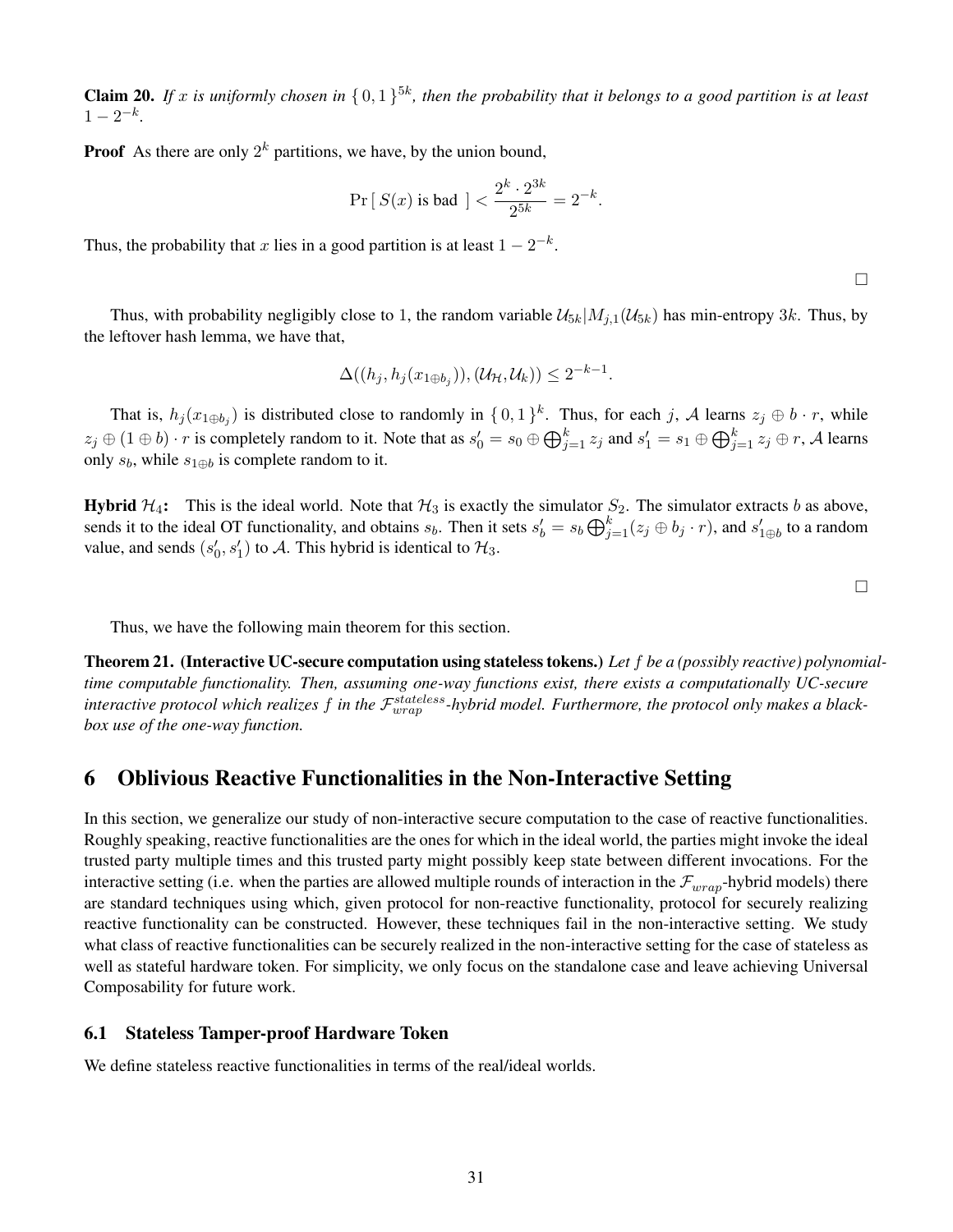**Ideal World.** The ideal world consists of a trusted party  $\mathcal{F}_f$  and parties  $P_1$  and  $P_2$ , where  $f(\cdot, \cdot)$  is a two-party functionality. An execution in the ideal world proceeds as follows: party  $P_1$  hands its input x to  $\mathcal{F}_f$ . Then party  $P_2$  queries  $\mathcal{F}_f$  on an inputs  $y_i$  of its choosing, to obtain  $f(x, y_i)$ . The functionality may maintain state from one invocation to another. The functionality may allow the receiver to query it an unbounded polynomial number of times, or might force a bound. Note that  $P_2$  may choose its queries adaptively, based on the responses to its previous queries. For a given adversary S corrupting one of the parties in the ideal world and inputs x and  $y_1$  to  $P_1$  and  $P_2$ respectively, the output of the honest party along with the output of the adversary in the above process is denoted by IDEAL ${}_{S}^{f}(x, y_1)$ .

Real World. In the real world, the honest party follows all instructions of the prescribed protocol, while an adversarial party may behave arbitrarily. Let  $A$  be a real world adversary. We denote the honest parties output along with the output of A on inputs x and  $y_1$  to  $P_1$  and  $P_2$  respectively, by REAL  $_A(x, y_1)$ .

**Definition 22.** *(Secure Implementation of Stateless Reactive Functionality) A two-party protocol*  $\pi = (P_1, P_2)$  *is said to be a secure implementation of the stateless reactive functionality* f *if for all probabilistic polynomial time adversaries* A *corrupting one of the parties in the real world, there exists an expected polynomial time ideal world adversary* S*, called the simulator, such that,*

$$
\{ \text{ IDEAL}_S^f(x, y) \}_{(x, y)} \sim \{ \text{ REAL}_{\mathcal{A}}(x, y) \}_{(x, y)}.
$$

In the following, we will often refer to  $P_1$  as the sender, and  $P_2$  as the receiver. A reactive functionality is *oblivious-sender*, if the sender does not get any output, and sends only one input.

We make distinction between stateful and stateless reactive functionalities: in the former, the functionality does not keep state over multiple calls, while in the latter the functionality can keep state.

## 6.2 Realizing Stateless Oblivious Reactive Functionalities with Semi-Honest Sender (Program Obfuscation with Stateless Tokens)

We first consider the case of stateless oblivious reactive functionalities with semi-honest senders. Recall that stateless reactive functionalities don't keep state over invocations, except the input of the sender.

We observe that in the non-interactive setting where the sender simply sends a *package* (constructed using only stateless tokens) to the receiver, the receiver can not be prevented from running this package multiple times with different inputs. Hence, we restrict our attention to only reactive functionalities where: (a) the receiver can query the ideal trusted party *an unbounded polynomial* number of times with adaptively chosen inputs of its choice, (b) the sender provides only one input and gets no output (i.e., the functionality is *sender oblivious*), and, (c) the only state maintained by the ideal trusted party between different invocation is the sender's input. We show how to construct protocol to securely realize such reactive functionalities (called stateless oblivious reactive functionality) under standard cryptographic assumptions.

Following the paradigm in Section 3, we first consider the case of semi-honest sender. We first observe that the task of constructing protocol for stateless oblivious reactive functionalities with semi-honest sender exactly coincides with the task of constructing a secure obfuscation scheme with a stateless tamper proof hardware. While the problem of constructing obfuscation scheme with tamper proof hardware has been studied before ([GO96], [GKR08], [And08]), all existing constructions crucially rely on the ability of such hardware to maintain state. These constructions do not directly extend to the case of stateless hardware.

#### 6.2.1 Overview

We start by informally describing some intuition behind our construction and the main subtleties that result from the hardware token being stateless. To obfuscate the given the circuit  $C$ , the first step is to use a universal circuit  $U$  of appropriate size such that  $U(x, C) = C(x)$ . This reduces the problem of hiding the circuit to hiding the input to the universal circuit U. Next, we encrypt each bit of C (when represented as an input string to U) with a secret key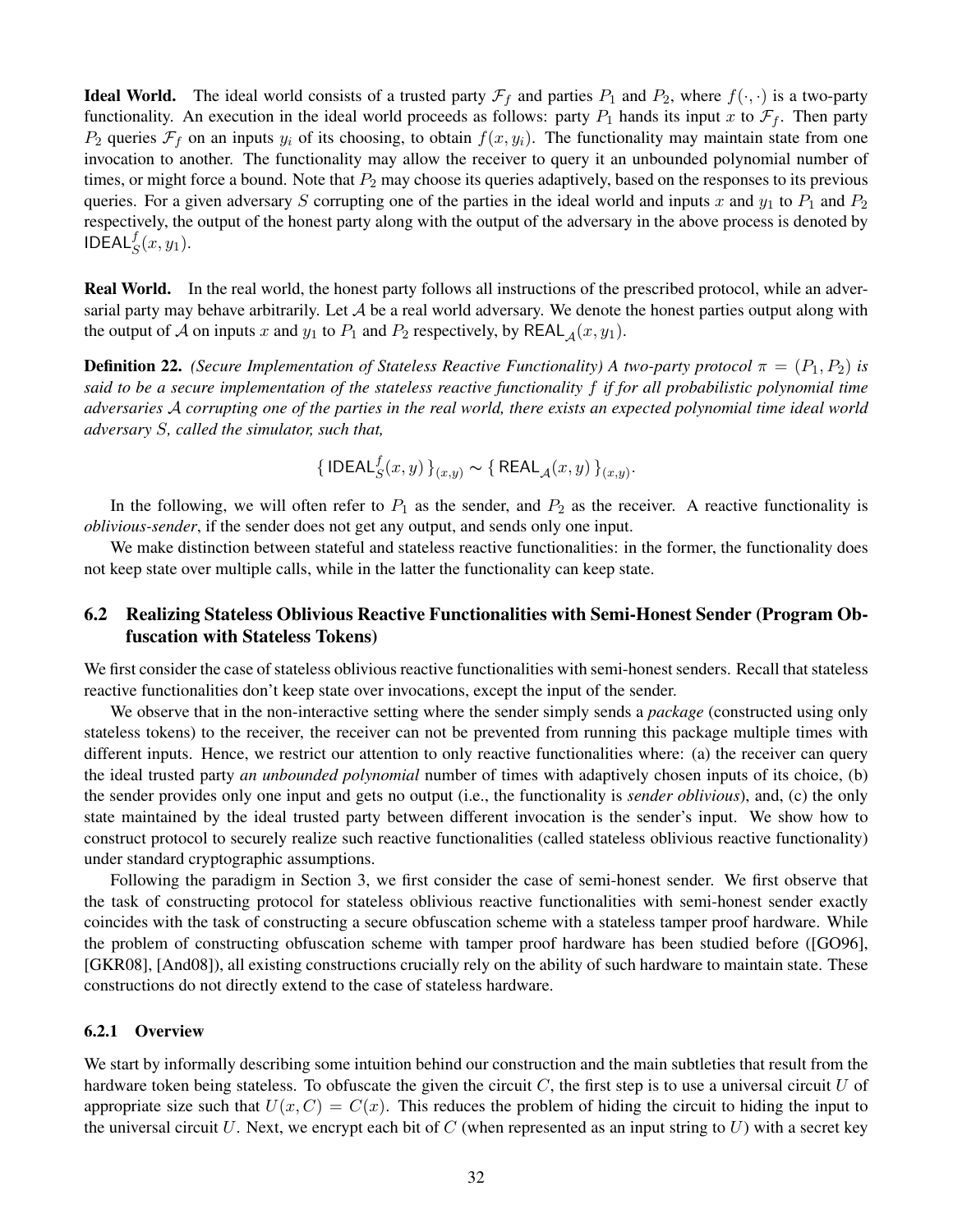S of a non-malleable symmetric key encryption scheme. The encrypted bits, along with a description of  $U$ , can be given to the user as the obfuscated program. To run the program on input x, the user encrypt each bit of x using the hardware token (which knows the secret key K). Thus, the user now has the description of the circuit U as well as an encryption of all its input bits (i.e., the circuit C and the user input x). The user can now evaluate the circuit gate by gate: for each gate, the user would query with the encrypted values on the two input wires and get the encrypted value on the output wire in response from the token.

The above (rough) approach is problematic when the receiver is an *active* adversary. While the circuit U is being evaluated, he can change the value on any wire (by just encrypting the desired value from scratch with the public key and using that for all future queries). Furthermore, he could replace the encrypted value on one wire with the value on another, or, could launch ciphertext malleability attack to try to change the value on the wire. Fortunately, such problems can be solved by a careful usage of standard techniques. For example by, having a secret obfuscation identity (a random nonce selected while preparing the obfuscated circuit) encrypted along with each wire value (so that the adversary cannot reencrypt the desired bit from scratch), having a unique number for each wire in  $U$  (so that the adversary cannot replace value on one wire which that on another), also encrypting the description of circuit U in some way (so that the adversary cannot modify the unique wire numbers), etc.

While the "fixes" suggested above do appear in our final solution, they are not sufficient by themselves to obtain a secure construction. The main problem is an adversary using an encrypted wire value obtained in one execution of  $U$  to modify the corresponding wire value in another execution. We illustrate this problem with the following example. Consider a circuit C which has a secret signing key inbuilt inside. C takes as input a string  $m$  of some fixed size and outputs a signature on it iff m is an even number (C outputs  $\perp$  otherwise). The circuit C has two parts. The first one checks whether the input is even and sets a "flag" wire to be 1 if so. The second part uses this flag value and outputs a signature iff it is 1. Now, we would like to obfuscate such a circuit C.

Clearly, in the ideal world, an adversary can produce a signature on an odd number only with negligible probability. However, in the real world, the adversary can first execute the circuit with an even number as input and store the encrypted wire values. Next, the adversary executes the circuit with an odd number. Indeed, the first part will execute and set the value on the flag wire to be 0. However at this point, the adversary can use the encrypted wire values obtained in the previous execution (where the flag was 1) to try to modify the wire values in the current execution. Thus, if the adversary is successful in changing the flag value coming from the first part, the second part of  $C$ will output a signature on the odd number. While this toy example already illustrates the problem, we remark that an adversary can even launch more sophisticated attacks in which he iteratively changes the wire values and observes the output. In fact, it can be shown that it is possible to completely recover a source code (or the description of a circuit), whose input/output behavior is consistent with the input/output behavior of  $C$  observed so far.

The above problem can be fixed with a stateful token as follows. The token will additionally insert a nonce (randomly generated once for each execution) in all the encrypted wire values for an execution. The token will answer a query iff the encrypted wire values specified in the request have the right nonce. Now, since except with negligible probability, two different executions of the obfuscated circuit will have different nonce values, the encrypted wire values obtained in one execution are not useful in another. Unfortunately, such an option is not available in our setting. Our stateless token treats all queries uniformly and is oblivious to which queries belong to which execution, how many executions are there, etc. To solve the above problem, we design and analyze a different mechanism through which the (stateless) token is able to assign a single random nonce (called execution identity) for an entire execution. We prove that our mechanism ensures that it is hard to have two "different executions" of the circuit for the same execution identity. In other words, fixing the execution identity essentially fixes the value on all the wires of the circuit being evaluated.

#### 6.2.2 Our Construction

In this section, we present, for any two-party stateless oblivious-sender reactive functionality  $f(\cdot, \cdot)$ , a protocol  $\Pi = (P_1, P_2)$  that securely implements  $f(\cdot, \cdot)$  in the  $\mathcal{F}^{stateless}_{wrap}$ -hybrid model.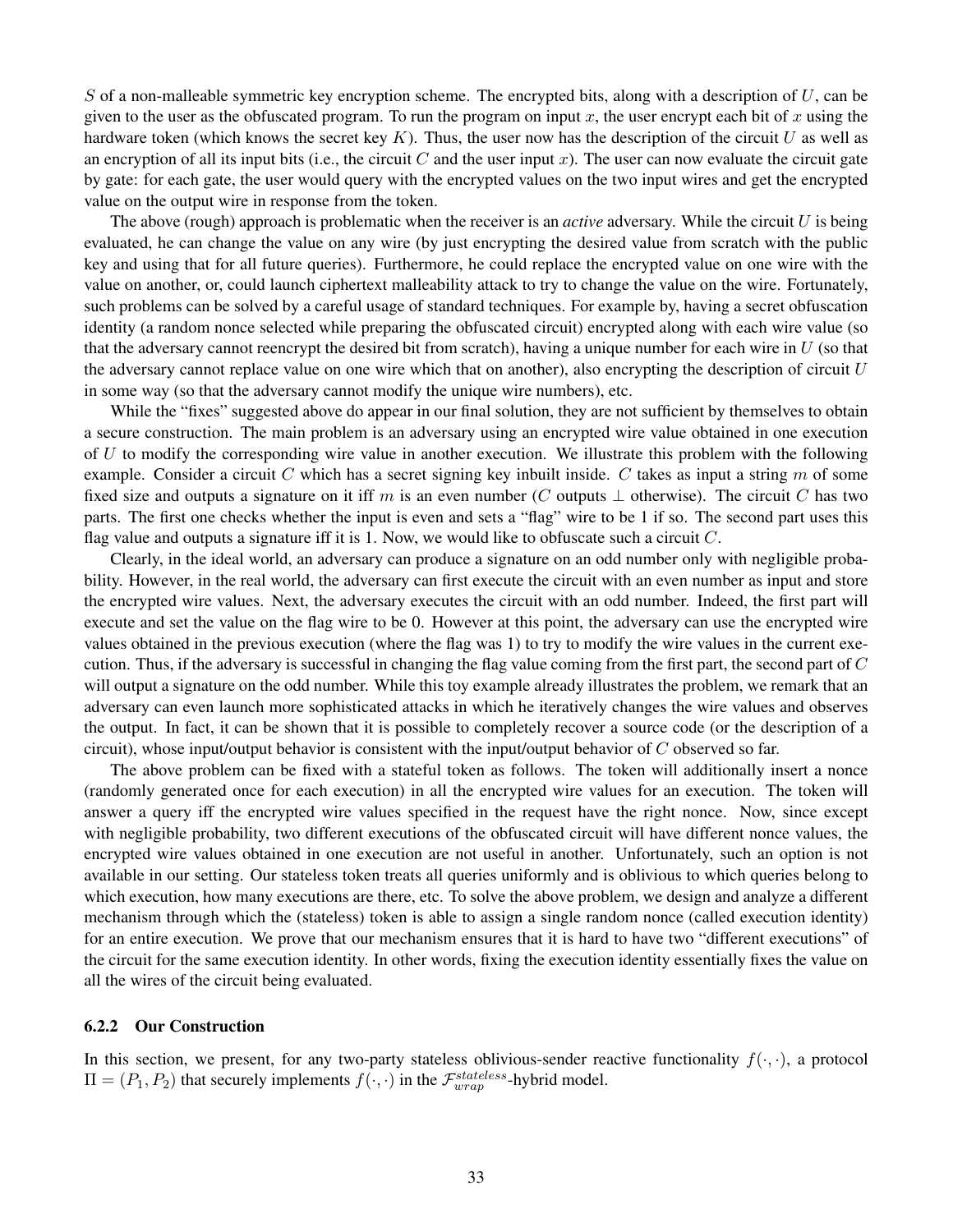**The Sender.** Let  $C := C_{\kappa}$  be the circuit realizing  $f(\cdot, \cdot)$  for security parameter  $\kappa$ .  $P_1$  creates token T which has the following secrets inbuilt: the key  $S$  of a non-malleable secret key encryption scheme, the secret key  $K$  of a cryptographic MAC scheme and a function  $G$  drawn from a pseudorandom function ensemble (for convenience, by " $P_2$  queries T on x", we would mean that  $P_2$  sends a run query to  $\mathcal{F}^{stateless}_{wrap}$  for token T with input x). The token  $T$  handles *five* types of queries in total. We will describe the functionality of  $T$  in detail later as we go along.

Given circuit C, we now construct its *obfuscation*. Without loss of generality, let C consist only of fan-in 2 NAND gates. Let C implement the function  $C: \{0,1\}^m \to \{0,1\}^n$ . Given the circuit C, we now construct a new circuit OTC. Let U be a universal circuit implementing the function  $U: \{0,1\}^m \times \{0,1\}^{|C|} \to \{0,1\}^n$  such that  $U(x, C) = C(x)$ . We uniquely number all the wires (including the input and output wires) of the circuit U such that the  $m + |C|$  input wires are assigned numbers from 1 to  $m + |C|$  and n output wires are assigned numbers from  $m + |C| + 1$  to  $m + |C| + n$ . The numbers assigned to the internal wires could be arbitrary as long as all the wires in the circuit have unique numbers. In other words, a wire w is an input wire iff  $w \in [m + |C|]$  and an output wire iff  $w \in \{m + |C| + 1, \ldots, m + |C| + n\}$ . Select a random obfuscation identity  $O_{ID}$  such that  $|O_{ID}|$  is at least super-logarithmic in the security parameter  $\kappa$ . Now for each gate g in the circuit U (defined by input wires a, b and output wire c), compute the ciphertext  $C_g = Enc_S(a, b, c, O_{ID})$  where  $Enc_S(m)$  represents a non-malleable encryption of message m with the key S. For each wire w such that  $w \in \{m+1,\ldots,m+|C|\}$ , compute the ciphertext  $C_w = Enc_S(w, O_{ID}, b_w)$  where  $b_w$  is the  $(w - m)$ <sup>th</sup> bit of the circuit C (when represented as an input string for the universal circuit U). Finally, compute a "header" ciphertext  $C_h = Enc_S(O_{ID}, m, |C|, n)$ .

The set of computed ciphertexts represent the obfuscated circuit  $OTC$ . The sender sends this circuit to the receiver and the code of token T to  $\mathcal{F}^{stateless}_{wrap}$ . This completes the description of the sender.

The Receiver. On receiving the obfuscated circuit  $OTC$ , the receiver  $P_2$  proceeds as follow on a given input  $x \in \{0,1\}^m$ .s:

• Input Encryption Phase. For each  $i \in [m]$ , compute:

$$
H_i = H(H_{i-1}, x_i, i)
$$

Where H is a collision resistant hash function (CRHF),  $H_0$  is an all zero string of appropriate length and  $x_i$  is the i<sup>th</sup> bit of the string x. CRHFs are only assumed for simplicity. Later we sketch how to relax this assumption to use only universal one-way hash functions (UOWHF). Now, make a query of *type 1* to the token T sending it the computed  $H_m$  and the header ciphertext  $C_h$ . Upon receiving a query of type 1, the token  $\tau$  assigns an *execution identity* associated with this particular input  $x$  as follows. Token  $\tau$  first recovers the values  $O_{ID}, m, |C|$  and n by decrypting  $C_h$  with the secret key S. T then selects a random execution identity  $E_{ID}$  by applying the inbuilt pseudorandom function G on the string  $H_m||O_{ID}||m||(|C|)||n$  (where  $||$  denotes concatenation). It computes  $M_m = Enc_S(H_m, E_{ID}, O_{ID}, m, |C|, n)$  and outputs  $M_m, Mac_K(M_m)$  where  $Mac<sub>K</sub>(m)$  represents a secure MAC of the message m computed with the key K.

Now for  $i \in \{m, \ldots, 1\}$  the obfuscated circuit  $OTC$  makes a query of *type* 2 by sending  $M_i, Mac_K(M_i), H_{i-1}, x_i, i$ to the token T. A query of type 2 is used to generate the encryption of the input wires 1 to m as follows. Upon receiving such a query, T first recovers  $H_i$ ,  $E_{ID}$ ,  $O_{ID}$ ,  $m$ ,  $|C|$ ,  $n$  from  $M_i$  and verifies that (a)  $Mac_K(M_i)$  is a valid MAC of  $M_i$  with the key  $K$ , (b)  $H_i = H(H_{i-1}, x_i, i)$ , and, (c)  $i \leq m$ . T outputs  $\perp$  if any of these checks fail. The token T then computes  $E_i = Enc_S(i, O_{ID}, E_{ID}, x_i)$  and outputs  $E_i, Mac_K(E_i)$ . If  $i > 1$ , T further computes  $M_{i-1} = Enc_S(H_{i-1}, E_{ID}, O_{ID}, m, |C|, n)$  and outputs  $M_{i-1}, Mac_K(M_{i-1}).$ 

For  $i \in \{m+1,\ldots,m+|C|\}$  the circuit OTC makes a query of *type 3* by sending  $(M_m, Mac_K(M_m))$ and  $C_i$ . A query of type 3 is used to generate the encryption of inputs wires from  $m + 1$  to  $m + |C|$ . Upon receiving such a query, T recovers  $E_{ID}$ ,  $O_{ID}$ ,  $b_i$  from  $M_m$  and  $C_i$  and ensures that the associated MAC is valid and that  $i \in \{m+1,\ldots,m+|C|\}$ . The token T then computes  $E_i = Enc_S(i, O_{ID}, E_{ID}, b_i)$  and outputs  $E_i$ ,  $Mac_K(E_i)$ .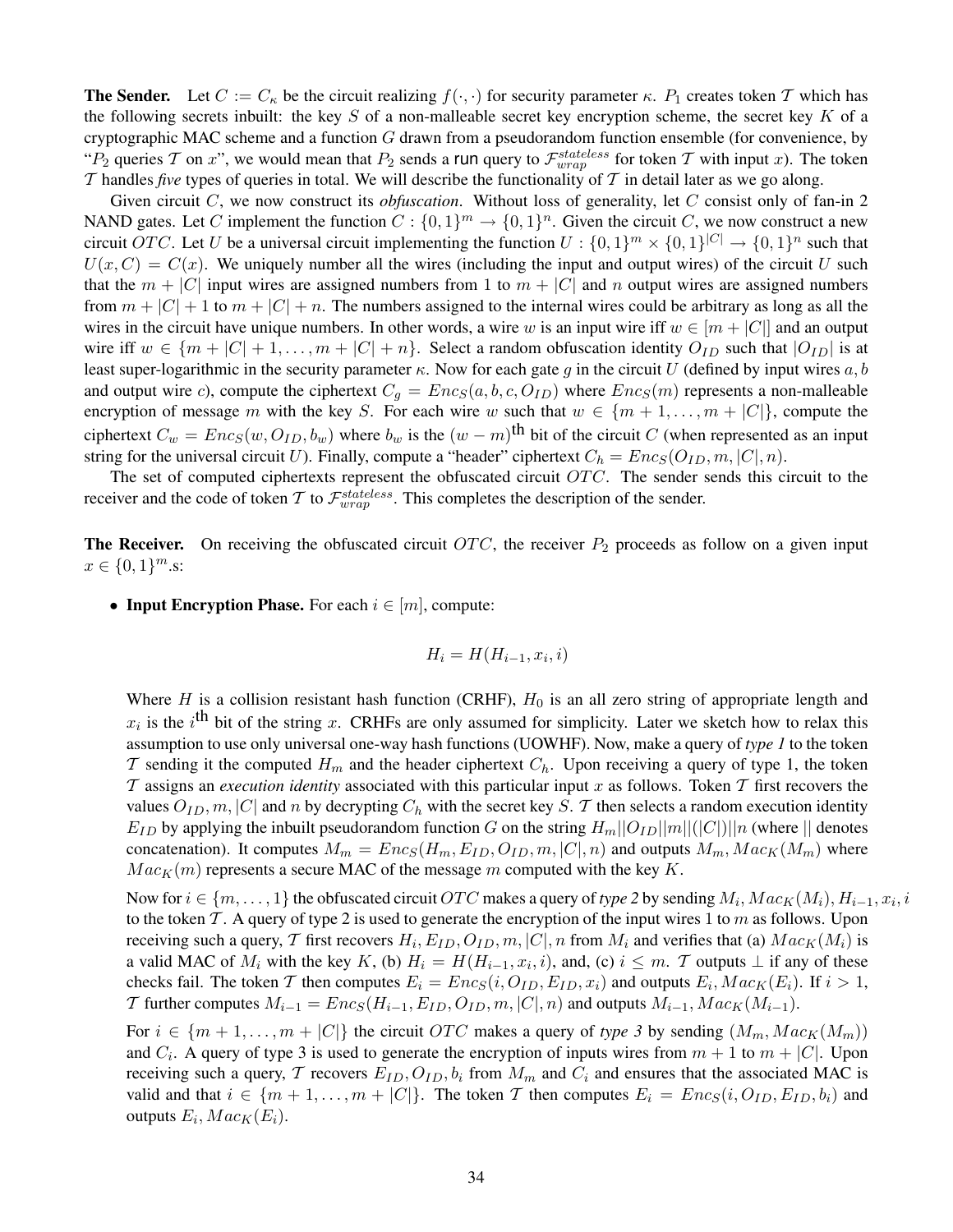Recall that the input to the universal circuit U is  $x' = x||C$ . At the end of this phase, the circuit OTC has computed  $E_i = Enc_S(i, O_{ID}, E_{ID}, x'_i)$  and  $Mac_K(E_i)$  for each input wire i of the universal circuit U.

• Circuit Evaluation Phase. The evaluation of the universal circuit  $U$  is done gate by gate in the natural order by issuing a query of *type 4* to the token  $T$  for each gate g. For a gate g (defined by the incoming wires  $a, b$ and the outgoing wire c), issue a query of type 4 sending  $E_a$ ,  $Mac_K(E_a)$ ,  $E_b$ ,  $Mac_K(E_b)$ ,  $C_q$  to T where  $E_a = Enc_S(a, O_{ID}, E_{ID}, v_a)$  and  $E_c = Enc_S(b, O_{ID}, E_{ID}, v_b)$ . After appropriate checks, the token T replies back with  $E_c = Enc_S(c, O_{ID}, E_{ID}, v_c)$  where  $v_c = v_a$  **NAND**  $v_b$ .

At the end of this phase, the circuit OTC has computed  $E_i = Enc_S(i, O_{ID}, E_{ID}, v_i)$  and  $Mac_K(E_i)$  for each output wire  $i$  of the universal circuit  $U$ .

• Output Decryption Phase. The actual output is computed from the encrypted output wires by using queries of *type* 5. For each output gate i,  $P_2$  issues a query of type 5 sending  $E_i = Enc_S(i, O_{ID}, E_{ID}, v_i)$ ,  $Mac_K(E_i)$ and  $C_h$  to the token T. T decrypts  $E_i$  and  $C_h$ , verifies that i is indeed an output wire (i.e.,  $m + |C| + 1 \le i \le n$  $m + |C| + n$ , that the obfuscation identities in  $E_i$  and  $C_h$  match, and that the given MAC is valid and finally outputs the output wire value  $v_i$ .

Throughout the above, if an obvious cheating attempt is detected in a query by the token T, it outputs  $\perp$ . This completes the description of the receiver.

We now sketch the modifications required to relax the CRHF assumption. Similar to the techniques of Naor and Yung [NY89], instead of letting the user choose the value on which  $H$  is being applied, the token can supply a random string of its own to be hashed along with the user values. Thus, while constructing the hash chain, the user would query the token with  $(H_{i-1}, x_i, i)$  and get a random number to be hashed along with it to compute  $H_i$ (this random number would be checked for correctness by the token during the hash chain "unwinding" process). Using techniques from [NY89], it can be shown that the UOWHF property is sufficient for proving security of this modified construction. UOWHF, in turn, are known to exist based on any OWF [Rom90].

#### 6.2.3 Proof of Security

The core of our security analysis is the following technical lemma which roughly states that given an obfuscated circuit and access to the token  $\mathcal{T}$ , it is hard to have two "different executions" of the circuit for the same execution identity  $E_{ID}$ . In other words, fixing  $E_{ID}$  (for an obfuscated circuit with obfuscation identity  $O_{ID}$ ) essentially fixes the value on all the wires of the universal circuit  $U$ .

**Lemma 23.** For a given circuit C, generate the corresponding obfuscated circuit OTC and token T. Let  $O_{ID}$ *denote the corresponding obfuscation identity. Then for every PPT algorithm* A *and every circuit* C*:*

$$
Pr[AT(OTC) = (F_0, Mac_K(F_0), F_1, Mac_K(F_1))] \leq negl(\kappa)
$$

*where*  $F_0 = Enc_S(i, O_{ID}, E_{ID}, 0)$ ,  $F_1 = Enc_S(i, O_{ID}, E_{ID}, 1)$  *and i is the index number of a wire in the universal circuit* U*.*

**Proof** We prove the above lemma by contradiction. Assume there exists such an  $i$ . We first consider the case when i is an input wire (i.e.,  $i \in [m + |C|]$ ). We have the following two subcases:

**Case 1:**  $i \leq m$  Examine the queries which the adversary makes. We first show that both  $F_0$  and  $F_1$  must have been given out by the token in response to queries of type 2. This is because, if not, one of the following must be true:

• Either  $F_0$  or  $F_1$  was not given out as response to any query at all. In this case, it is easy to see that the algorithm A can be used to construct a forger for the MAC scheme.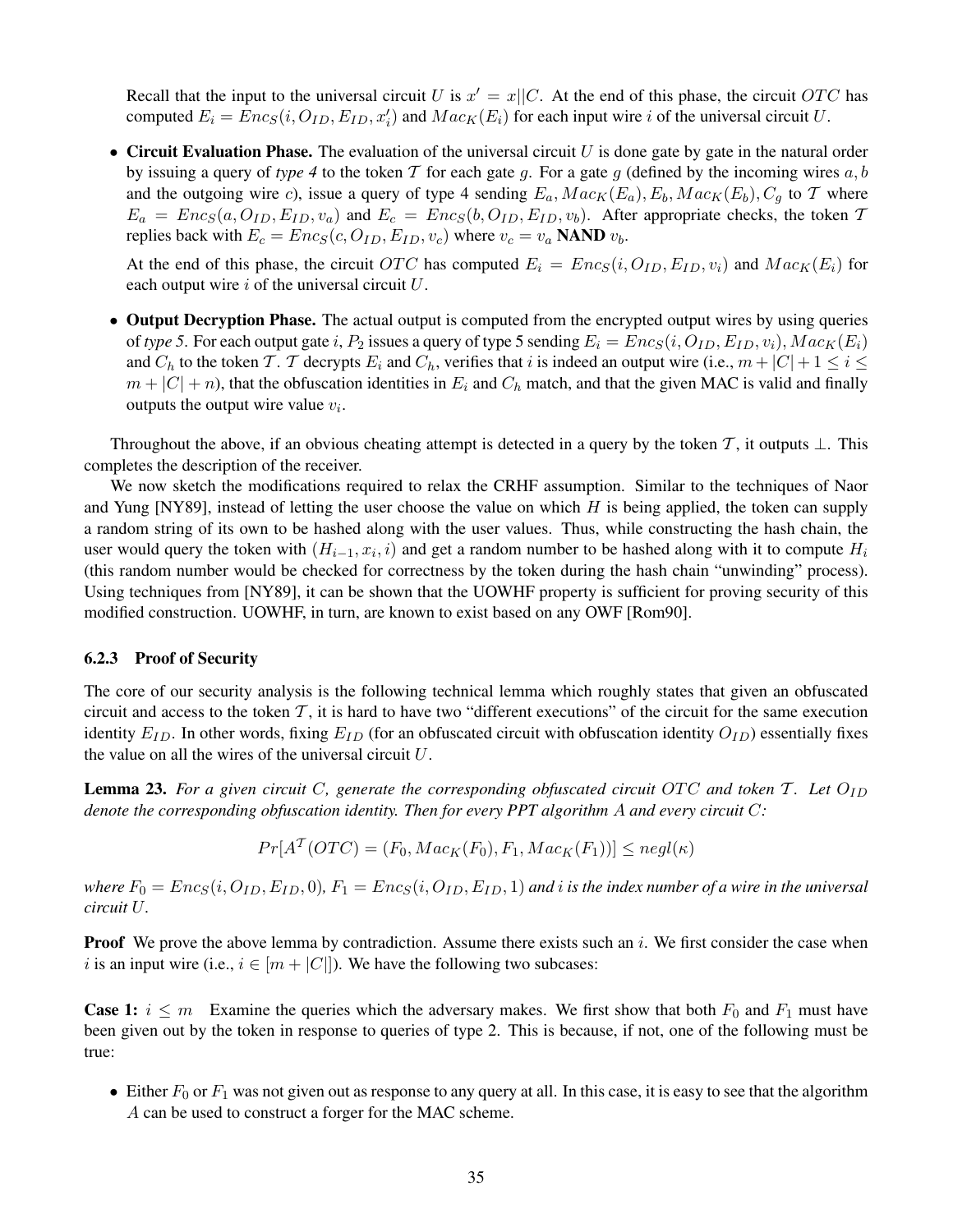- Either  $F_0$  or  $F_1$  was given out as response to a query of type 3. That query request must have included a header with obfuscation identity  $O_{ID}$ . Let that header be an encryption of  $O_{ID}, m', |C|', n'$ . Clearly  $m' < i$ (else the token would have replied with  $\perp$ ). Hence  $m' \neq m$ . In this case, it can be shown that the attacker was able to break the security of the non-malleable encryption scheme  $Enc$  (by malleating the header ciphertext and producing a ciphertext of a related message).
- Either  $F_0$  or  $F_1$  was given out as response to a query of any other type. We first note that only type 4 queries might give a MAC on the encryption of a message of this format. That query request (of type 4) must have included a ciphertext of the form  $Enc_S(a, b, i, O_{ID})$ . However as part of obfuscated circuit  $OTC$ , the attacker is only provided with ciphertexts of the form  $Enc_S(a, b, c, O_{ID})$  where c is an internal wire (and hence  $c \neq i$ ). In this case again, it can be shown that the attacker was able to break the security of the encryption scheme  $Enc$ (by malleating a ciphertext corresponding to a circuit gate and producing a ciphertext of a related message).

Hence, we have established that the attacker A must have received both  $F_0$  and  $F_1$  in response to queries of type 2. Now we consider the following subcases:

- The token  $\mathcal T$  assigned the same execution identity  $E_{ID}$  for two different queries (of type 1) which included, as part of the request, two different hash chain tips  $H_m$  and  $H'_m$ . Recall that the execution identity  $E_{ID}$  is computed by applying the pseudorandom function on the received hash chain tip (and other strings). Since  $E_{ID}$  is super logarithmic in the security parameter, the probability of these different inputs to the pseudorandom function leading to the same output  $E_{ID}$  is negligible. Hence the probability of this case happening is negligible in the security parameter.
- There exists only a single hash chain tip which, when included as part of the request to a query of type 1, leads the token T to choose the execution identity  $E_{ID}$ . In this case, it can be shown that the attacker algorithm can either be used to construct a forger for the MAC scheme or to compute collisions in the hash function  $H$ .

**Case 2:**  $m + |C| \ge i > m$  We first show that both  $F_0$  and  $F_1$  must have been given out by the token in response to queries of type 3. This is because, if not, one of the following must be true:

- Either  $F_0$  or  $F_1$  was not given out as response to any query at all. In this case, it is easy to see that the algorithm A can be used to construct a forger for the MAC scheme.
- Either  $F_0$  or  $F_1$  was given out as response to a query of type 2. We look at all the ciphertexts of the form  $E_i = Enc_S(i, O_{ID}, E_{ID}, x_i)$  and the associated MAC  $Mac_K(E_i)$  given out as part of the response to a query of type 2. If  $i > m$ , it can be shown that the attacker algorithm can either be used to construct a forger for the MAC scheme or to break the security of the non-malleable encryption scheme  $Enc$ .
- Either  $F_0$  or  $F_1$  was given out as response to a query of any other type. We first note that only type 4 queries might give a MAC on the encryption of a message of this format. That query request (of type 4) must have included a ciphertext of the form  $Enc_S(a, b, i, O_{ID})$ . However as part of obfuscated circuit  $OTC$ , the attacker is only provided with ciphertexts of the form  $Enc_S(a, b, c, O_{ID})$  where c is an internal wire (and hence  $c \neq i$ ). In this case again, it can be shown that the attacker was able to break the non-malleability of the encryption scheme *Enc* (by malleating a ciphertext corresponding to a circuit gate and producing a ciphertext of a related message).

Hence, we have established that the attacker A must have received both  $F_0$  and  $F_1$  in response to queries of type 3. This means that there should exist two queries of type 3 with requests including  $Enc_S(i, O_{ID}, 0)$ and  $Enc_S(i, O_{ID}, 1)$ . However as part of obfuscated circuit OTC, the attacker is only provided with either  $Enc_S(i, O_{ID}, 0)$  or  $Enc_S(i, O_{ID}, 1)$ . Hence, it can be shown that the attacker was able to break the security of the encryption scheme *Enc* (by malleating a ciphertext corresponding to a circuit wire and producing a ciphertext of a related message).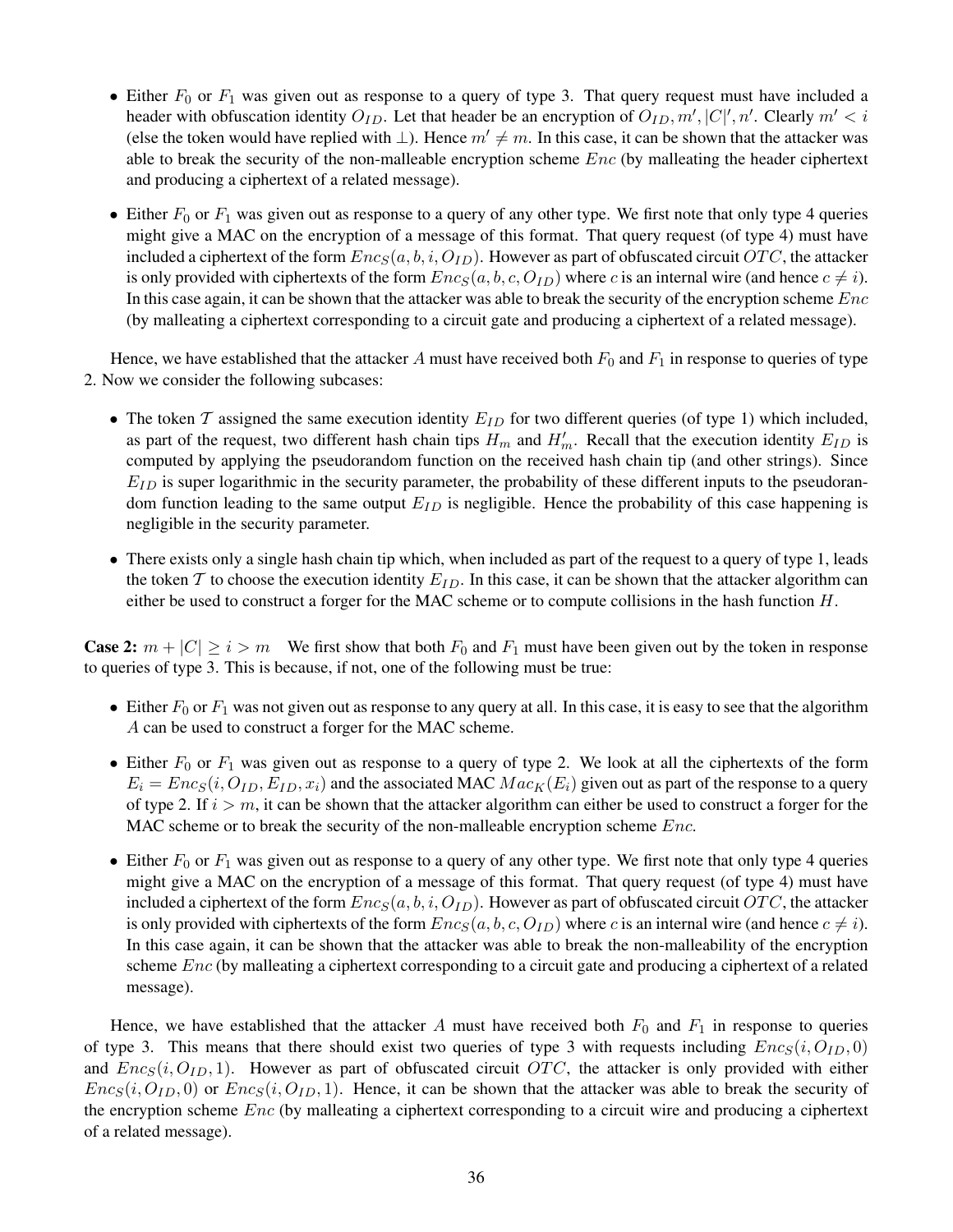Now we consider the case when  $i$  is an not an input wire (i.e.,  $i$  is either an internal or an output wire). We first observe that both  $F_0$  and  $F_1$  must have been given out by the token in response to queries of type 4 (this can be shown using techniques similar to the ones used before). Now examine all the queries of type 4 for obfuscation identity  $O_{ID}$  and execution identity  $E_{ID}$  and record the value on wires of the universal circuit U. Note that each query of type 4 that determines the value on three wires: two incoming and one outgoing. Clearly, there will be two different values recorded for the wire i.

Consider a wire c such that two different values are recorded for it. Let g be the gate in the universal circuit  $U$ such that c is its output wire. Let the input wires of g be denoted by a and b. It is easy to see that two different values must have been recorded for at least one of the wires a or b (this is because, as we have shown before, for all c such that two different values are recorded for  $c$ , the corresponding two ciphertexts must have been given out as responses to queries of type 4). Applying this argument, iteratively, we get that two different values must have been accorded for an input wire of the circuit  $U$ . This is in contradiction to the first part of the proof.

 $\Box$ 

Theorem 24. *Assuming the existence of one-way functions, the obfuscation scheme construction in section 6.2.2 is a secure implementation of*  $f(\cdot, \cdot)$  *in the*  $\mathcal{F}^{stateless}_{wrap}$ *-hybrid model.* 

**Proof** We show the existence of a simulator  $Sim$  for every adversary A corrupting  $P_2$ .

**Description of the simulator** Sim. The simulator generates token T as described. Let K, S denote the usual strings generated as part of  $\mathcal T$ .

Our simulator handles obfuscation of multiple circuits at the same time, and has access to the corresponding ideal function for each of them. For each such function, as opposed to the description of the circuit  $C$  implementing it, simulator is only given access to the ideal functionality  $\mathcal C$  implementing this function (the ideal functionality) and the size of the circuit  $|C|$ . To produce the simulated obfuscated code corresponding to the unknown circuit C, simulator picks a random string S such that  $|S| = |C|$ . Simulator then returns an honestly constructed obfuscated circuit OTS of S. However, the queries to T made by this obfuscated circuit are handled as follows. The simulator handles all the queries of type 1-4 honestly. However, a query of type 5 (i.e., an output decryption query) is answered in a special way as follows. Recover the values  $i, O_{ID}, E_{ID}, v_i$  from the request (and apply the usual checks).

The simulator now looks at the queries of type 4 made so far with obfuscation identity  $O_{ID}$  and execution identity  $E_{ID}$  and starts recording the value on the wires in the universal circuit U. Note that each query of type 4 determines the value on three wires: two input and one output wire. The simulator aborts if there exists a wire such that two different values are recorded for it.

Define the *i*-useful set to be the set of all wires in the sub-circuit (of the universal circuit  $U$ ) which is useful in computing the value on the output wire  $i$ . In other words, representing  $U$  as a directed graph,  $i$ -useful set is the set of all wires whose starting vertex has a path to the starting vertex of wire  $i$ . The simulator aborts if there exists a wire in the *i*-useful set of circuit  $U$  such that no value is recorded for it.

After successful completion of the above, the simulator has recorded the bits of the input x which are relevant for computing the output bit i. If the simulator has not recorded the full input string  $x$  (i.e., there exist bits which are not recorded and are not relevant to the output bit  $i$ ), it sets the value of non-recorded bits to random. The simulator then queries C with the resulting input x' and obtains the output  $f(x')$ . The simulator hence has the correct value  $v_i$ of the wire i and gives it as response to the received type 5 query.

This completes the description of the simulator. We now show that the view of the adversary in the real execution (with an honestly obfuscated code and honest token) is indistinguishable from that in the above simulated execution. We show this by changing each execution of each obfuscated circuit (characterized by an execution identity  $E_{ID}$ and an obfuscation identity  $O_{ID}$ ) one by one from real to simulated and arguing that this does not change the view of the adversary (in a computational sense). For a particular  $(O_{ID}, E_{ID})$  tuple, the following set of hybrids show the indistinguishability of the view of the adversary in the real and the simulated execution.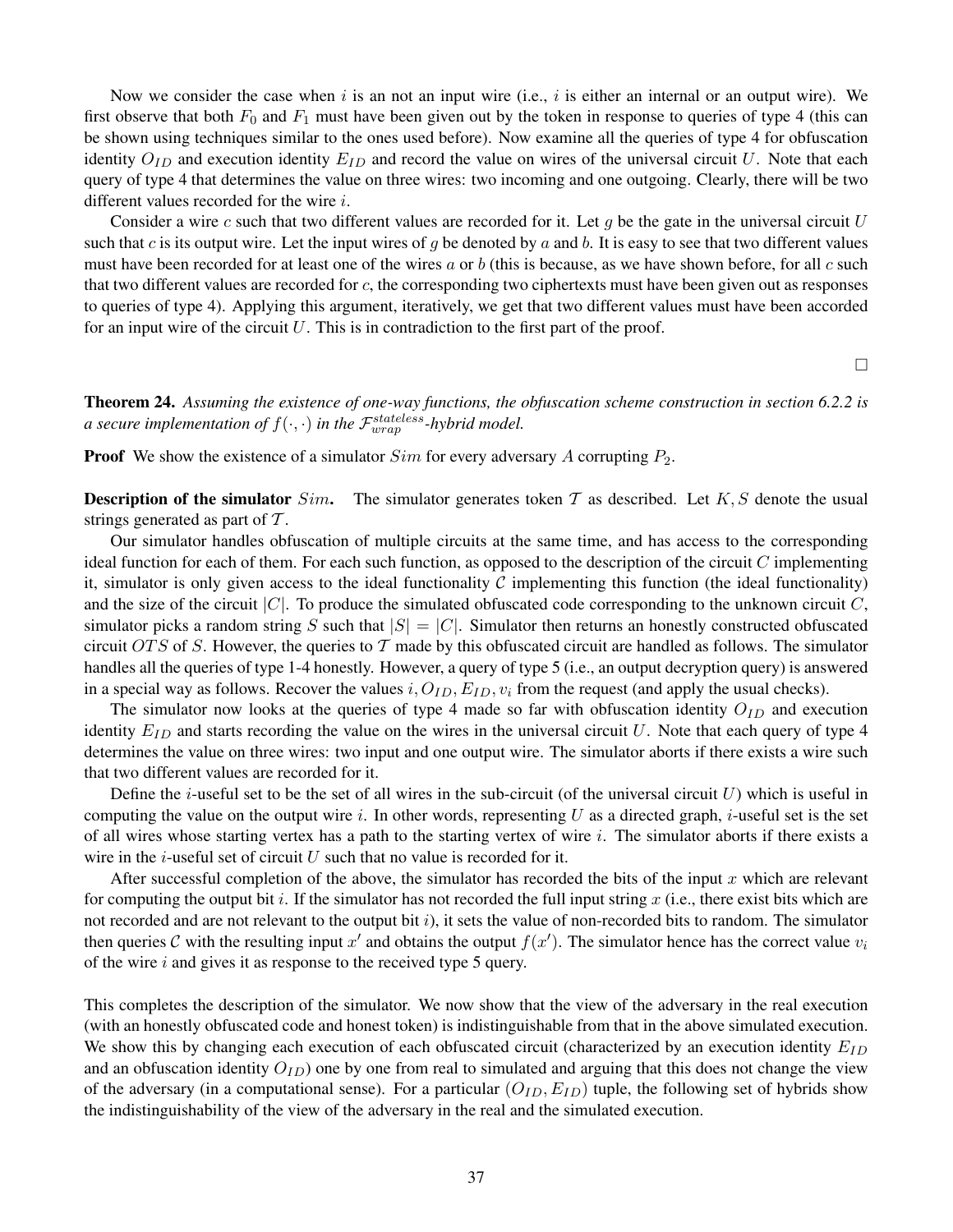**Hybrid**  $H_0$ : This hybrid corresponds to the real execution. That is, the simulator has access to the description of the circuit C. The simulator returns the honestly obfuscated circuit  $OTC$  and answers all the queries honestly.

**Hybrid**  $H_1$ : This hybrid is identical to the previous one except for the following. The simulator looks at all the queries of type 4 with obfuscation identity  $O_{ID}$  and execution identity  $E_{ID}$  and records the value on the wires of the universal circuit  $U$  (see the description of the simulator). The simulator aborts the experiment if there exists a wire in the circuit such that two different values are recorded for it. The indistinguishability of this hybrid from the previous one follows directly from lemma 23.

**Hybrid**  $H_2$ : This hybrid is identical to the previous one except for the following. The simulator analyzes the value on the wires of the universal circuit  $U$  and aborts if one of these values is inconsistent with how the circuit should be evaluated. More precisely, simulator aborts if there exists a gate q in U having  $a, b$  as its input wires and c as its output wire such that  $v_c \neq v_a$  NAND  $v_b$  (where  $v_a, v_b$  and  $v_c$  are values on  $a, b$  and  $c$  respectively). To see the indistinguishability of this hybrid from the previous one, assume that such a wire  $c$  is found. It can be seen that there can not exist a query which gave out the encryption (and the associated MAC) for the wire  $c$  in question (as a different value would have been recorded on either wire  $a$  or  $b$ ). Thus, in this case, the attacker algorithm can be used to construct a forger for the MAC scheme.

**Hybrid**  $H_3$ : This hybrid is identical to the previous one except for the following. The simulator analyzes each query of type 5 (i.e., an output decryption query) with obfuscation identity  $O_{ID}$  and execution identity  $E_{ID}$ . Upon receiving such a query for the output wire i, the simulator aborts the experiment if there exists a wire in the  $i$ -useful set of circuit  $U$  such that no value is recorded for it. To see the indistinguishability of this hybrid from the previous one, assume that such a wire is found. Then there must exist a gate in  $U$  such that no value is recorded for at least one of its input wires and a value is recorded for its output wire. However, there can not exist a query which give out the encryption and the associated MAC for that output wire. Thus, in this case again, the attacker algorithm can be used to construct a forger for the MAC scheme.

**Hybrid**  $H_4$ : This hybrid is identical to the previous one except that the simulator now handles queries of type 5 for obfuscation identity  $O_{ID}$  and execution identity  $E_{ID}$  as follows. Upon receiving such a query for the output wire  $i$ , the simulator retrieves the recorded the bits of the input  $x$  which are relevant for computing the output bit i. If the simulator has not recorded the full input string  $x$  (i.e., there exist bits which are not recorded and are not relevant to the output bit  $i$ ), it sets the value of non-recorded bits to random. The simulator then queries the the ideal functionality with the resulting input  $x'$  and obtains the output  $f(x')$  ( $P_1$ 's input is implicit). The simulator hence has the correct value  $v_i$  of the wire i and gives it as response to the received type 5 query. This hybrid is identical to the previous one since we have a guarantee that the values on all the wires of the circuit  $U$  are consistent with the values that would have resulted from a real evaluation of the circuit.

**Hybrid**  $H_5$ : This hybrid is identical to the previous one except for the following. The simulator now gives the simulated obfuscated circuit  $OTS$  (as opposed to giving  $OTC$ ). As in the previous hybrid, the simulator keeps handling all queries of type 1 to 4 honestly and queries of type 5 using the ideal functionality. Observe that the only change in this hybrid from the previous one is in the values of some bits which are encrypted. Hence, it can be shown that the security of the encryption scheme  $Enc$  implies the indistinguishability of this hybrid from the previous one.

Observe that hybrid  $H_5$  is the same as our actual simulator. This shows the indistinguishability of the view of the adversary in the real execution from that in the simulated execution.

 $\Box$ 

Note that as explained earlier, the assumption that CRHF exist can be relaxed to obtain an improved version of the above theorem .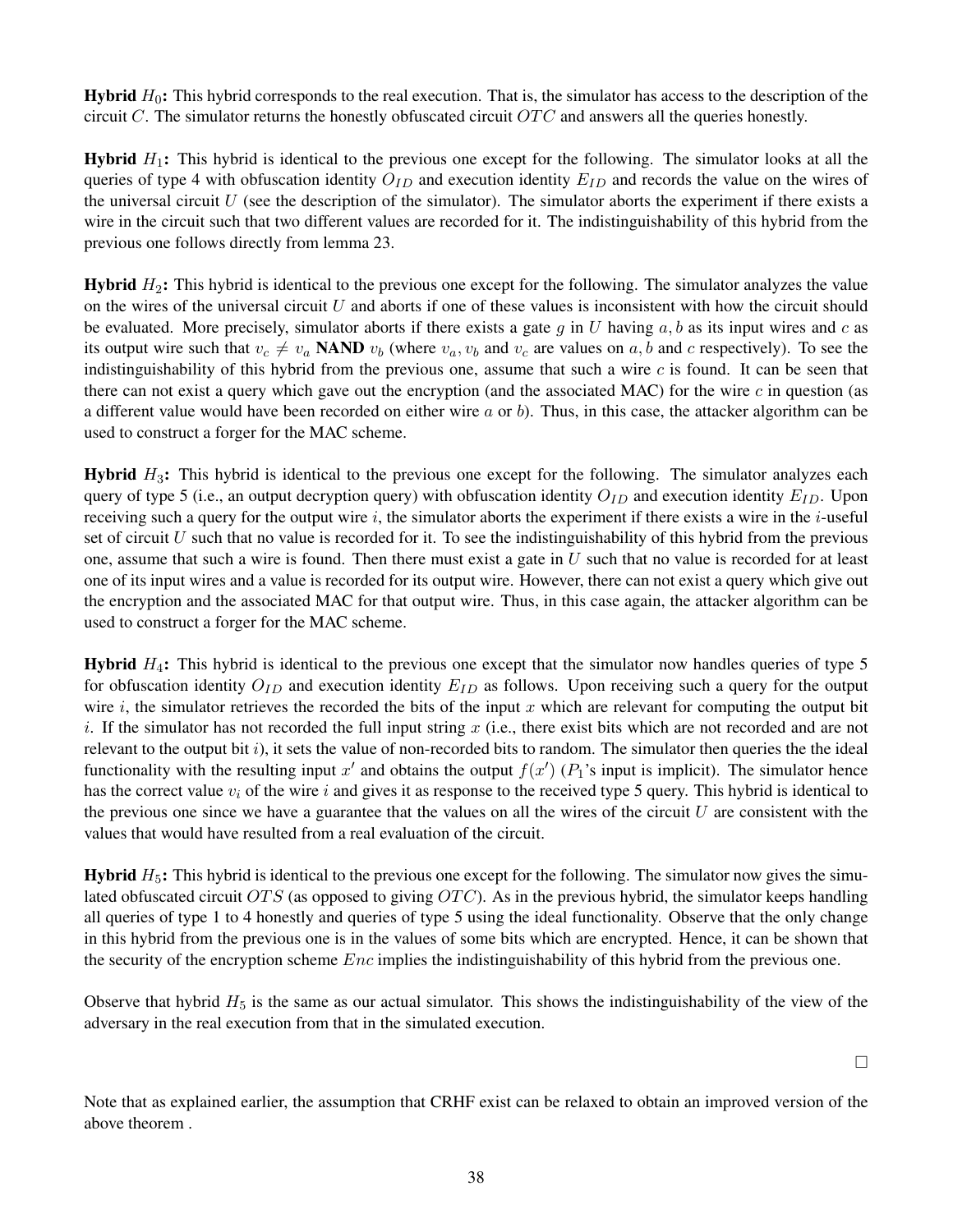#### 6.3 Handling Malicious Senders with Stateless Tokens

Now we handle the case of malicious senders. Our starting point is a recent result by Goyal and Sahai ([GS09]). For any two party functionality  $f(\cdot, \cdot)$ , they construct a *stateless protocol*  $\Pi = (P_1, P_2)$ , where one of the parties does not need to maintain any state information at all. In their model, in the ideal world,  $P_1$  sends its input x to the ideal functionality for  $f(\cdot, \cdot)$ . Party  $P_2$  sends its input  $y_1$  to the ideal functionality and obtains  $f(x, y_1)$ . At any point,  $P_2$ can send the signal *reset* to the ideal functionality. In that case the trusted party sends *reset* to  $P_1$ , which goes back to its initial stage. Now  $P_1$  again sends an input to the trusted party. Now  $P_2$  can send possibly different input  $y_2$ , and obtain  $f(x, y_2)$ . For inputs x and y, and an ideal-world adversary S, let IDEAL $f(x, y)$  denote the output of the honest parties along with the output of the adversary in the ideal world.

In the real world,  $P_1$  is a stateless, and has a single next message function  $G_1^x$  for all rounds, and  $P_2$  has the option of interacting with  $P_1$  any number of times. It is shown in [GS09] that such stateless protocols exist for all funtionalities  $f(\cdot, \cdot)$ . For a real world adversary A, we let REAL  $_A(x, y)$  denote the output of the honest party along with the output of the adversary in the real world. The following theorem is implicit in [GS09].

**Theorem 25.** *(Stateless Protocol [GS09]) For any two-party functionality*  $f(\cdot, \cdot)$ *, there exists a stateless protocol*  $\Pi = (P_1, P_2)$  such that for every probabilistic polynomial time adversary A, there exists an expected polynomial *time ideal world adversary* S*, such that*

$$
\{ \text{IDEAL}_S^f(x, y) \}_{(x, y)} \sim \{ \text{REAL}_{\mathcal{A}}(x, y) \}_{(x, y)}.
$$

Let  $f(\cdot, \cdot)$  be a stateless sender-oblivious two-party reactive functionality. Now we present a protocol  $\Pi'_f$  $(P'_1, P'_2)$  that securely implements  $f(\cdot, \cdot)$  in the  $\mathcal{F}^{stateless}_{wrap}$ -hybrid model. Let  $\kappa$  be the security parameter. For the purposes of this section only, let com be a non-interactive computationally binding and computationally hiding commitment scheme.

Protocol  $\Pi_f'$ **.** • **Input:**  $P'_1$  gets input  $x \in \{0, 1\}^{\kappa}$ .

- *The Protocol:*
	- *1.*  $P'_1$  proceeds as follows:
		- (*a*)  $P'_1$  *chooses random string r and computes*  $\alpha = \text{com}(x; r)$ *.*
		- *(b)* Let  $\hat{f}_{\alpha}(\cdot,\cdot)$  *be the two-party functionality defined as follows:* 
			- *on input*  $\beta$  *from the first party, and y from the second party, check if*  $\beta$  *is a valid opening of*  $\alpha$ *. If not, output*  $\perp$ *. Else, let*  $\hat{x}$  *be the revealed string. Output*  $f(\hat{x}, y)$ *.*

Let  $\pi=(P_1,P_2)$  be a stateless protocol that implements  $\hat f_\alpha$ , as guaranteed in Theorem 25. Let  $G_1^x$ *be a circuit implementing*  $P_1$ *'s next message function (recall that as*  $P_1$  *is stateless, it has a single* next message function for all rounds). Now  $P'_1$  uses Theorem 24 and constructs obfuscated circuit  $\hat{G}$  for  $G_1^x$ .

- (c) Finally,  $P'_1$  sends the obfuscated circuit  $\hat{G}$  and  $\alpha$  to  $P'_2$ .
- **2.**  $P'_2$  internally runs party  $P_2$  of protocol π. When  $P_2$  outputs a message m for  $P_1$ , party  $P'_2$  sends the *message to the obfuscated circuit*  $\ddot{G}$  *and obtains response*  $\hat{m}$ *. Then it sends*  $\hat{m}$  *to*  $P_2$  *as*  $P_1$ *'s response in*  $\pi$ . Thus,  $P'_2$  acts as a man-in-the-middle to  $\hat{G}$  and the simulated  $P_2$ . Finally,  $P'_2$  outputs  $P_2$ 's output.

 $\Box$ 

#### 6.3.1 Proof of Security

In this section, we briefly sketch the proofs of security. We handle the case of malicious sender and malicious receiver separately.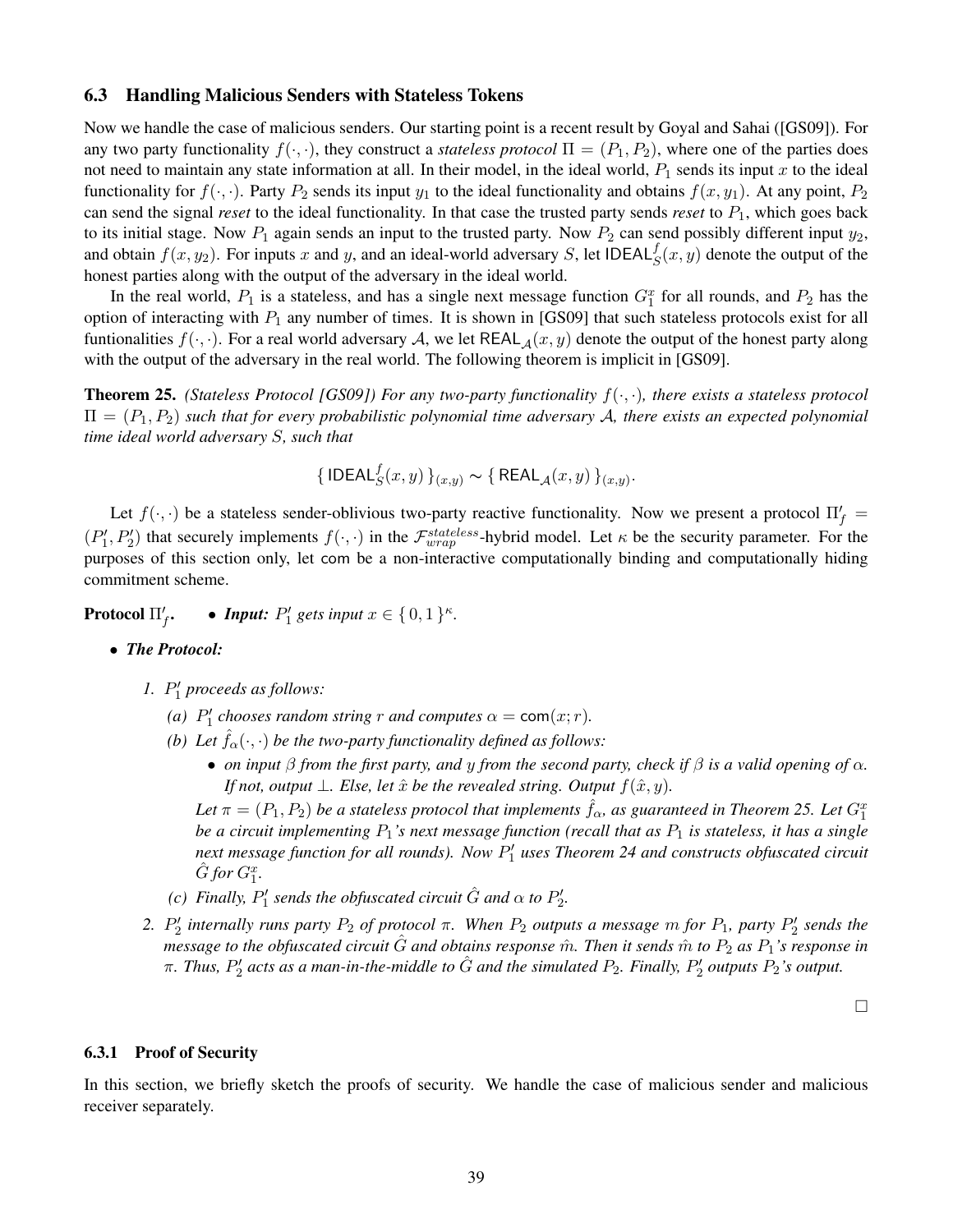**Malicious Sender.** Let A be the adversary corrupting  $P'_1$ . We first construct a malicious sender  $A^*$  that corrupts  $P_1$  in  $\pi$ . The adversary  $\mathcal{A}^*$  runs  $\mathcal A$  and receives the commitment  $\alpha$  and  $\hat G$ . Now it carries out the protocol  $\pi$  with the real  $P_2$ , passing messages from  $P_2$  to A and vice-versa. Let  $S_1$  be the ideal world simulator for  $A^*$  guaranteed by the security of protocol  $\pi$ . Now we construct the ideal world simulator  $S'_1$  for A. The simulator  $S'_1$  sets up an internal execution between A,  $A^*$  and  $S_1$ . It passes messages from A to  $A^*$  to  $S_1$  and back. Finally,  $S_1$  outputs some string  $\tilde{x}$ .  $S'_1$  sends  $\tilde{x}$  to the ideal functionality. It follows from the security of  $\pi$  that the ideal and real views are indistinguishable.

**Malicious Receiver.** Let A be the adversary corrupting  $P'_2$ . We first construct a malicious receiver  $A^*$  that corrupts  $P_2$  in  $\pi$ . Let  $S_O$  be the obfuscating simulator as in Theorem 24. The adversary  $A^*$  picks random strings s and r, and computes  $\alpha = \text{com}(s; r)$ , and sends  $\alpha$  to A. Then, it internally runs an execution between  $S_O$  and A. When  $S_O$ queries its ideal functionality with message m,  $A^*$  sends m externally to  $P_1$  and receives response  $\hat{m}$ . It sends  $\hat{m}$  to S<sub>O</sub> as response to its query. Let S<sub>2</sub> be the ideal world simulator for  $A^*$  guaranteed by Theorem 24. Now we construct the ideal world simulator  $S'_2$  for A. The simulator  $S'_2$  sets up an internal execution between A,  $A^*$  and  $S_2$ . It passes messages from A to  $A^*$  to  $S_2$  and back. When  $S_1$  outputs some string  $\tilde{y}$ ,  $S'_1$  sends  $\tilde{y}$  to the ideal functionality and returns the response to  $S_2$ . It follows from the security of  $\pi$  that the ideal and real views are indistinguishable.

#### 6.4 Stateful Tamper-proof Hardware

We first observe that the construction in Section 3 (in the non-interactive setting) can be extended in straightforward way to obtain secure protocol for *bounded* reactive functionalities (where the ideal world trusted party forces an a priori fixed bound on the number of times the receiver queries) in the non-interactive setting with stateful hardware. This can also be viewed as a natural extension of the concept of t-time program ([GKR08]) to the malicious sender case. We observe that such a bound is inherent with read-once tamper proof hardware tokens.

Protocols for general reactive functionalities with more complex stateful hardware tokens can be constructed using standard techniques. Similar to before, we first focus on the semi-honest sender case. The task of constructing secure protocols for the semi-honest sender case exactly coincides with the task of constructing secure *stateful obfuscation scheme* with a stateful tamper-proof hardware token. We note that the notion of stateful obfuscation (with a stateful hardware) is implicit in previous work in the literature ([GO96]). Such an obfuscation scheme can be constructed using standard techniques in a straightforward way. Security against a malicious sender can be achieved using the same high-level idea as in Section 3. The sender takes an interactive secure computation protocol for the appropriate reactive functionality and sends the receiver an obfuscated program (with stateful tamper proof hardware) for the next message function of this protocol.

Acknowledgments. We thank Juerg Wullschleger for pointing us to the work in [BCU<sup>+</sup>] and other helpful comments. We thank Guy Rothblum for useful discussions.

## References

| [AIK06]     | Benny Applebaum, Yuval Ishai, and Eyal Kushilevitz. Cryptography in nc <sup>0</sup> . SIAM J. Comput.,<br>36(4):845-888, 2006.                                                                                          |
|-------------|-------------------------------------------------------------------------------------------------------------------------------------------------------------------------------------------------------------------------|
| [And $08$ ] | W. Erik Anderson. On the secure obfuscation of deterministic finite automata. Cryptology ePrint<br>Archive, Report 2008/184, 2008.                                                                                      |
| [BCS96]     | Gilles Brassard, Claude Crépeau, and Miklos Santha. Oblivious transfers and intersecting codes. IEEE<br>Transactions on Information Theory, 42(6):1769–1780, 1996.                                                      |
| $[BCU^+]$   | Harry Buhrman, Matthias Christandl, Falk Unger, Stephanie Wehner, and Andreas Winter. Implica-<br>tions of superstrong nonlocality for cryptography. Proceedings of the Royal Society A, 462(2071),<br>pages 1919-1932. |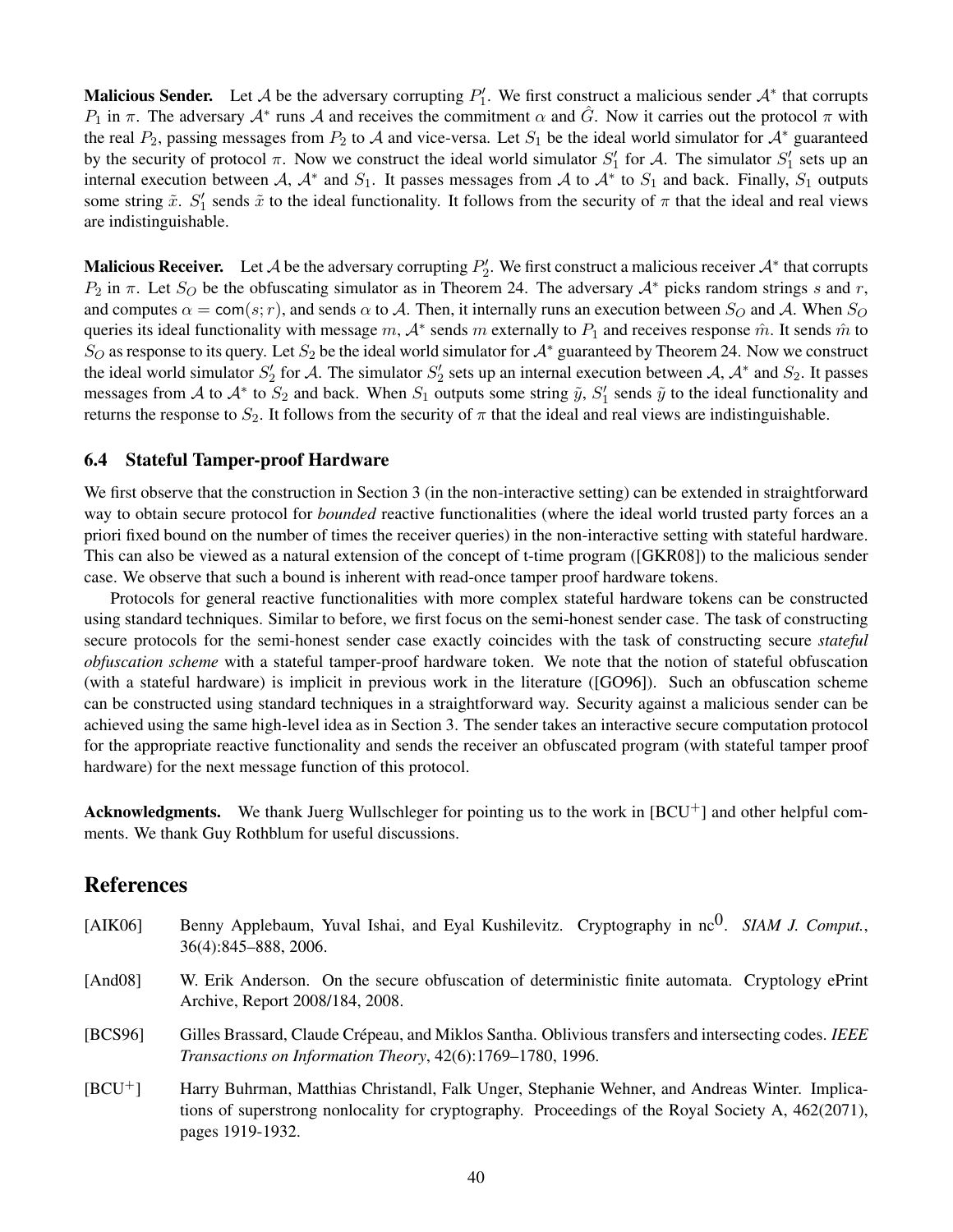[Bea96] Donald Beaver. Correlated pseudorandomness and the complexity of private computations. In *STOC*, pages 479–488, 1996. [BG89] Donald Beaver and Shafi Goldwasser. Multiparty computation with faulty majority (extended announcement). In *FOCS*, pages 468–473. IEEE, 1989. [BGI+01] Boaz Barak, Oded Goldreich, Russell Impagliazzo, Steven Rudich, Amit Sahai, Salil P. Vadhan, and Ke Yang. On the (im)possibility of obfuscating programs. In *CRYPTO*, pages 1–18, 2001. [BOGW88] Michael Ben-Or, Shafi Goldwasser, and Avi Wigderson. Completeness theorems for noncryptographic fault-tolerant distributed computation (extended abstract). In *STOC*, pages 1–10, 1988. [Bra93] Stefan Brands. Untraceable off-line cash in wallets with observers (extended abstract). In *CRYPTO*, pages 302–318, 1993. [Can01a] Ran Canetti. Universally composable security: A new paradigm for cryptographic protocols. In *FOCS*, pages 136–145, 2001. [Can01b] Ran Canetti. Universally composable security: A new paradigm for cryptographic protocols. In *FOCS*, pages 136–145, 2001. [CGS08] Nishanth Chandran, Vipul Goyal, and Amit Sahai. New constructions for UC secure computation using tamper-proof hardware. In *EUROCRYPT*, pages 545–562, 2008. [CK91] Benny Chor and Eyal Kushilevitz. A zero-one law for boolean privacy. *SIAM J. Discrete Math.*, 4(1):36–47, 1991. [CP92] David Chaum and Torben P. Pedersen. Wallet databases with observers. In *CRYPTO*, pages 89–105, 1992. [CP93] Ronald Cramer and Torben P. Pedersen. Improved privacy in wallets with observers (extended abstract). In *EUROCRYPT*, pages 329–343, 1993. [CW79] Larry Carter and Mark N. Wegman. Universal classes of hash functions. *J. Comput. Syst. Sci.*, 18(2):143–154, 1979. [DNW08] Ivan Damgård, Jesper Buus Nielsen, and Daniel Wichs. Isolated proofs of knowledge and isolated zero knowledge. In *EUROCRYPT*, pages 509–526, 2008. [EGL85] Shimon Even, Oded Goldreich, and Abraham Lempel. A randomized protocol for signing contracts. *Commun. ACM*, 28(6):637–647, 1985. [FKN94] Uriel Feige, Joe Kilian, and Moni Naor. A minimal model for secure computation (extended abstract). In *STOC*, pages 554–563, 1994. [GHY87] Zvi Galil, Stuart Haber, and Moti Yung. Cryptographic computation: Secure faut-tolerant protocols and the public-key model. In *CRYPTO*, pages 135–155, 1987. [GKR08] Shafi Goldwasser, Yael Tauman Kalai, and Guy Rothblum. One-time programs. In *CRYPTO*, Lecture Notes in Computer Science, pages 39–56. Springer, 2008. [GLM+04] Rosario Gennaro, Anna Lysyanskaya, Tal Malkin, Silvio Micali, and Tal Rabin. Algorithmic tamperproof (atp) security: Theoretical foundations for security against hardware tampering. In *TCC*, pages 258–277, 2004. [GMR89] Shafi Goldwasser, Silvio Micali, and Charles Rackoff. The knowledge complexity of interactive proof systems. *SIAM J. Comput.*, 18(1):186–208, 1989.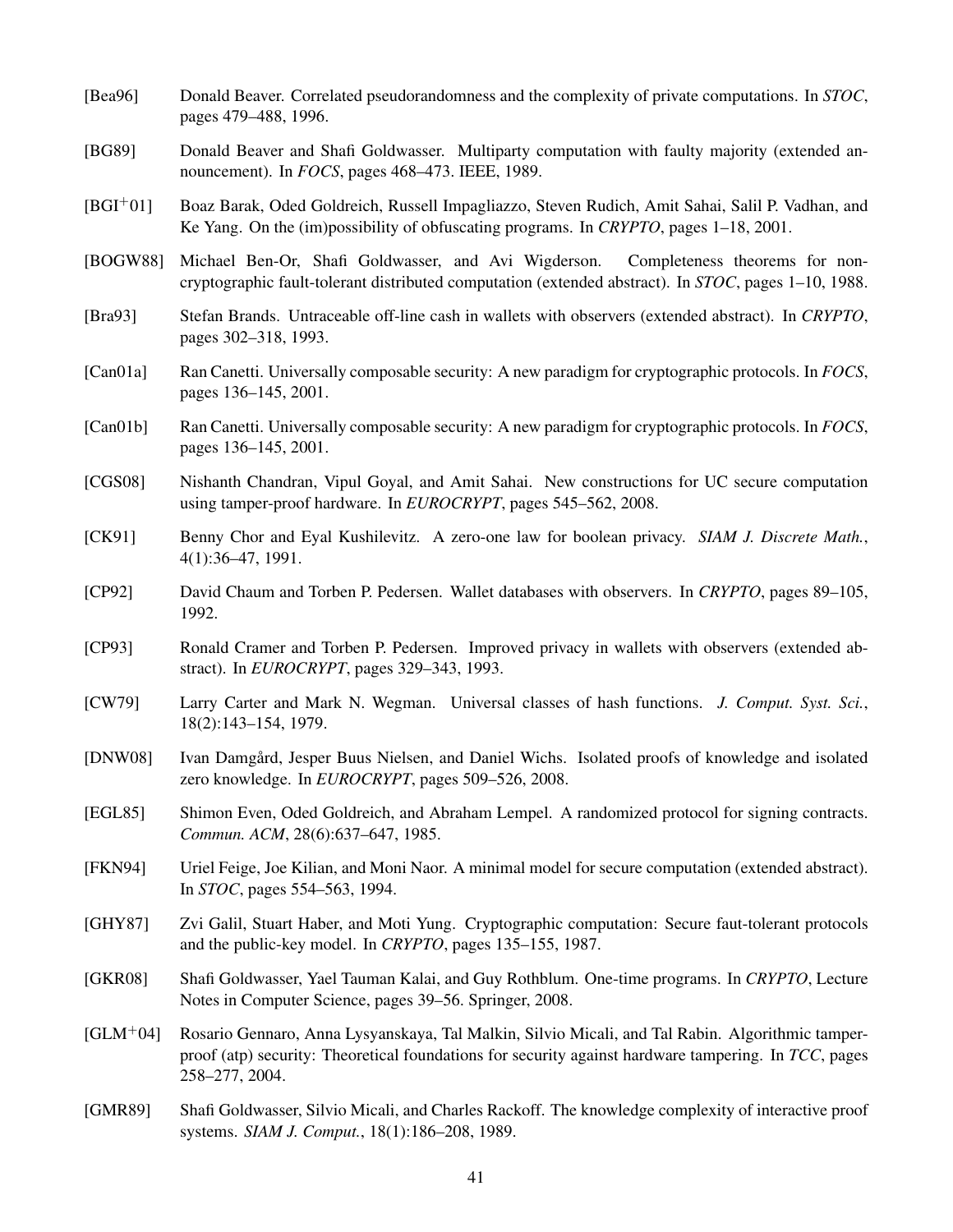- [GMW87] Oded Goldreich, Silvio Micali, and Avi Wigderson. How to play any mental game or a completeness theorem for protocols with honest majority. In *STOC*, pages 218–229, 1987.
- [GO96] Oded Goldreich and Rafail Ostrovsky. Software protection and simulation on oblivious rams. *J. ACM*, 43(3):431–473, 1996.
- [Gol01] Oded Goldreich. *Foundations of Cryptography: Basic Tools*. Cambridge University Press, Cambridge, UK, 2001.
- [Gol04] Oded Goldreich. *Foundations of Cryptography: Basic Applications*. Cambridge University Press, Cambridge, UK, 2004.
- [GS09] Vipul Goyal and Amit Sahai. Resettably secure computation. In *Eurocrypt*, 2009.
- [GV87] Oded Goldreich and Ronen Vainish. How to solve any protocol problem an efficiency improvement. In *CRYPTO*, pages 73–86, 1987.
- [HILL99] Johan Håstad, Russell Impagliazzo, Leonid A. Levin, and Michael Luby. A pseudorandom generator from any one-way function. *SIAM J. Comput.*, 28(4):1364–1396, 1999.

[HL08] Carmit Hazay and Yehuda Lindell. Constructions of truly practical secure protocols using standardsmartcards. In Peng Ning, Paul F. Syverson, and Somesh Jha, editors, *ACM Conference on Computer and Communications Security*, pages 491–500. ACM, 2008.

- [HMQU05a] Dennis Hofheinz, Jörn Müller-Quade, and Dominique Unruh. Universally composable zeroknowledge arguments and commitments from signature cards. In *5th Central European Conference on Cryptology*, page A version is available at http://homepages.cwi.nl/ hofheinz/card.pdf., 2005.
- [HMqU05b] Dennis Hofheinz, Jrn Mller-quade, and Dominique Unruh. Universally composable zero-knowledge arguments and commitments from signature cards. In *In Proc. of the 5th Central European Conference on Cryptology MoraviaCrypt 2005*. Mathematical Publications, 2005.
- [HR07] Iftach Haitner and Omer Reingold. Statistically-hiding commitment from any one-way function. In *STOC*, pages 1–10, 2007.
- [IK02] Yuval Ishai and Eyal Kushilevitz. Perfect constant-round secure computation via perfect randomizing polynomials. In *ICALP*, pages 244–256, 2002.
- [IPS08] Yuval Ishai, Manoj Prabhakaran, and Amit Sahai. Founding cryptography on oblivious transfer efficiently. In *CRYPTO*, Lecture Notes in Computer Science, pages 572–591. Springer, 2008.
- [IPSW06] Yuval Ishai, Manoj Prabhakaran, Amit Sahai, and David Wagner. Private circuits ii: Keeping secrets in tamperable circuits. In *EUROCRYPT*, pages 308–327, 2006.
- [ISW03] Yuval Ishai, Amit Sahai, and David Wagner. Private circuits: Securing hardware against probing attacks. In *CRYPTO*, pages 463–481, 2003.
- [Kat07] Jonathan Katz. Universally composable multi-party computation using tamper-proof hardware. In *EUROCRYPT*, Lecture Notes in Computer Science, pages 115–128. Springer, 2007.
- [Kil88] Joe Kilian. Founding cryptography on oblivious transfer. In *STOC*, pages 20–31, 1988.
- [Kil90] Joe Kilian. *Uses of Randomness in Algorithms and Protocols*. MIT Press, 1990.
- [Kus92] Eyal Kushilevitz. Privacy and communication complexity. *SIAM J. Discrete Math.*, 5(2):273–284, 1992.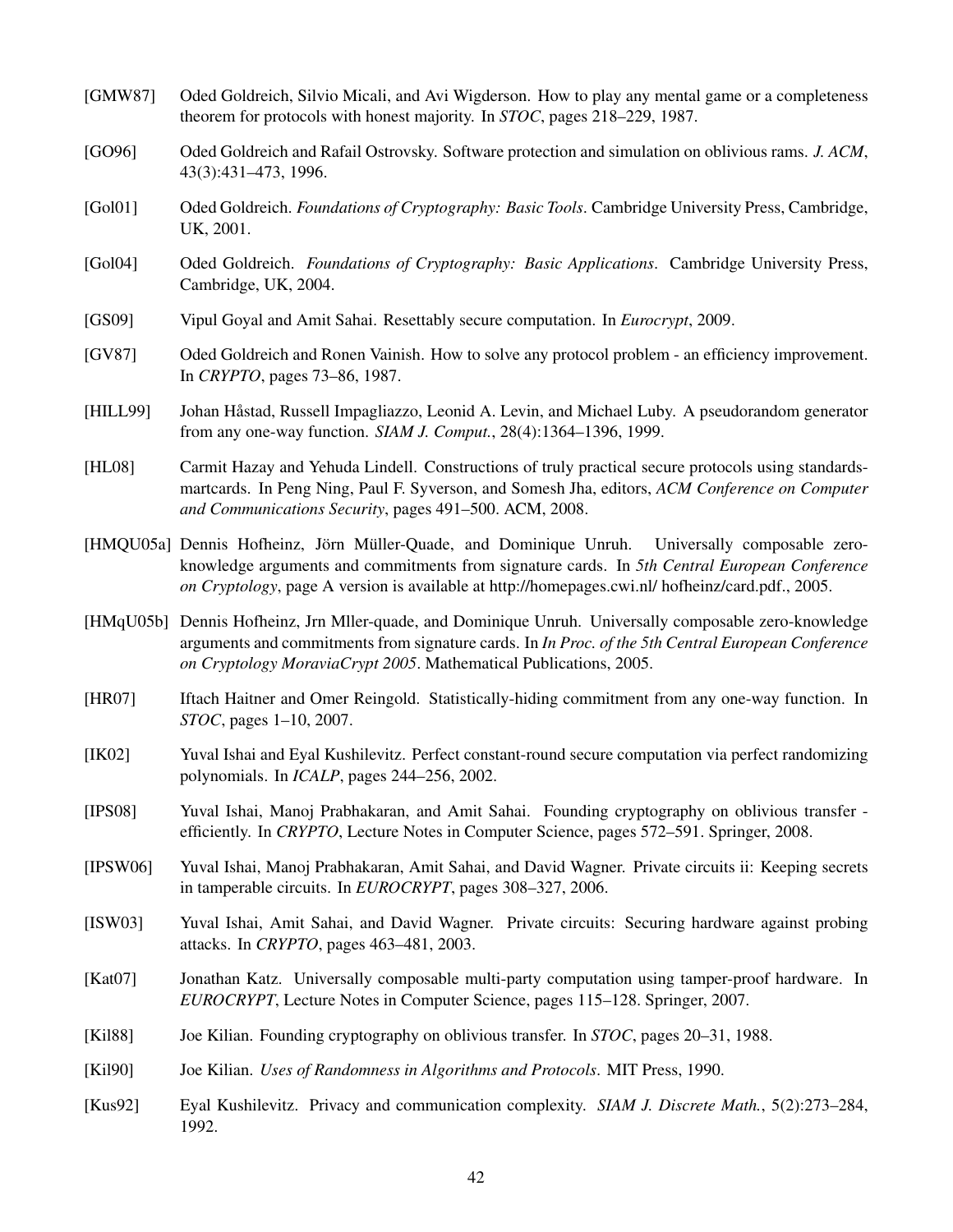| [LP07]      | Yehuda Lindell and Benny Pinkas. An efficient protocol for secure two-party computation in the<br>presence of malicious adversaries. In <i>EUROCRYPT</i> , pages 52–78, 2007. |
|-------------|-------------------------------------------------------------------------------------------------------------------------------------------------------------------------------|
| [MN05]      | Tal Moran and Moni Naor. Basing cryptographic protocols on tamper-evident seals. In <i>ICALP</i> , pages<br>285-297, 2005.                                                    |
| [MS08]      | Tal Moran and Gil Segev. David and Goliath commitments: UC computation for asymmetric parties<br>using tamper-proof hardware. In <i>EUROCRYPT</i> , pages 527–544, 2008.      |
| [Nao $91$ ] | Moni Naor. Bit commitment using pseudorandomness. J. Cryptology, 4(2):151–158, 1991.                                                                                          |
| [NY89]      | Moni Naor and Moti Yung. Universal one-way hash functions and their cryptographic applications.<br>In <i>STOC</i> , pages 33–43, 1989.                                        |
| [ $Rab81$ ] | Michael O. Rabin. How to exchange secrets with oblivious transfer, 1981.                                                                                                      |
| [Rom90]     | John Rompel. One-way functions are necessary and sufficient for secure signatures. In STOC, pages<br>387-394, 1990.                                                           |
|             |                                                                                                                                                                               |

[Yao86] A. Yao. How to generate and share secrets. In *FOCS*, pages 162–167, 1986.

## A Reduction from large to small tokens

Here, we give a very informal but self-contained discussion of a reduction from large to small OT tokens. Note that no constants have been optimized here.

We first implement OT tokens for k-bit strings using smaller OT tokens on  $\mathcal{O}(\log k)$ -bit strings. Let  $(s^0, s^1)$  be the two input strings of length k. The sender picks a finite field with  $11k$  points  $\alpha_1, \ldots, \alpha_{11k}$ . Next, the sender picks two random polynomials  $f_0$  and  $f_1$  of degree  $10k-1$ , such that  $f_0$  matches  $s^0$  at the first  $k$  points, and  $f_1$  matches  $s^1$ at the first k points (that is,  $f_0(\alpha_1) = s_1^0, \dots, f_0(\alpha_k) = s_k^0$ , and same for  $f_1$  and  $s^1$ ). The sender sends  $10k$  tokens, where, for  $1 \le i \le 10k$ , token  $M_i$  implements the following functionality: on input bit b, output  $f_b(\alpha_{k+i})$ . Let c be the receiver's selection bit. The honest receiver runs each token  $M_i$  on c, and obtains  $f_c(\alpha_{k+1}), \ldots, f_c(\alpha_{10k})$ . Using Lagrange interpolation, the receiver reconstructs the polynomial and evaluates it on the first  $k$  points to obtain  $s_c$ .

We briefly describe the simulators. First, assume that the receiver is malicious. Observe that if the receiver gets less than 8k points for a polynomial f of degree  $10k$ , then it learns nothing about the polynomial because of the randomization. Now, the simulator must handle the token queries from the receiver. That is, for any  $1 \le i \le 10k$ , the receiver will send a bit  $c_i$  to the simulator, and it must reply with a field element. For an initial number of queries, say  $4k$ , the simulator responds with random field elements. Let's say that after the first  $4k$  queries, the majority of queries were for bit c. Now, the simulator sends c to the large string OT token, and obtains  $s^c$ . Next, it picks a polynomial of degree 10k that agrees with  $s^c$  at the first k points, and the random values that the simulator picked for queries corresponding to bit c among the first 4k queries. For the rest of the queries,  $4k \le i \le 10k$ , if  $c_i = c$ , the simulator replies with  $f_c(k + i)$ , else reply with a random value. A dishonest receiver can get at most 8k points for polynomial  $f_{1-c}$ , and thus learns nothing.

Next consider the case that the sender is malicious. The simulator queries all the tokens with bit 1, reconstructs the polynomial  $f_1$ , and computes  $s_1$ . Now, the simulator rewinds the tokens, and runs them with bit 0, reconstructs  $f_0$ , and obtains  $s_0$ . Then it can construct the large string OT token using the strings  $(s_0, s_1)$ . The reduction to bit OT is similar, as the argument above can be generalized to any linear code with minimal relative distance at least  $1/2$ . Since the reduction above yields string OT's with logarithmic length strings, we can use a Hadamard code instead of a Reed-Solomon code as above, to complete the argument. We will give further details of this simple self-contained UC-secure reduction in the full version of this paper.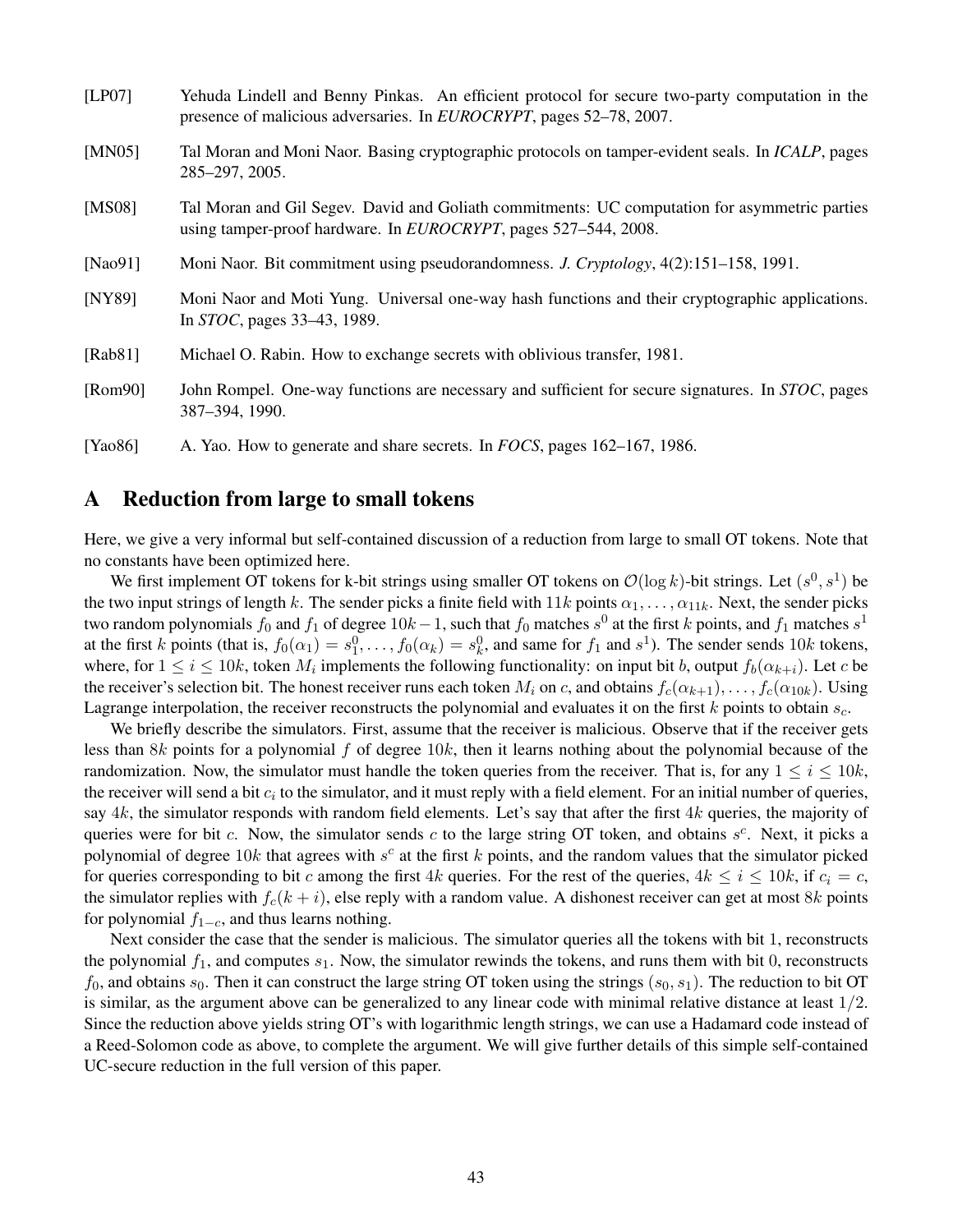## B Unconditional OTPs for Poly-Size Circuits - Alternate Construction

Here we briefly describe an alternate approach to construct unconditional OTPs for poly-size circuits. The construction is similar to Yao's garbled circuit construction ([Yao86]). In fact, our construction can be thought as an unconditional analogue of Yao's construction in the hardware token model. Let  $C$  be a polynomial size circuit, and let  $\kappa$  be the security parameter. The *unconditional garbled circuit* G of C is constructed as follows: for each wire  $w_i$ of C, choose key pair  $(gk_i^0, gk_j^1)$  of length  $\kappa$  each. Intuitively,  $gk_i^0$  represents bit 0 and  $gk_i^1$  represents bit 1 on wire  $w_i$ . Let  $g_i: \{0,1\} \times \{0,1\} \to \{0,1\}$  be a gate in C, with input wires  $w_j$  and  $w_k$ , and output wire  $w_l$ . Given keys corresponding to the bit value of  $w_j$  and  $w_k$ , the correct key for the output wire is given by the following function:

$$
f_{g k_j^0, g k_j^1, g k_k^0, g k_k^1}^{g_i}(g k_j^{\sigma_j}, g k_k^{\sigma_k}) = g k_l^{g_i(\sigma_i, \sigma_j)}.
$$
\n(1)

This function can be implemented by log depth circuits, and thus can be realized by an unconditional one-time program, as constructed in the previous sub-section. Let  $G_i$  be the unconditional OTP for gate  $g_i$ . The unconditional garbled circuit for C consists the  $|C|$  unconditional OTPs  $G_1, \ldots, G_{|C|}$ . Now we present our unconditional OTP for C.

Protocol. *(One-Time Program for poly size circuit* C*)*

- **Input:**  $P_1$  has input  $x \in \{0, 1\}^n$ .
- *Output:*  $P_2$  *should receive*  $C(x, y)$ *, for*  $y \in \{0, 1\}^n$ *.*
- *The Protocol:*
	- 1.  $P_1$  *chooses* n *random strings*  $s_1, \ldots, s_n$  *of length*  $|C(1^n, 1^n)|$ , and *constructs circuit* C' *such that*  $C'(x,y) = C(x,y) \bigoplus_{i=1}^n s_i$ . Then  $P_1$  constructs unconditional garbled circuit G for  $C'$  as above. Let  $G_1, \ldots, G_{|C'|}$  be the unconditional OTPs corresponding to gates of  $C'$ . Let  $w$  out $_1, \ldots, w$  out $_l$  be the *output wires of* C'. Finally,  $P_1$  sends  $(G_1, \ldots, G_{|C'|}, (gk_{\text{Out}1}^0, gk_{\text{Out}1}^1), \ldots, (gk_{\text{Out}1}^0, gk_{\text{Out}1}^1))$  to  $P_2$ .
	- 2. Let  $u_1, \ldots, u_n$  and  $v_1, \ldots, v_n$  be the input wires corresponding to  $P_1$  and  $P_2$ 's inputs in  $C'$ . Then,
		- (a)  $P_1$  *sends*  $g k_{x_1}^{u_1}, \ldots g k_{x_n}^{u_n}$  to  $P_2$  *in the clear.*
		- *(b)* For  $1 \leq i \leq n$   $P_1$  sends (create, sid,  $P_1, P_2$ ,  $mid_i$ ,  $(gk_0^{v_i} \circ s_i, gk_1^{v_i} \circ s_i)$ ) to OTM.
	- *3.*  $P_2$  *evaluates G gate* by *gate. For each gate*  $g_i$  *of G*,  $P_2$  *executes the unconditional OTP for that gate,*  $G_i$ *on the labels of the input wires. Let*  $g k_{\text{OUlt}}^{\alpha_i}$  *be the value of*  $w_{\text{OUlt}_i}$ *, for*  $1 \leq i \leq l$ *. Set*  $z = \alpha_1 \circ \ldots \circ \alpha_l$ *. Finally, P*<sub>2</sub> *outputs*  $z \bigoplus_{i=1}^n s_i$ *.*

We informally argue the security of the above protocol. For further details, see the full version of this paper. We begin by describing the construction of a *fake garbled circuit*  $\tilde{G}$  for a circuit  $C'$  in the hardware-token model: for each wire  $w_i$  of C', choose pair of keys  $(gk_i^0, gk_i^1)$  as before. For each non-output gate  $g_i$ , instead of implementing the selection function as in Equation 1, construct unconditional OTP for the following function:

$$
f^g_{g k^0_j, g k^1_j, g k^0_k, g k^1_k} (g k^{\sigma_j}_j, g k^{\sigma_k}_k) \;\; = \;\; g k^0_l.
$$

Note that the output of the function is always  $g k_l^0$ , irrespective of the value of input wires, or the type of gate. Thus, the fake garbled circuit can always be made to output any fixed value  $z = \alpha_1 \circ \ldots \circ \alpha_l$  (for  $\alpha_i \in \{0, 1\}$ ) by fixing the the output keys as above.

We now describe the simulator S. Simulator S constructs the fake garbled circuit as follows: for each gate  $g_i$  of C, simulator S runs the corresponding OTP simulator  $Sim_{g_i}$ , and sends the simulated OTP to  $P_2$  (that is, sends the corresponding create messages). Now  $P_2$  starts evaluating the circuit. First,  $P_2$  queries the initial OT tokens to obtain keys corresponding to its  $(P_2)$ 's) input  $y = y_1 \ldots y_n$ . For all but the last such query, S answers